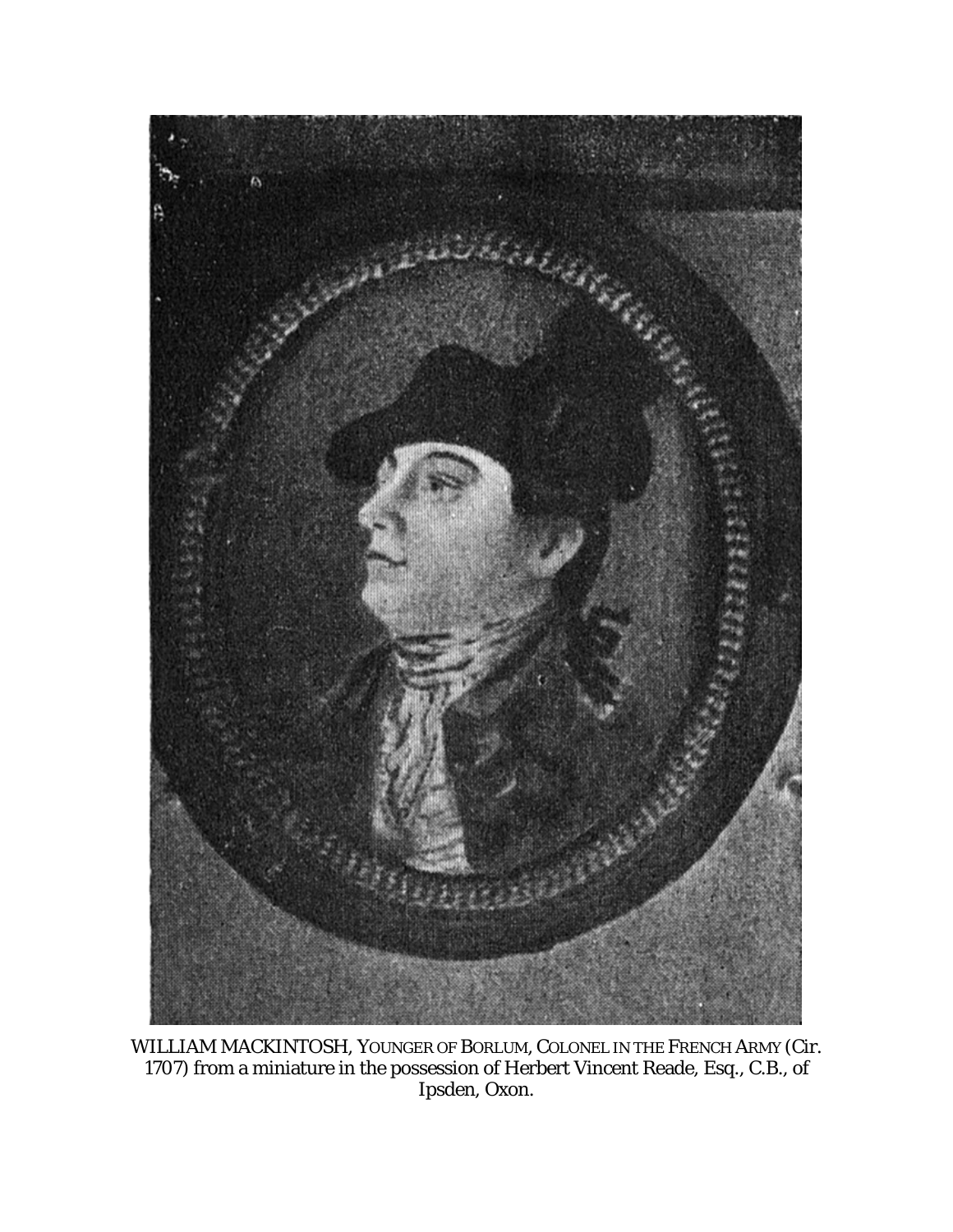# **BRIGADIER MACKINTOSH**

# **OF BORLUM**

JACOBITE HERO AND MARTYR

BY

A. M. MACKINTOSH, AUTHOR OF "THE MACKINTOSHES AND CLAN CHATTAN," "FARQUHARSON GENEALOGIES," ETC.

*Impression of One Hundred and Fifty Copies*

PRINTED FOR THE AUTHOR BY GEORGE BAIN, NAIRN 1918.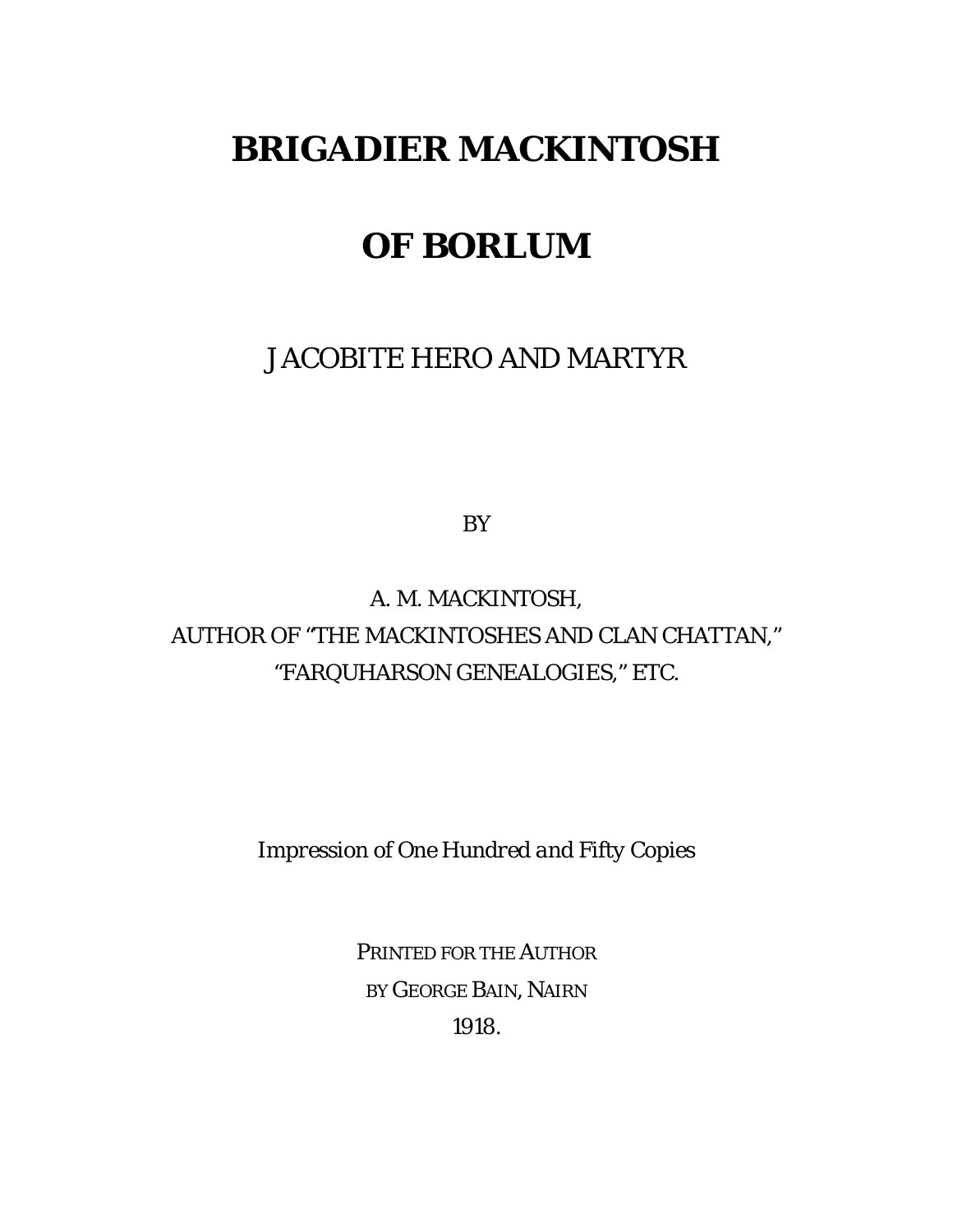#### INTRODUCTORY REMARKS.

THE following account of the life, character, and writings of Brigadier Mackintosh has been written with a double object—firstly, to do something for my clan, by placing on record the story of one who was in all respects entitled to rank not only among its "worthies" but among the notable men of his age and country, and secondly, to add to the general stock of knowledge concerning an interesting period of British history. That such an account was not altogether uncalled-for may be gathered from passages in the opening and closing paragraphs, and my only cause for regret is that, owing to the comparative scantiness of biographical material. I have not been able to produce more than a sketch. Of Borlum family papers relating specially to the Brigadier none are known, and in view of the wreck and ruin of his house shortly after his time perhaps none are likely to exist; while the conditions of his life during a great part of his manhood were such as to preclude epistolary correspondence, usually one of the most important aids to a biographer. Numerous scraps of information concerning him are, however, available from other sources, and with these, aided here and there by conjecture which I venture to think will not be found unreasonable, I have done what I could to present a fairly connected record of his career.

For such success as may be thought to have attended my efforts I am to no small extent indebted to the willing help of friends in consulting records and works out of my immediate reach; and this help I gratefully acknowledge. But especially are my thanks due to Mr. Reade of Ipsden for his kindness in entrusting me with such of his valuable family papers as relate to his collateral ancestress, the Brigadier's wife, and in allowing me to reproduce the interesting and characteristic portrait which serves as a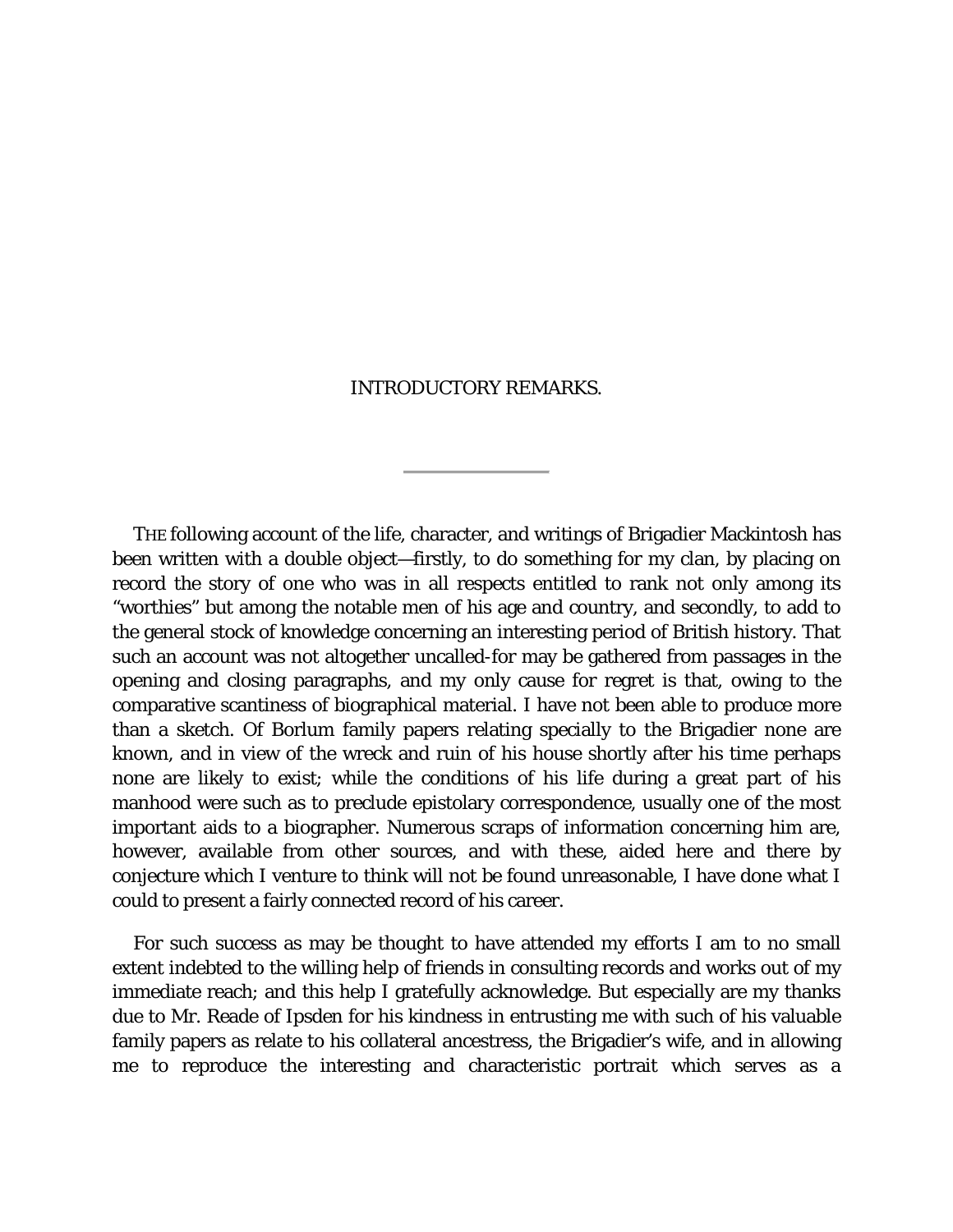frontispiece. Without his sympathetic aid my book would have been far more incomplete than it is.

It is possible that my sketch may be the means of eliciting additional facts bearing on the Brigadier's life and character, and in this event a biography more worthy of the name may one day be given to the public. Some light might perhaps be obtained from the archives of the French War Office, but at the present time exploration in that quarter is obviously out of the question.

A. M. M.

THE HERMITAGE,

NAIRN.

*November,* 1918.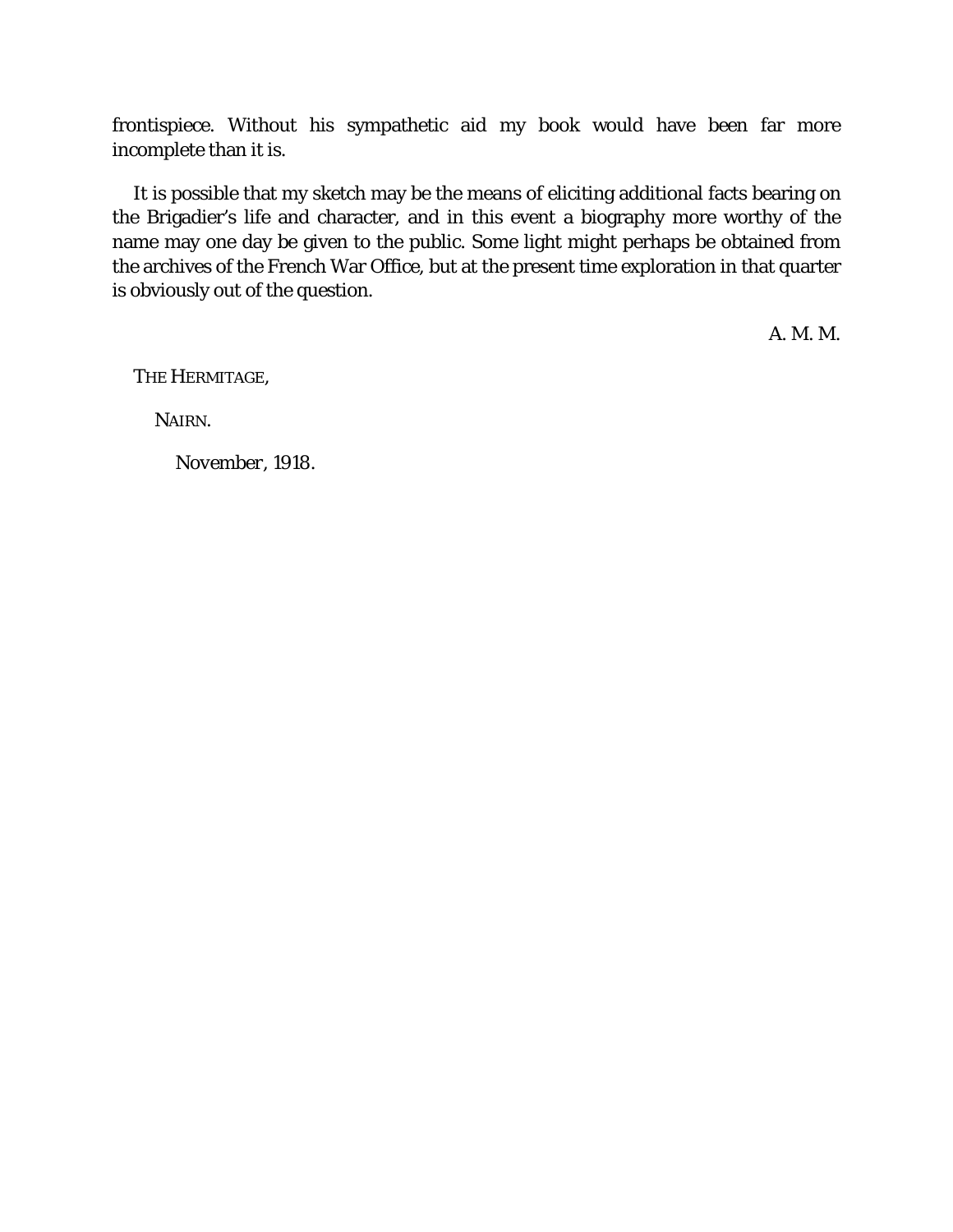## BRIGADIER MACKINTOSH OF BORLUM:

### JACOBITE HERO AND MARTYR.

The ordinary books of history afford but little light on the life and character of Brigadier Mackintosh, their record of him being virtually confined to the brief episode in his career which placed him among the historical characters of his country—his leading a body of Highlanders on an expedition across the Firth of Forth and the south of Scotland into England in the Jacobite Rising of 1715. The reason for this reticence is perhaps to be found in the fact that, although his performance was such as to entitle him to be regarded as the outstanding hero of the Rising and the only one of the principal Jacobite leaders who proved his fitness for leadership, his position was that of a subordinate only, and the Rising itself, as seen from the modern point of view, was relatively of minor importance, though for a time it seemed to threaten the stability of the Revolution Settlement; while his subsequent activities cannot be said to have had any appreciable effect on the course of history, by furthering the Jacobite cause or otherwise. On the whole, therefore, we can scarcely cavil at the historians for saying so little of the Brigadier, or for dealing only with his meteor-like appearance in 1715 without any reference to his afterlife and ultimate fate. Even the Scottish historians, Scott, Burton, and Lang, though they narrate his doings in the Rising in considerable detail, leave hint outside the walls of Newgate after his prison-breaking, and there dismiss him altogether—save that Burton has a vague reference to his living "to be a benefactor to his country by promoting its agriculture." But as one whose name is so prominently and indelibly associated with the first Jacobite Rising in Great Britain, and but for whom that Rising would lose much of its interest for modern readers, he seems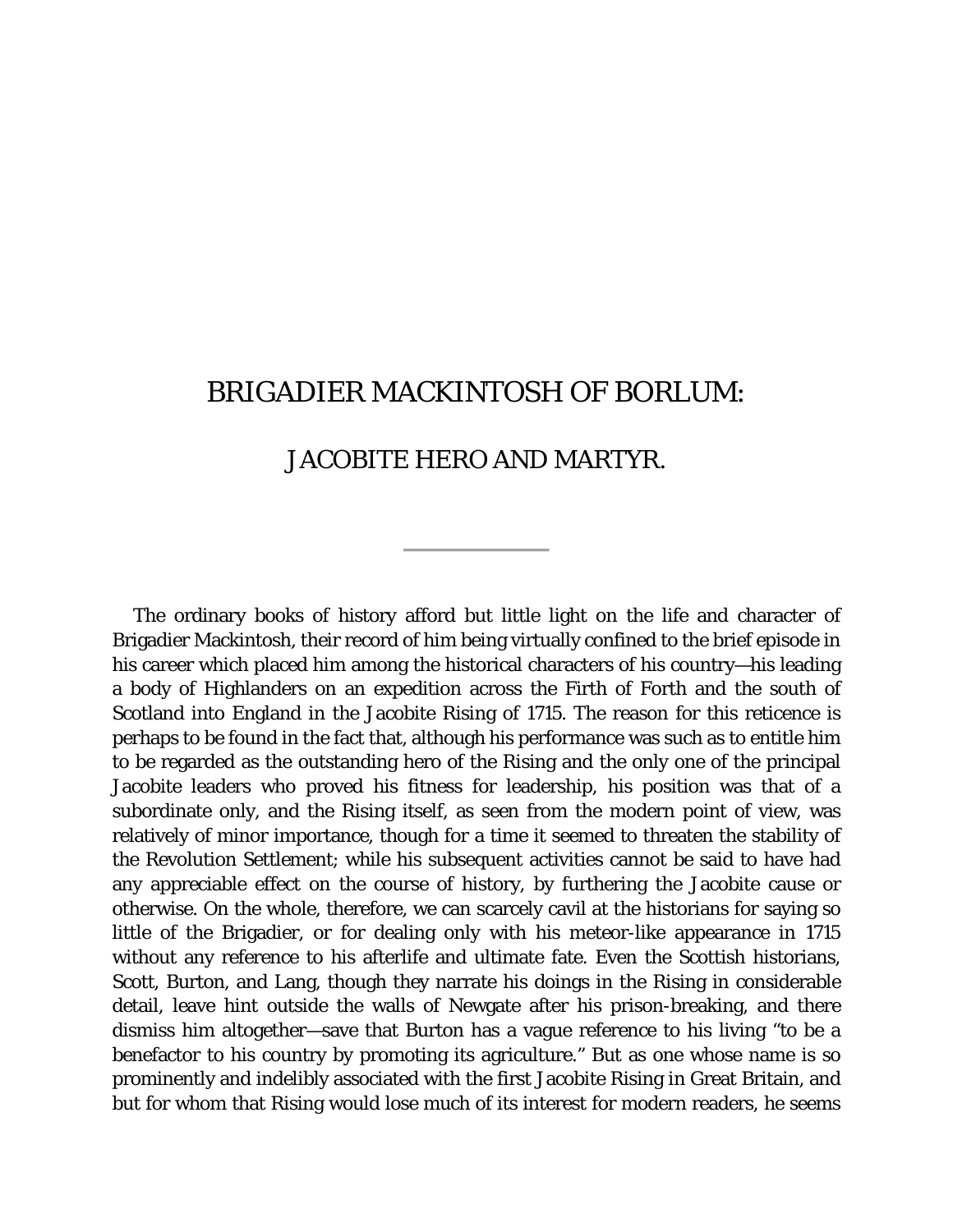to be deserving of more recognition than is afforded by the record of only a few months of his life, the more especially as the biographies of him which have hitherto appeared are at once insufficient and inaccurate.[\\*](#page-5-0) And, as it happens, his life, so far as it can be traced, was one full of interest and even of romance—not to say of tragedy—and the man himself seems to have been of striking and attractive personality, and one who in brighter circumstances and more settled times would have left his mark for good on his country.

The family of which he became the head—though not until after his father's death in 1717, when he himself was a wanderer and exile—was one of the leading families of the Clan Mackintosh, being descended from William, second son of the sixteenth chief by Agnes Mackenzie of Kintail. Besides the lands of Borlum, in the parish of Dores and only a few miles from the town of Inverness, the family had two small properties in Badenoch—Benchar in Kingussie parish and Raitts in Alvie parish, the former, however, being occupied by a family of Macpherson from 1674 on a wadset or mortgage.

William, the Brigadier, was the eldest of eight sons of William Mackintosh third of Borlum and Mary Baillie, daughter of William Baillie eighth of Dunain by Elizabeth Forbes, daughter of the first Forbes of Culloden. This connection made him a second cousin of the famous Lord Advocate and Lord President of the Court of Session, Duncan Forbes of Culloden, who worked as energetically against the Stuart cause as William Mackintosh worked for it, but with better success. There is some uncertainty as to the year of his birth. The *Dictionary of National Biography* gives it as 1662, perhaps because the *Gentleman's Magazine* for January 1743 gives his age at his death in that month as eighty years, or perhaps merely following the incorrect biographical sketch of 1877 already mentioned. If 1662 were the correct year, William must have matriculated at Aberdeen University at the early age of ten and taken his degree of Master of Arts at fifteen years, a rare instance of precocity, though paralleled in the case of Gilbert Burnet, Bishop of Salisbury, who was born in Sept. 1643 and entered Marischal College in October 1652, at the age of nine years! [†](#page-5-1) But it seems tolerably evident that the Brigadier's age at death was understated in the *Gentleman's Magazine.* The

<span id="page-5-0"></span><sup>\*</sup> For the inaccuracy the present writer feels some responsibility, the account in the *Dictionary of National Biography* apparently being largely founded on a sketch which he wrote for an Inverness magazine in 1877, but which he has since found incorrect in several particulars. A sketch of the Brigadier's life is also contained in *The Mackintoshes and Clan Chattan* (1903), but this also is open to the objections indicated.

<span id="page-5-1"></span><sup>†</sup> *Fasti Acad. Marisc.* Ii. 218, 220.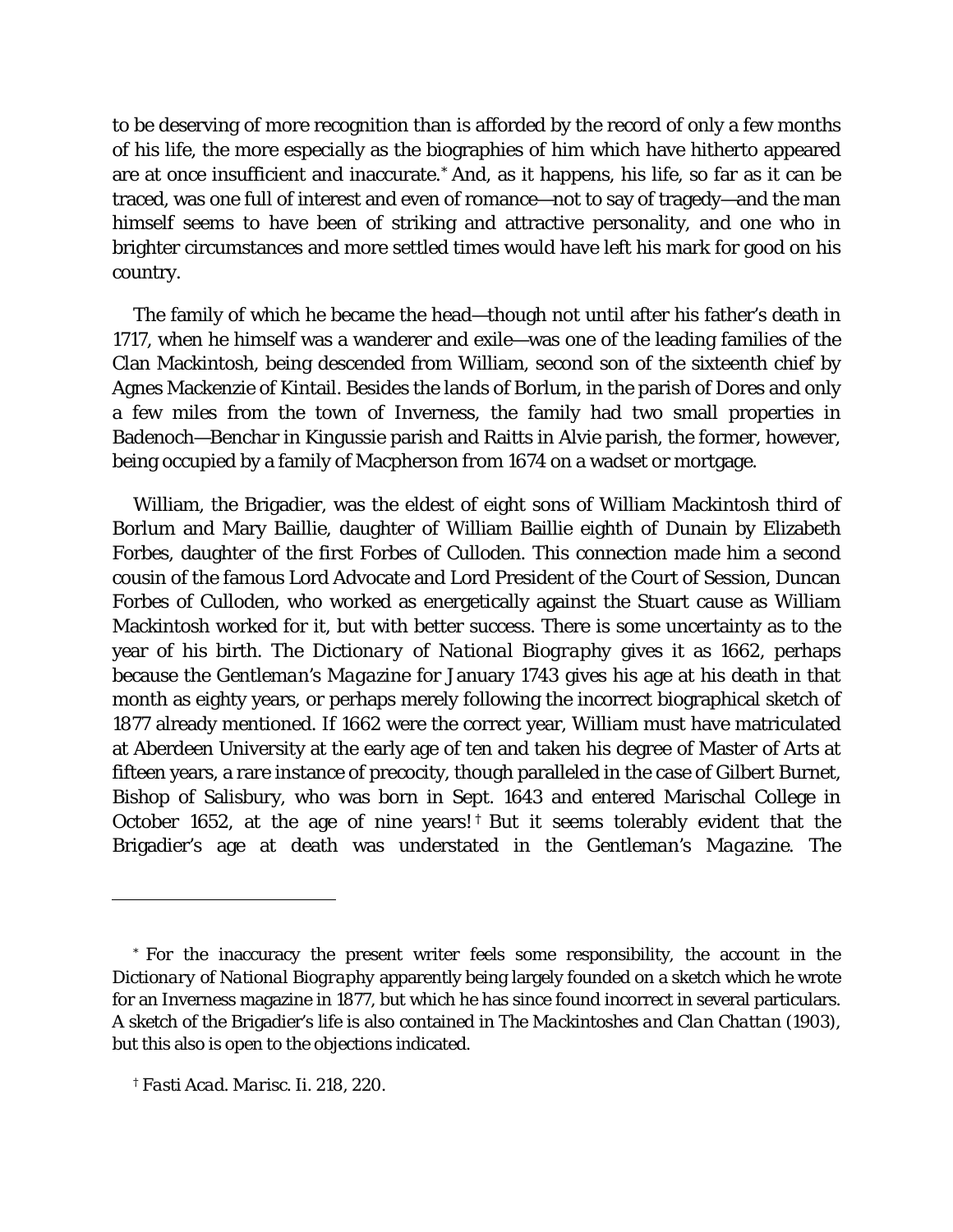proclamation issued in May 1716 after his escape from Newgate describes him as "about sixty years of age," and this description is to some extent corroborated by a pedigree of the Baillies of Dunain which states that his parents were married in 1656 (month not given); so that it seems reasonable to place his birth not later than 1657, and the *Caledonian Mercury* is probably correct in stating in its notice of his death that he was "aged about 85." Besides, the age of twenty-four or twenty-five seems a more suitable age than nineteen for the transactions in which, as will be shown, he was engaged in 1680 and 1681. He was entered as a student of King's College, Aberdeen, in 1672, together with his immediate younger brother, Lachlan, and in the list of those who obtained the degree of Master of Arts in July 1677 the student occupying the first place is "Mr. Gulielmus McIntosh de Borlum."[\\*](#page-6-0)

He would seem to have started on his military career soon after attaining this distinction, for only four years later he is found with the title of Captain, engaged in recruiting for "Col. Henry Gage's Scottish Regiment in the Spanish Netherlands." He had undertaken to provide "fifty sufficient soldiers" before the 15th of October 1681 for the sum of 200 rixdollars, under the penalty of "eight dollars for every man awanting"; and for the performance of his share of the bargain he had procured the cautionry of Sir Patrick Maxwell of Springkell, backed by that of the chief of Mackintosh, to relieve the latter of whom "Captain William Mackintosh of Borlum younger" gave his own bond at the Canongate on the 8th of August 1681.[†](#page-6-1) It is not stated in what service he had attained the rank of captain, but presumably it was in the regiment for which he was recruiting, and as this regiment was not one in the Scots Brigade under the Government of Holland and the Prince of Orange it may perhaps be inferred that it was in the service of the French king, who had been at war with the Dutch for many years until August 1678, when a lull in the operations ensued consequent on the treaty of Nimeguen. Any actual service on the Continent at that time, however, must have been brief, as William was in Edinburgh in August 1680, on the 17th and 18th giving two bonds for sums amounting to £286 14s.[‡](#page-6-2) These are the only traces of him until 1688, but though he may have returned to military duty abroad, the latter part at least of the intervening seven years must have been spent in England, almost certainly in London. This seems evident from the facts that the lady whom he married in 1688 was a maid of honour to the Princess Anne, the younger daughter of James II., and that, as he mentions in his *Essay* on

*<sup>\*</sup> Fasti Aberdon.* 491, 528.

<span id="page-6-0"></span><sup>†</sup> *Mackintosh Muniments*, No. 596.

<span id="page-6-2"></span><span id="page-6-1"></span><sup>‡</sup> *Register of Deeds* (Mackenzie), vols. 49, 50.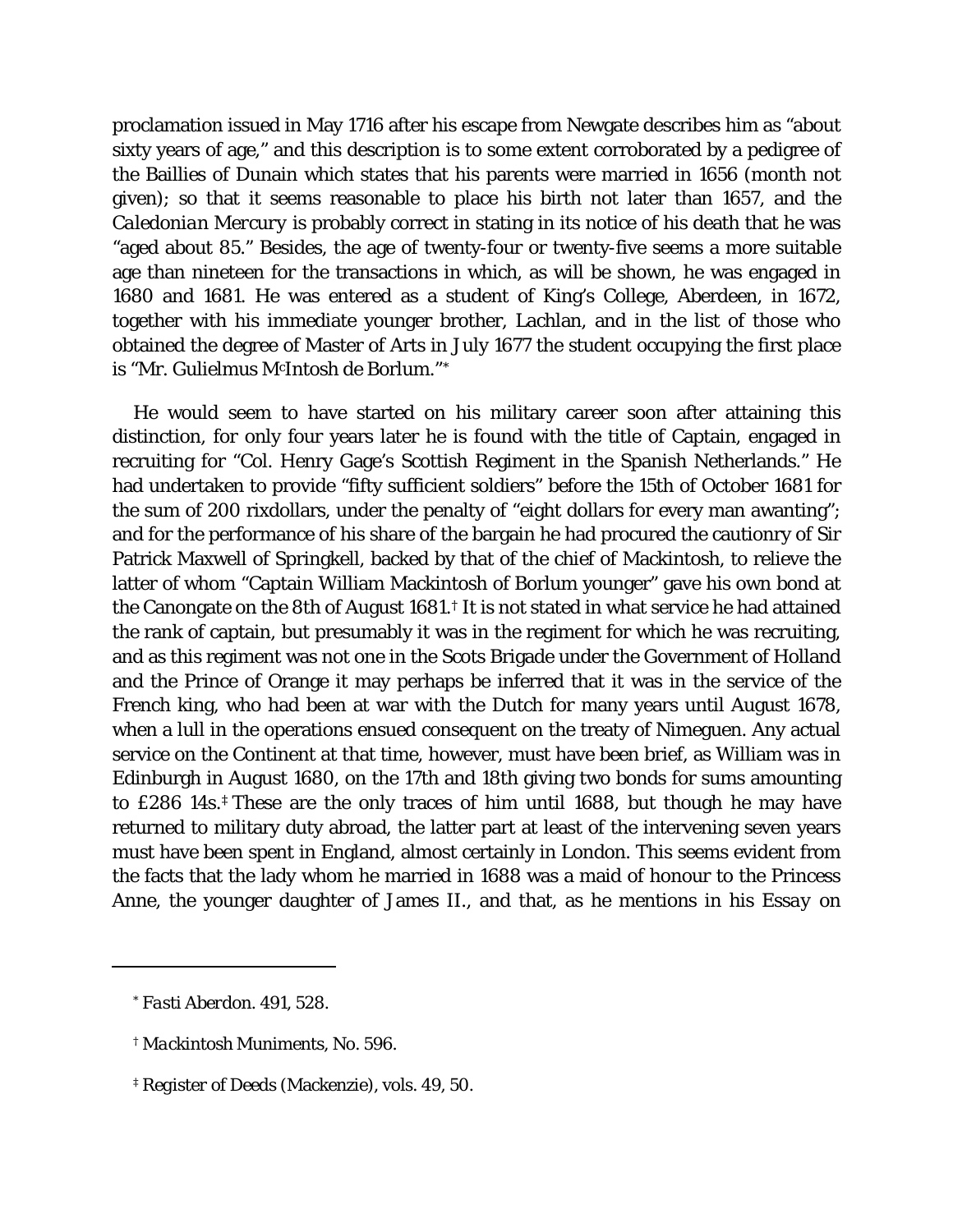Agriculture, he was "acquainted with and often in the company of" the Hon. Robert Boyle, the distinguished scientist, philosopher, and Christian, who lived in London for many years before his death in 1691 and whom William Mackintosh could have had very little, if any, opportunity of meeting after 1688. There are even grounds for a belief that he held the rank of Captain in the English army at the period of the Revolution; he was known in his wife's family as "Captain Mackintosh," and the *Caledonian Mercury* of 10th Jan. 1743, in noticing his death, definitely states that "he was a Captain in King James VII.'s army before the Revolution "— though perhaps the value of this statement may be somewhat lessened by the partial inaccuracy of what follows, viz., that at the Revolution "he went abroad and followed the fate of his master for several years." On the other hand, his name is not found in Dalton's *English Army Lists and Commission Registers, 1661-1714,* but its absence may be capable of explanation. It is not unlikely that, while still in the French service, he was employed in London as an intermediary between the French Government and the Courts of Charles II. and his successor, both of whom had a sympathetic understanding with the king of France (even while, after 1674, Charles was in open alliance with the Dutch), and that, to save appearances, he had some position about the Court in London with the honorary rank of Captain "unattached."

The lady whom in 1688 he made his wife was Mary Reade, youngest daughter of Edward Reade, the squire of Ipsden in Oxfordshire, some of whose family had suffered for their loyalty in the Great Civil War, and one of whose descendants, Charles Reade, has in recent times added lustre to the Victorian Age of English literature. Mary had been partly brought up by her grand-aunt, Mrs Anne Winwood, daughter of Sir Thomas Reade and wife of Richard Winwood, Sergeant-at-Law, of Ditton Park, Colnbrook, Bucks., and the Ipsden family tradition has it that through that lady's influence she became a maid of honour to Princess, afterwards Queen, Anne. From letters at Ipsden it appears that Mary and the princess, her senior by three years, had known each other as girls while the former was at Ditton. It is evident from documents presently to be quoted that Mrs Winwood was personally acquainted with Captain Mackintosh, and that, either from personal dislike or from political antipathy—probably the latter, as she was a stout Whig—she was strongly opposed to the match and endeavoured to prevent it, in spite of the fact that it was favoured by her niece's own family. Her endeavours were without success, and in 1688 Mary Reade became the wife of William Mackintosh, being at the time about twenty years of age, her husband about thirty-one. Neither the place of marriage nor the exact date has been traced. The marriage presumably took place from the residence of the bride's father, which was then at the old manor-house of Ipsden Basset, some three miles distant from the parish church of Ipsden, but only one mile from that of Checkendon. These distances suggest the likelihood that the marriage was solemnised at Checkendon, not at Ipsden, in the register of which parish it is not entered; but, unfortunately, no information is procurable at Checkendon, as the parish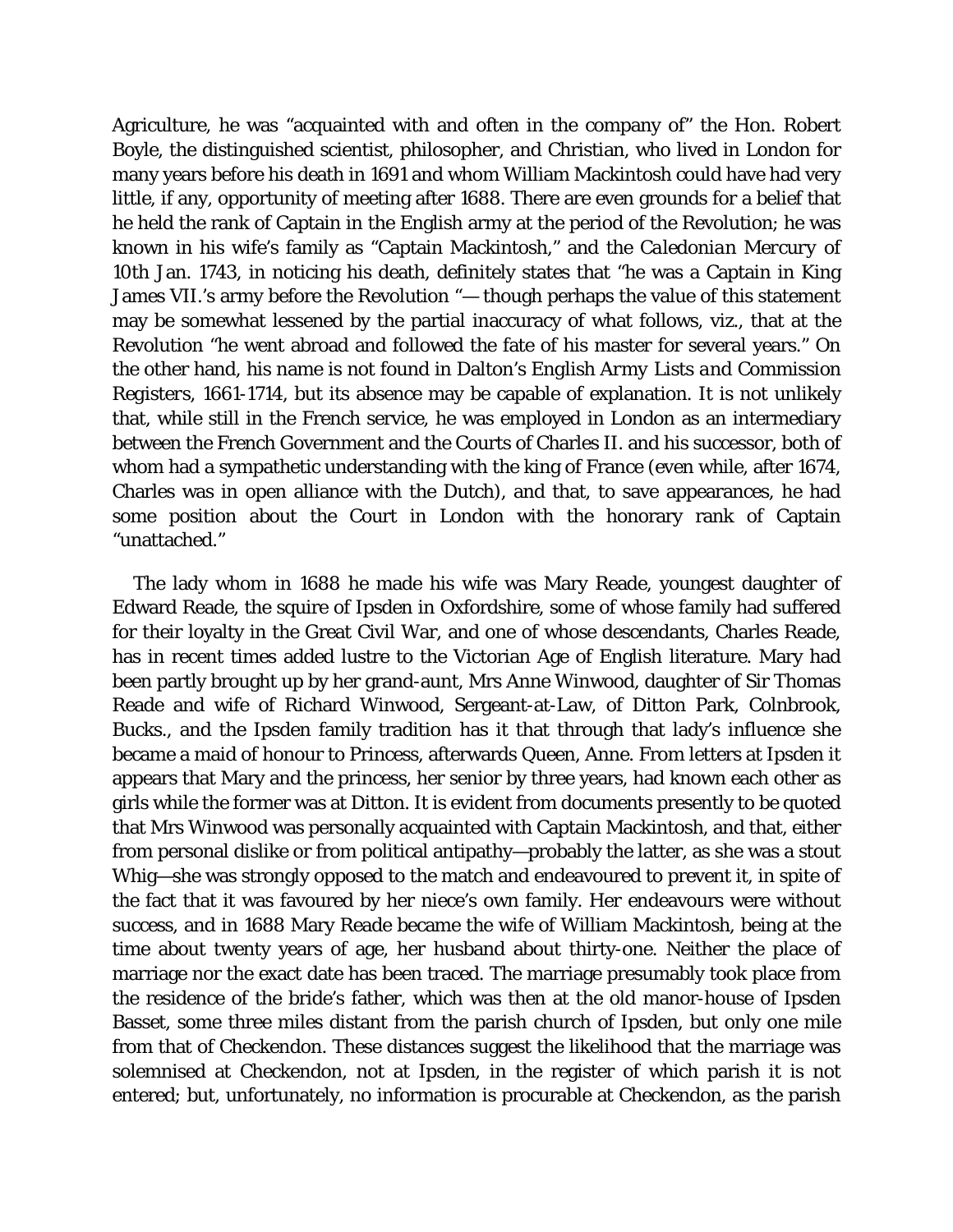registers prior to 1715 are not now in existence. The only official record which has been traced is in an old Register of Marriage Bonds for the Archdeaconry of Oxford (now in private hands), the entry being as follows:—"William Mackintosh of Bertum *(sic),* Scotland, to Mary Reade of Ipsden, married 1688." It would be of some interest to know the exact date, but we may perhaps assume that it was early in the year, before the rush of events which ended in the flight of James II. and the downfall of the Stuart dynasty.

Some light is thrown on the early married life of the couple by the testamentary dispositions of Mrs Winwood a few years after the marriage. These show that Mary Reade was a devoted and apparently almost infatuated wife, and that her husband at an early period after the Revolution had embarked on the career of intrigue and effort for the restoration of the exiled royal family which occupied a great part of his subsequent life. In her will, dated 28th June 1693, Mrs Winwood leaves to her grand-niece Mary Mackintosh for her life the use of certain jewels and linen—with reversion to her daughter, Winwood Mackintosh, god-daughter of the testatrix—the goods and furniture in and about a house at Cole Green in the parish of Hertingfordbury, Hertfordshire, lately purchased by Mrs Winwood, a coach and a pair of coach horses with their harness, "at her own choice," and "sables, muff, and quilted satin morning-gown, French petticoat," and other wearing apparel. The will mentions that Mary was living in the house at Cole Green at the time, and there is evidence that her husband was also domiciled there. His intimate knowledge of the county of Herts is shown in his *Essay* on Agriculture written nearly forty years afterwards.

In a codicil, apparently drawn by herself, dated 28th May (which in the deed of 28th June is declared to be "ratified" and to be "taken as part and parcell of this my last will"), Mrs Winwood says—"I fear she [Mary] will suffer much more dayley, but 'tis no more than first I did tell her I feared for her, but I *could not persuade her against having him,* to her ruin I suppose it will prove to her and hers." She states that she does not give much money to her niece Mackintosh "because she is *soe fond of her husband as I doe not approve of,* because he will ruin her, and all I have or can doe will not help it, soe she must smart for her folly." Again,—"I doe see her husband is soe vaine and so contrary to my desires ... I think all I can doe in vaine I fear to make him good for anything at all, but proud, and profanish, and full of folly, and the like things, and will at last break his wife's heart, and soe that all lost on him." And again,—"The Lord forgive her and give her more grace to see her friends from her foes and the like in time, before it is too late for her to help it. She will be still soe fond of a *Scott tory* as to undoe herself altogether, I see, doe what I can, and soe she is like to smart for it and so is all hers too in this world, and in, I feare, the world to come, for I feare he will be no better than he is but full of pride and folly and the like, and so undoe himself and all his too, and spend all I have given her and hers if he can doe it." In another codicil (evidently drawn by a lawyer) relating to her property at Cole Green left in trust for the benefit of Mary and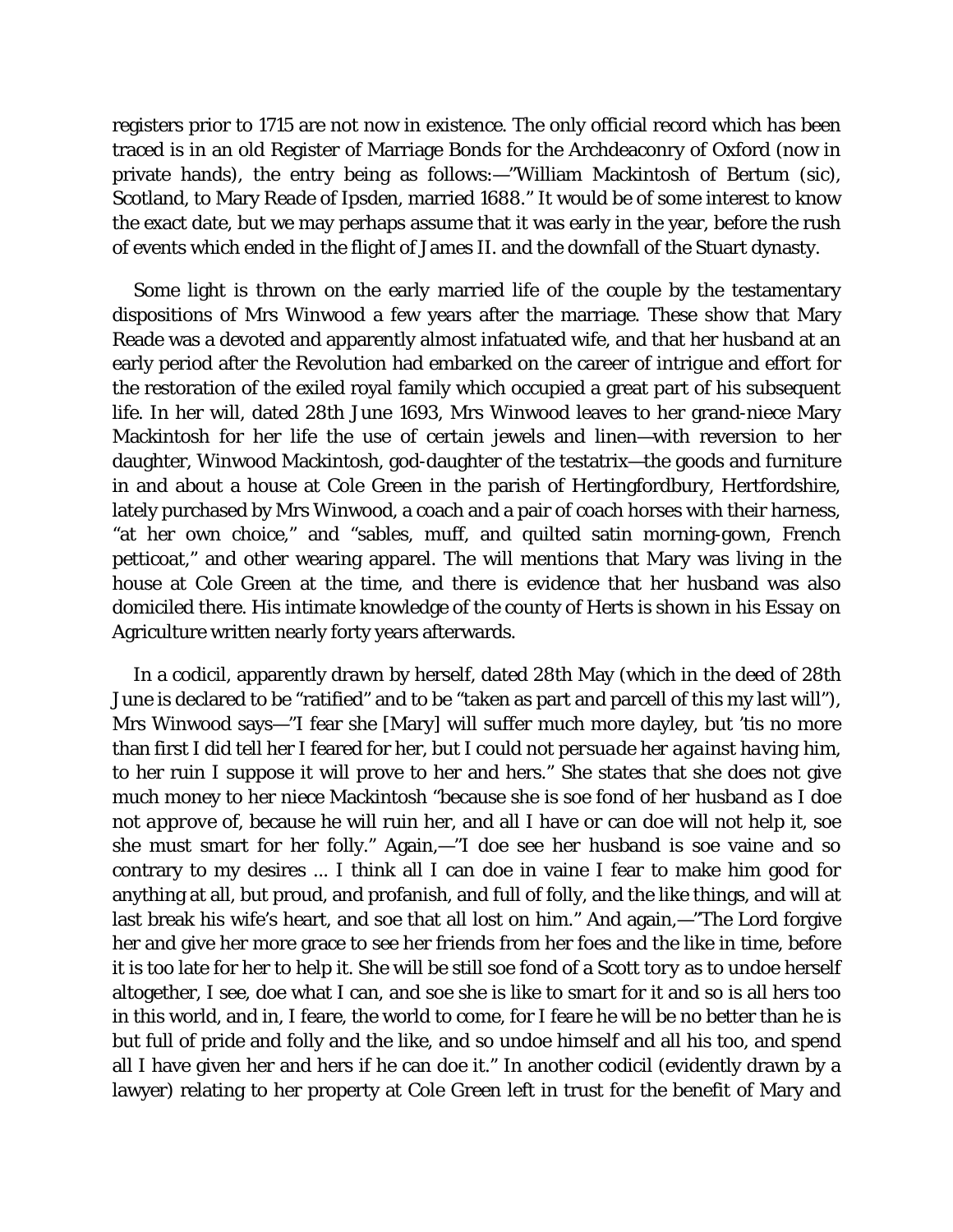her daughter Winwood, she strictly enjoins her trustees to see that Mary's interest is in no way to benefit or be influenced by her husband—"not in trust anyway for or for the benefit of the said Captain William Mackintosh but to the intent he may have noe right title interest or concerne in the said premises or profits or any part thereof, nor any controul disposition or power over touching or concerning the same; and that no debts, engagements, acts, defaults, or *crimes* of his or any matter or thing whatsoever, may be the meanes to deprive her the said Mary of the benefit of the said profits, which I designe for her sole separate and dayley maintenance."

Whatever the cause of her opposition to the union of her protegée with Captain Mackintosh, the old lady shortly after the marriage appears to have had ample grounds for anxiety and alarm as to the future of her beloved niece and her young family. The attractions and claims of domestic life seem to have been insufficient to outweigh William's sense of loyalty to King James, and in the year after his marriage or early in 1690 he joined his exiled master. He was with him in Ireland, whence he was sent on a mission to the supporters of the cause who still held out in Scotland after the death of Dundee at Killiecrankie. In a letter to Macpherson of Cluny, dated Lochaber 22nd May 1690, three weeks after the rout of the Jacobites at Cromdale, General Buchan, Dundee's successor, writes,—"The berare young borlem wielle inform youe from the King off all affers." Young Borlum seems to have disappeared as mysteriously as he came, as on 8th June Buchan asks "what is becum off" him.[\\*](#page-9-0) But his brief visit to the Highlands had no doubt shown him that for the time, at all events, the cause there was in a hopeless condition, and as James's campaign in Ireland came to an inglorious end in the following month, he probably returned home soon afterwards.

In 1694 he is found in London, where on 24th January he renews a bond granted by him in 1680, being described as "younger of Borlum in the county of Inverness in the kingdom of Scotland, and of the parish of Hertingfordburry in the county of Hertford in the kingdom of England."[†](#page-9-1) Hertingfordbury appears to have been the abode of William and his wife for several years until 1696 or 1697, presumably in the house at Cole Green left by Mrs Winwood, in which they resided at the date of that lady's will. The Parish Register has entries of the baptism of William, son of William and Mary Mackintosh, on 11th April 1694, and of Richard (parents' names omitted) on 9th May 1696, also of the burial of the latter—"Richard Mackintosh ye son of William and Mary"—on 1st June following. The elder boy must also have died in minority. Winwood, the daughter

I

<sup>\*</sup> *Inverness Gaelic Soc. Trans,* xx. '238.

<span id="page-9-1"></span><span id="page-9-0"></span><sup>†</sup> *Reg*. *Deeds,* Edinburgh (Durie), vol. 86.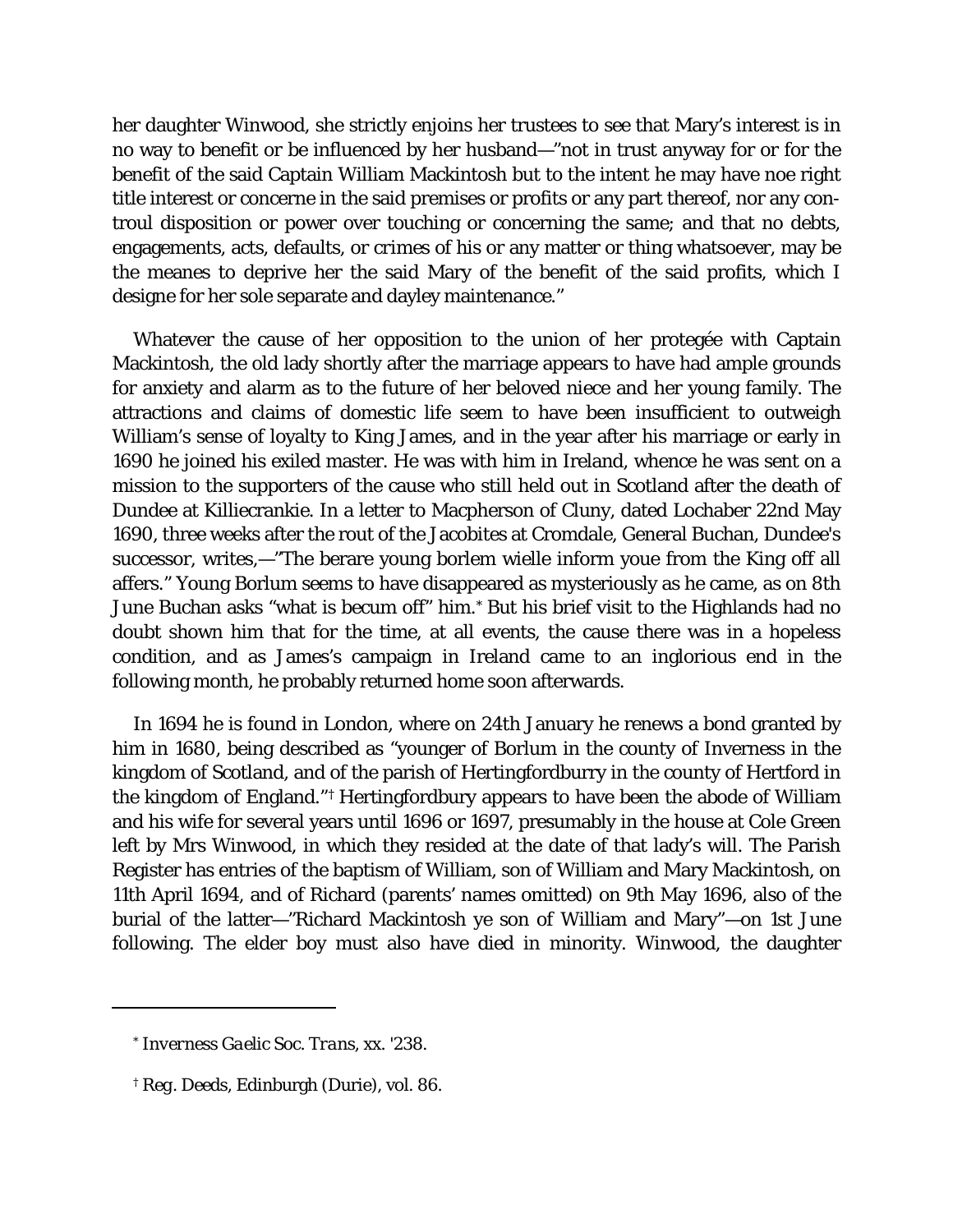mentioned in Mrs Anne Winwood's will of 1693, seems to have been the firstborn of the family, but her birthplace has not been traced.

In 1698 Captain Mackintosh is found in Scotland, apparently without having fallen under the law on account of the "crimes" anticipated by Mrs Winwood. He had probably gone north to arrange a home for his wife and family, leaving them at either Cole Green or Ipsden, as both he and Mary were at the latter place in December 1700, and it is most unlikely that Mary had been in the Highlands and returned to the south of England; such a journey was in those days not one to be lightly undertaken by a lady. The home he selected was his family holding of Raitts—afterwards in the end of the century purchased by James Macpherson of Ossianic fame and re-named Belleville (now Balavil)—the house occupying a commanding site above the left bank of the Spey, looking across to the Cairngorm range and over the great Highland road. Here, with occasional visits to Borlum and elsewhere and perhaps a break of a few years about the time of the Union, William had his home for some fifteen years, employing himself mainly in the agricultural and other improvements which his recent residence in an English farming county had no doubt done much to suggest and which were certainly needed, and also, it may be presumed, losing no opportunity of keeping alive the Jacobite tendencies of his neighbours.

During this period there are frequent references to him in contemporary documents. On 26th July 1698 he is one of several witnesses to a bond executed by the chief of Mackintosh in favour of John Farquharson of Invercauld at Ruthven in Badenoch, a few miles from Raitts.[\\*](#page-10-0) In a royal commission of fire and sword granted on 22nd Feb. of the same year to the chief against his tenants the Macdonalds of Keppoch, "William Mcintosh younger of Borlum" is named as one of the commissioners; but as Coll of Keppoch had the good sense to see that open defiance of the law was not so likely to be passed over under the vigorous rule of William III. as under his predecessors, he prudently entered into negotiations, with the result that the commissioners were not required to act, and the future Brigadier thus lost the chance of a somewhat exciting experience. Two years later, however, he was employed in carrying out the arrangements decided upon in regard to the Keppoch tenancy; the chief, being unable on account of his health to go to Lochaber for the purpose, on 18th May 1700, with the license of the Privy Council, gave a commission to several Mackintoshes and others, heads of the principal families of the clan, to act on his behalf. The first-named of these, ten in number, are John Farquharson of Invercauld (his nephew) and "William

<span id="page-10-1"></span><span id="page-10-0"></span><sup>\*</sup> *Mack. Mun.* No. 653.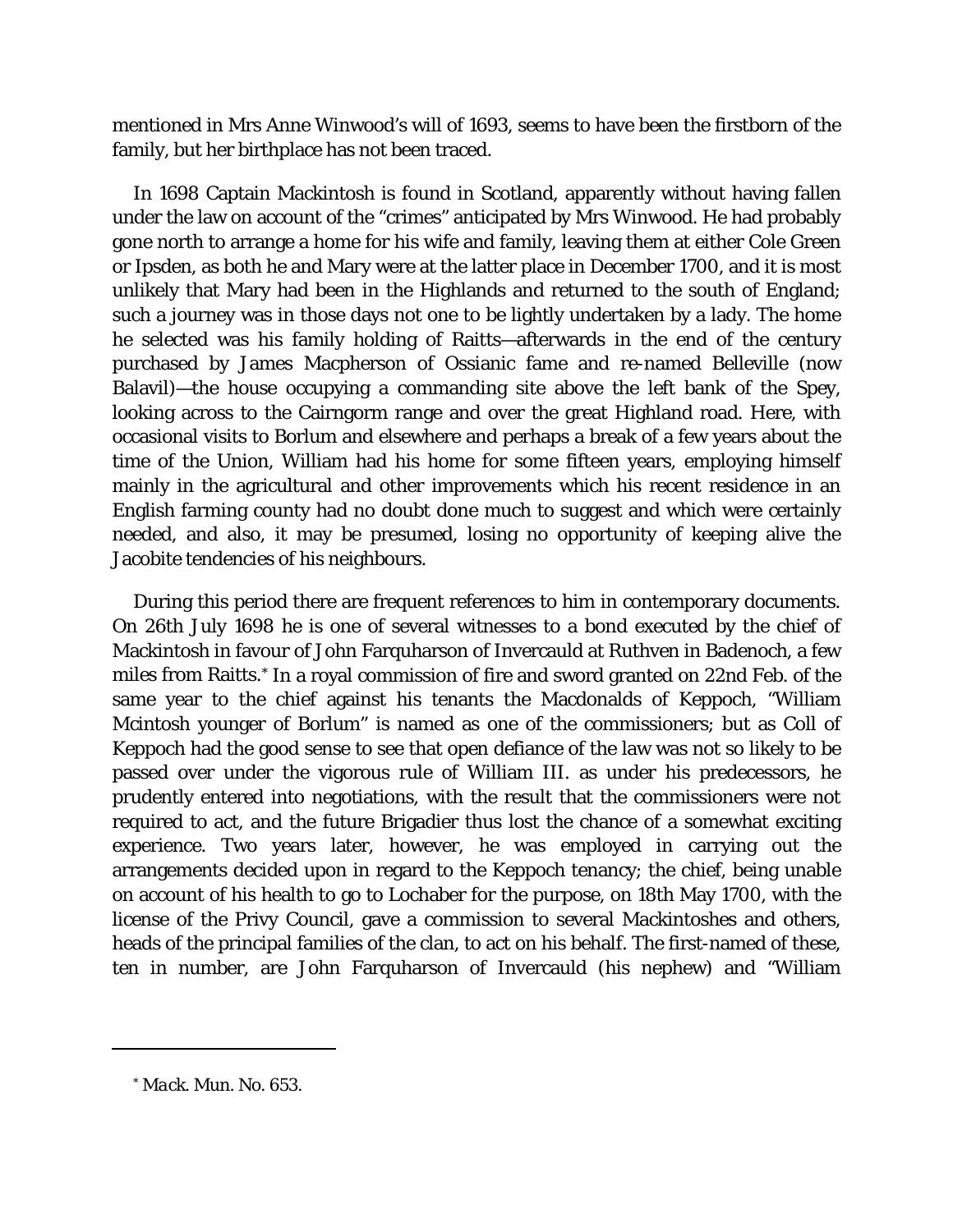McIntosh of Borlum younger."[\\*](#page-10-1) As has been mentioned, William was at Ipsden at the end of the same year—probably having returned south to escort his wife and children to their northern home—he and Mary by deed dated 21st Dec. 1700 (to which the latter's brother Philip Edward Reade is a witness) releasing and absolving William Allen (Mary's half-brother by her mother's first marriage) from all claims on him in respect of a trust deed of settlement by Mary's father on her marriage.

On 23rd April 1702 the two William Mackintoshes, "elder and younger of Borlum," are among the witnesses to the marriage contract of the chief's son and successor with Anna Duff, daughter of Duff of Drummuir.[†](#page-11-0) That the younger William was in Scotland in the following year appears from a letter dated "Borlum, June 8th, 1703," written by his wife to her elder brother at Ipsden, in which she refers to her husband and children as being with her and in good health, and assures her brother that news of her relations and friends in Oxfordshire "will be very refreshing to me who live at such a distance." The letter mainly concerns her settlement money, which, as it mentions, had been assigned to her father-in-law "when he settled ane estate upon me in liferent to my satisfaction"; but delay had taken place in paying the money owing to the elder Reade's state of health and his transferring his property and affairs to his son. The son, Philip Edward, however, had given a fresh bond, and Mary urges him to make the payment at an early date, as her father-in-law had resolved to lay the money out to the further advantage of herself and her children. As will be seen, the payment was delayed for several years more.

In an Act of Parliament of 1704 William is appointed a Commissioner of Supply for Inverness-shire, and in the following year he makes two appearances. On 20th June 1705 he is a witness to a disposition of land and fishing on Loch Insh by Patrick Grant of Rothimurcus to William Mackintosh of Balnespic, $\ddagger$  and on the last day of July he is found in Aberdeenshire, with his chief and other Mackintoshes, aiding and abetting John Farquharson of Invercauld in asserting his rights against the Earl of Mar to certain grazings in the forest of Corrivouie. On this occasion both Mar's people and friends and those of Invercauld appear to have been in considerable force, and William Mackintosh would seem from the prominence of his name in the reports to have taken a leading part in the proceedings—as he did in most affairs in which he was concerned. According to the summons of 6th Nov. 1705 to appear at Edinburgh, "John Farquharson of

<span id="page-11-1"></span>‡ *Ibid.* vi. 365.

<sup>\*</sup> *Privy Council Register (Acta),* 22 Feb. 1698; *Mack. Mun.* No. 659.

<span id="page-11-0"></span><sup>†</sup> *Inverness Sasines,* vi. 320.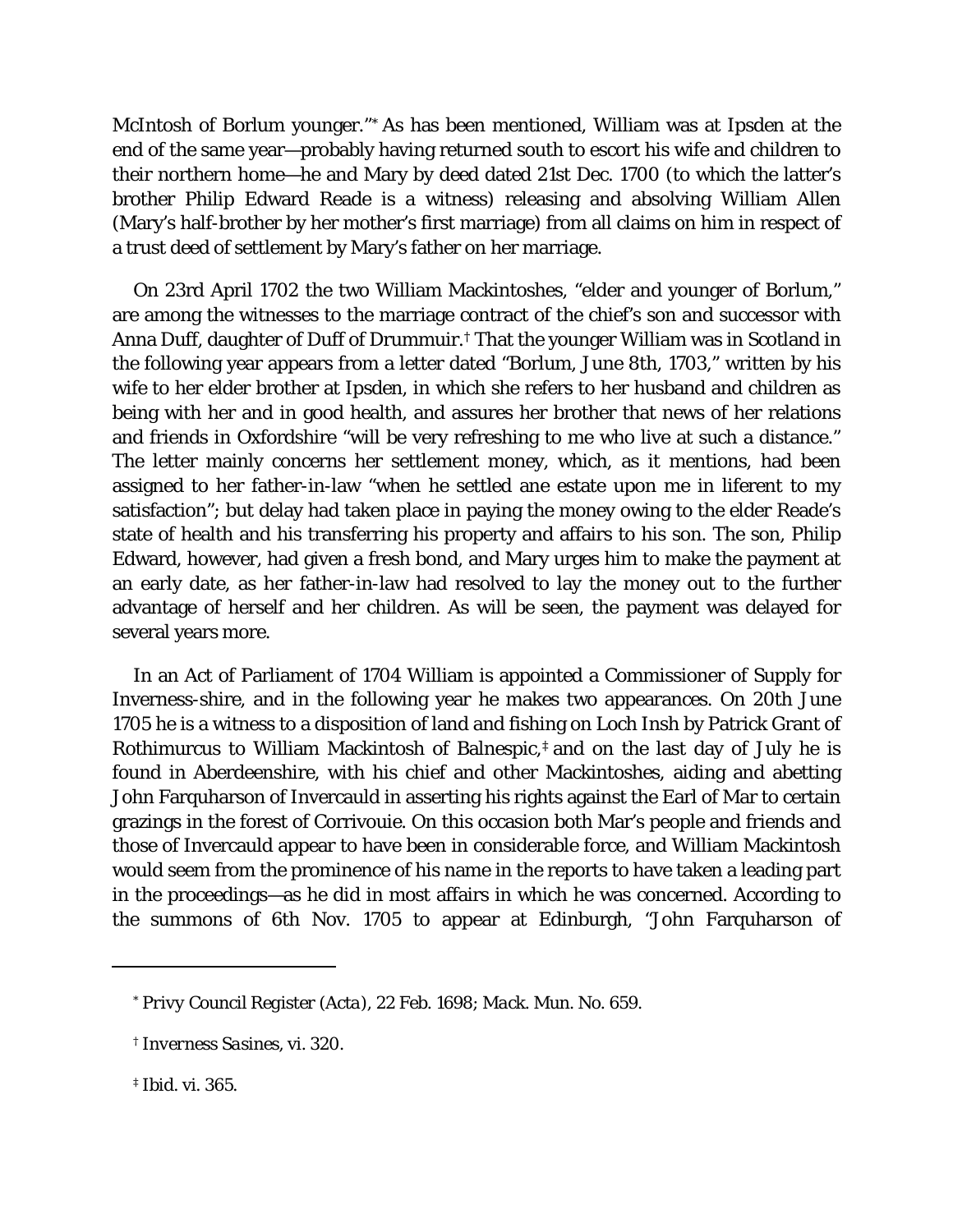Invercauld, Mackintosh yr. of Bordlam, with their complices" made "ane extraordinary convocation of betwixt three and four hundred men armed . . . and coming in hostile maner and in form of weir." William's brother John, afterwards major of the Mackintosh regiment in 1715, who escaped with him from Newgate and was in the Jacobite attempt of 1719, was one of the party, whom Invercauld in his original answers with naive effrontery described as "what party he only brought with him with dogs and provisions in order to hunt with the Laird of Mackintosh and some of his friends who by appointment did meet the same day."[\\*](#page-12-0)

In 1705 Mary Mackintosh's elder brother, Philip Edward Reade, died and was succeeded by his brother Thomas, who on arranging the family affairs decided to pay off the money (£300) settled on his sister by her father and to close the trust. As has been seen, however, Mary and her husband had assigned her father's and elder brother's bonds to the elder Borlum "for valuable considerations," and therefore, on 22nd March 1707, Thomas Reade executed a deed binding himself to pay the principal sum and all arrears of interest on the 1st of May 1709, to which course old Borlum had agreed. The arrangement seems to have involved the withdrawal of Mary's sister Ellen and her husband, William Blackall, from the executorship of Philip Reade's will, and on 7th Feb. 1707 they had given formal receipts for certain sums received "from *Coll.* Mackintosh by the order of Thomas Reade of Ipsden Esqre" in full satisfaction of their claims on Philip Reade's estate, and an undertaking to renounce their executorship. These documents are mentioned here chiefly on account of the title of "Colonel" given in them to William Mackintosh and because one of the witnesses to William Blackall's receipt is "Mary Mackintosh," who would thus appear to have braved the dangers and hardships of the journey from Inverness-shire to her old home. The "valuable considerations "for which Mary and her husband had assigned her marriage portion had in all probability something to do with a transfer of the Raitts property to them—or, more likely, to Mary alone—by the elder Borlum (compare Mary's letter of 8 June 1703 quoted above), and it may perhaps be assumed that another transaction in the following year was also connected with such a transfer. From an Order by the English Master of the Rolls, dated 4th June 1708, it appears that the small property in Hertfordshire left by Mrs Winwood in part to Mary Mackintosh and her family had recently been sold to Lord Cowper, whose estate at Panshanger it adjoined, and the Order directs that the surplus of the purchase money be laid out in the purchase of "lands lying in North Britain," where she and her husband and children resided. It is stated that the Order was made at Mary's own request, she being in Court, so that her visit to England must have extended over at least eighteen months.

<span id="page-12-0"></span><sup>\*</sup> *Records of Invercauld* (New Spalding Club), p. 119.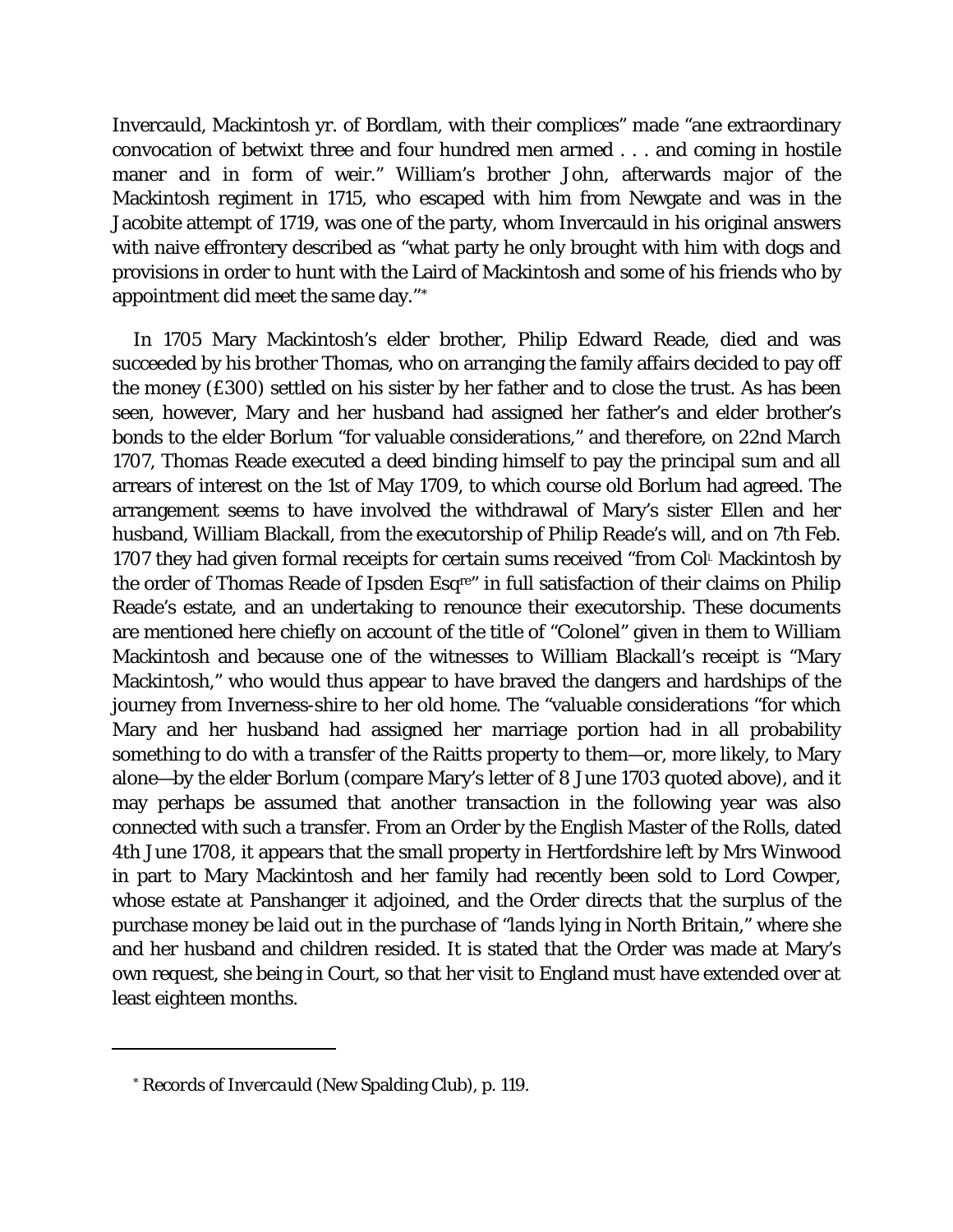During all that time, and indeed for the period between the years 1705 and 1711, there is no trace of Mary's husband in either Scotland or England, but there are various circumstances which warrant a conjecture as to his whereabouts. The years immediately preceding and following the Parliamentary Union of the kingdoms of Scotland and England were full of hope and excitement for the Jacobites, and there was much passing to and fro of agents and emissaries between Scotland and the Courts of Louis XIV. and the Chevalier de St. George. Information would be in demand at those Courts as to the position in Scotland, especially as to the readiness or otherwise of the Highland clans always the mainstay of the cause in Scotland—and the younger Borlum may well have been pitched upon by some of the older Jacobites about the Chevalier as one able to afford it, and besides as one who had already proved his capacity and was not so likely to come under the observation of the ruling powers as if he had been a chief or otherwise prominent. The probabilities are great, therefore, that while his wife was in England he was in France; it may even be surmised without any undue stretch of imagination that at this time he did some campaigning in Flanders, and that the "signal instances" of bravery and boldness "beyond seas" for which the Rev. Robert Patten gave him credit several years later were shown at Oudenarde and Malplaquet under the eye of his royal master, the Chevalier de St. George himself. Some colour is lent to this view by the title of "Colonel" applied to him in the Blackall documents of 1707 just referred to, and by a miniature of him which has been handed down in his wife's family. This represents him in an open-breasted scarlet coat with blue lapel collar and gold button mounts and on his head a low three-cornered hat with plume—a dress stated by a competent authority to whom a copy of the miniature has been submitted to be the uniform of "a foreign regiment in the pay of France" early in the eighteenth century, and to correspond "almost exactly with that of the Duke of Berwick's regiment" as shown in a collection of coloured illustrations of French uniforms of about 1720. The miniature was in all probability painted in France about the year 1707, when William is first styled Colonel, and was sent to his wife while at her father's house at Ipsden in 1707-8. As to his military rank, he is mentioned by one of the Government spies, J. MackGregory, in 1715 as "Coll - McIntosh, *an officer in the French service."[\\*](#page-13-0)*

<span id="page-13-1"></span><span id="page-13-0"></span><sup>\*</sup> *State Papers (Scot.).* J. MackGregory, who commenced his career as spy in 1714, was presumably a John MackGregory who published in Edinburgh in 1709 *The Geography and History of Tournay* . . . *for our* British Gentlemen and Officers*—small quarto.*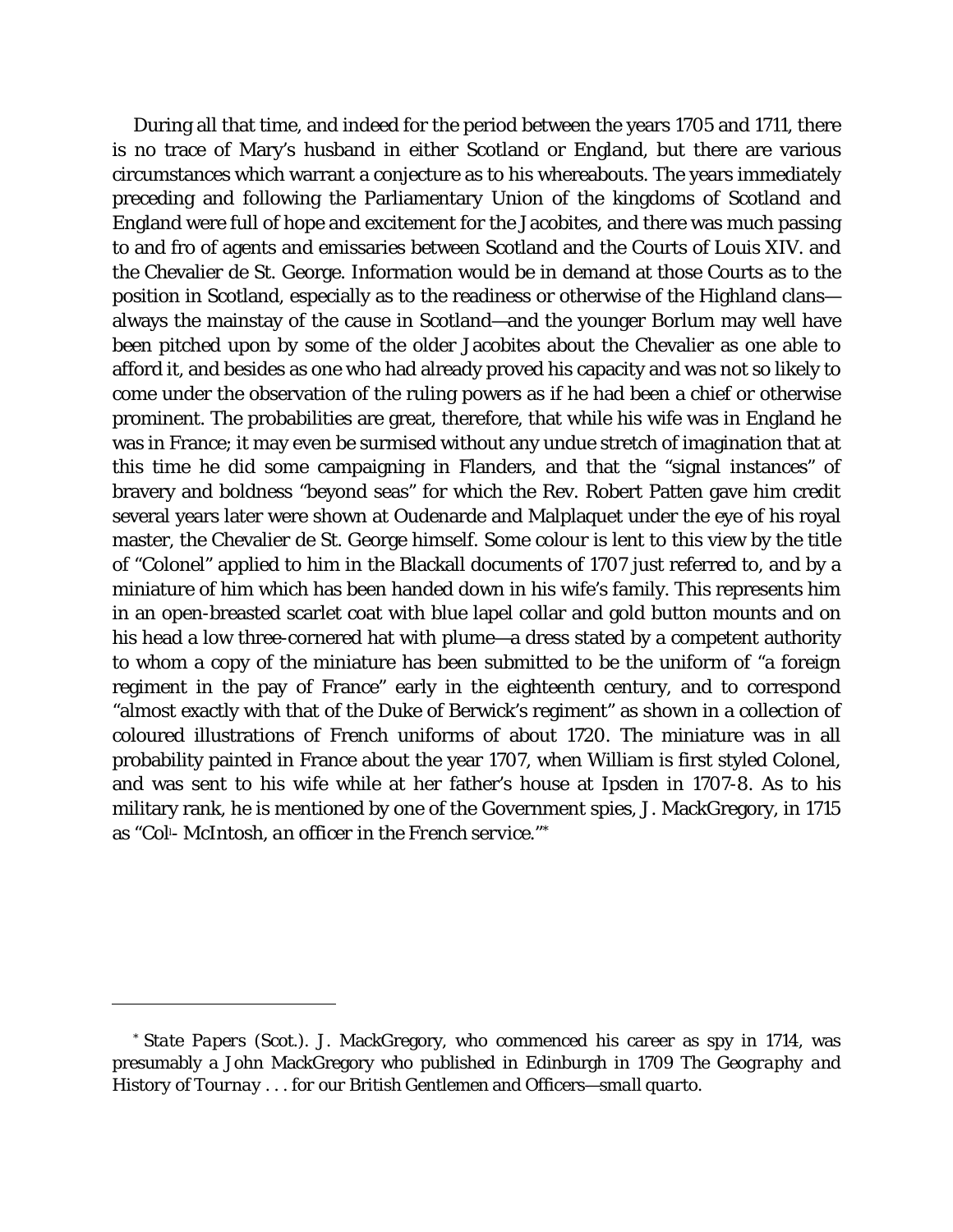Wherever the Colonel spent the half-dozen years in which he is lost to sight, whether he returned home immediately after the failure of Admiral Forbin's expedition in 1708<sup>[\\*](#page-13-1)</sup> or whether, as suggested above, he took a turn of campaigning against Marlborough in Flanders, he was in Scotland in 1711, to all appearance quietly engaged in his ordinary rural pursuits. In all probability he was at home in the preceding year also, when his daughter Winwood was married, as so important a transaction would scarcely be carried through in his absence. Winwood's contract of marriage with Roderick Mackenzie of Fairburn, a Ross-shire laird and a Jacobite, was entered into on the 10th of June 1710, and provided for an annuity of 900 merks to her out of the lands of Mid Fairburn and others in the parishes of Urray and Logie.[†](#page-14-0) In 1711 William is his own witness as to his whereabouts. A letter from him to his brother Lachlan, dated "Reats May 17, 1711," is of interest as showing not only that he was at his Badenoch home immersed in his improvements, but that his financial standing was sufficiently good to enable him to help his brother. It evidently relates to a wadset of the lands of Knocknagael, near Inverness, which Lachlan had just taken from William Baillie of Dunain in security for 5000 merks,[‡](#page-14-1) and this sum William Mackintosh had obviously helped his brother to raise. After wishing his "loving brother" joy of his bargain and assuring him that "if it was much greater and my credit or interest sufficient" he might depend on them, he goes on to say,—"I have signed the three bonds, and am hopeful my friends the creditors will not stickle at the formality of a manual delivery, which ceremony (was I present) I would as cheerfully do as sign them." In a postscript he begs his brother, then at Inverness where abounded the hardwood trees which were lacking in Badenoch, to "forget not to get me a bag full of ash and siccomore seeds, which I believe hang yet on the trees; also an ounce of spinnage and half-an-ounce of garden cresses seeds.[§](#page-14-2) He seems to have done a considerable amount of tree planting during his residence at Raitts; the Statistical Account of the Parish of Alvie, written by the minister in 1835, says that "the lawn in front of the house [of Bellville] is adorned with upwards of a hundred large trees of hard wood, and a fine row of elms along the old military road, planted by Brigadier Mackintosh in 1715."

<sup>\*</sup> The expedition left Nieuport on the 19th and was at the entrance to the Firth of Forth on the 22nd of March. On the latter date the Inverness Town Council minutes mention a rumour of a descent from France and an order to the townsmen to have their arms in readiness.

<sup>†</sup> *Inverness Sasines,* vii. 229.

<span id="page-14-1"></span><span id="page-14-0"></span><sup>‡</sup> *Ibid,* vii, 140.

<span id="page-14-2"></span><sup>§</sup> *Letters of Two Centuries*, by C. Fraser-Mackintosh, p. 153.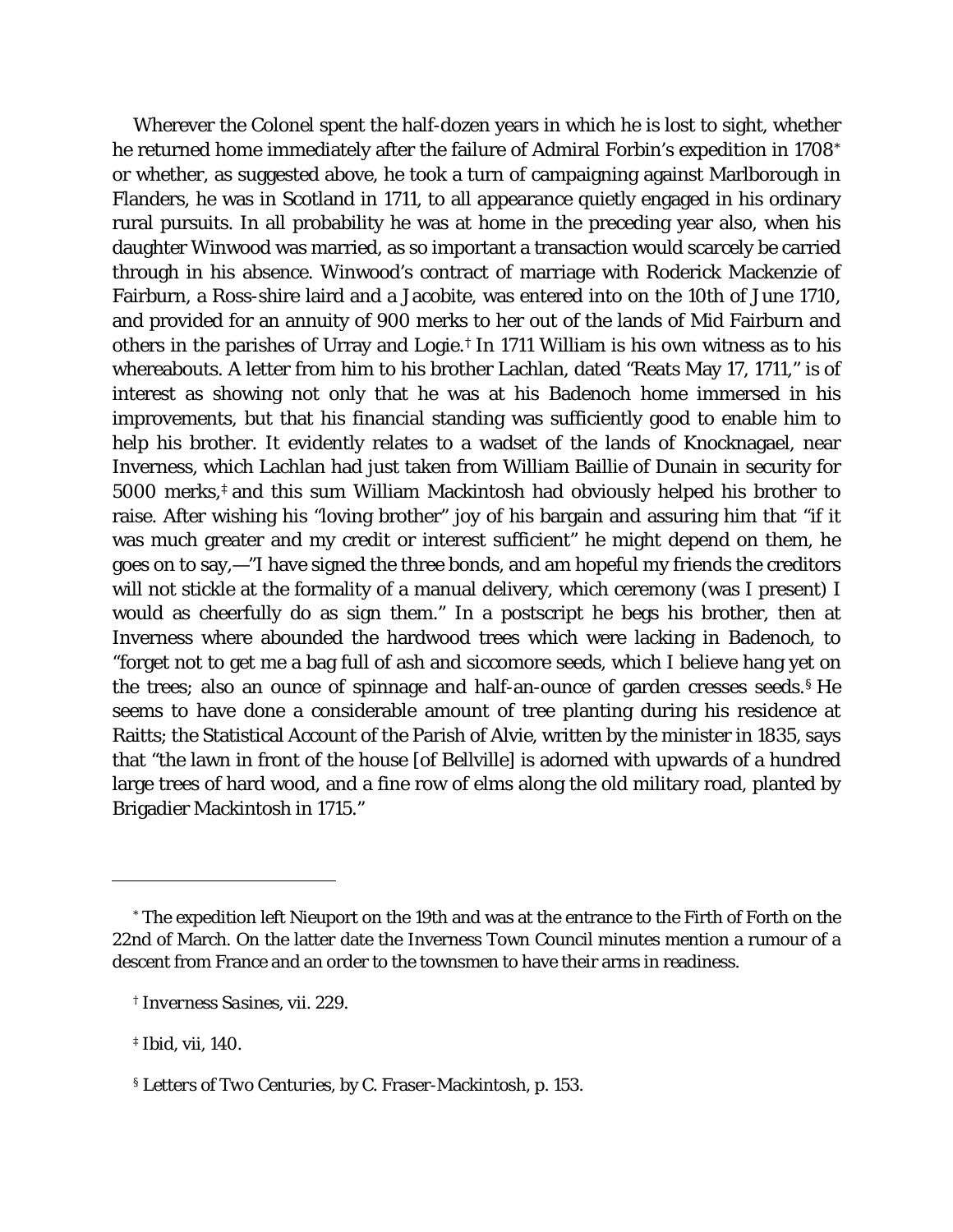In the end of 1712 he lost his faithful and devoted wife. No information as to the cause of her death at the early age of forty-four years is forthcoming, but it is to be feared that the rigours of the Scottish climate and the privations and anxieties incident to her position as the wife of a comparatively poor man engaged in dangerous intrigues were not without their effect in hastening her end. After her girlhood at Ditton, her Court life in London, and her early married life in Hertfordshire and Oxfordshire, the change to Badenoch, with its long severe winters and its grim and bare scenery, must have been of a most trying character. That she was regarded by her kinsfolk in the south as an object of commiseration is apparent from a brief but expressive endorsement on her brother's deed of covenant of March 1707 respecting her marriage portion—the two words "Poor Mary!"

The death of Mary was coincident with a revival of the prospects and hopes of the Jacobites. Queen Anne, at that time a chronic invalid, was in the hands of a Tory Ministry, some of whose members were known or believed to be favourable to the cause of the Chevalier de St. George, while there were signs that the Scots people of all classes, Whig and Tory alike, were growing impatient under the general high-handedness and occasional injustice displayed by the Parliament in London towards their country and its interests, and were seriously disposed to regret the Union of 1707. Thus the time seemed ripe for a fresh effort on behalf of the exiled prince. It is tolerably evident that during his years spent in Badenoch William Mackintosh had not confined his energies to the improvement of his own domain, but had kept in touch with his friends across the water and with their sympathisers in his own country. After his wife's death, and in view of the political circumstances just indicated, his energies took a more active shape. In 1713 he was flying up and down the country holding interviews with the leading Jacobite sympathisers, real or supposed, among the Scots nobility, and was then despatched on a mission to the Chevalier, who since his expulsion from St. Germain after the Treaty of Utrecht had set up his Court at Bar le Duc in Lorraine. The Master of Sinclair in his *Memoirs* speaks of William's having been "sent Plenipo to France"; and a letter of 24th Sept. 1714 to the Duke of Montrose (Mar's successor as Secretary for Scotland) states that "Mr. William Mackintosh younger of Borlum, who has come in March from Bar le Duc, is traversing the country from west to east, and has prevailed on the laird of Mackintosh to join the Pretender's cause"; also that the laird had held a meeting of his clan at the head of Strathnairn on the 11th of April, after which arms had been diligently provided by the tenantry.[\\*](#page-15-0)

<span id="page-15-1"></span><span id="page-15-0"></span>*<sup>\*</sup> Hist. MSS, Comm.* 3rd *Report,* p. 375.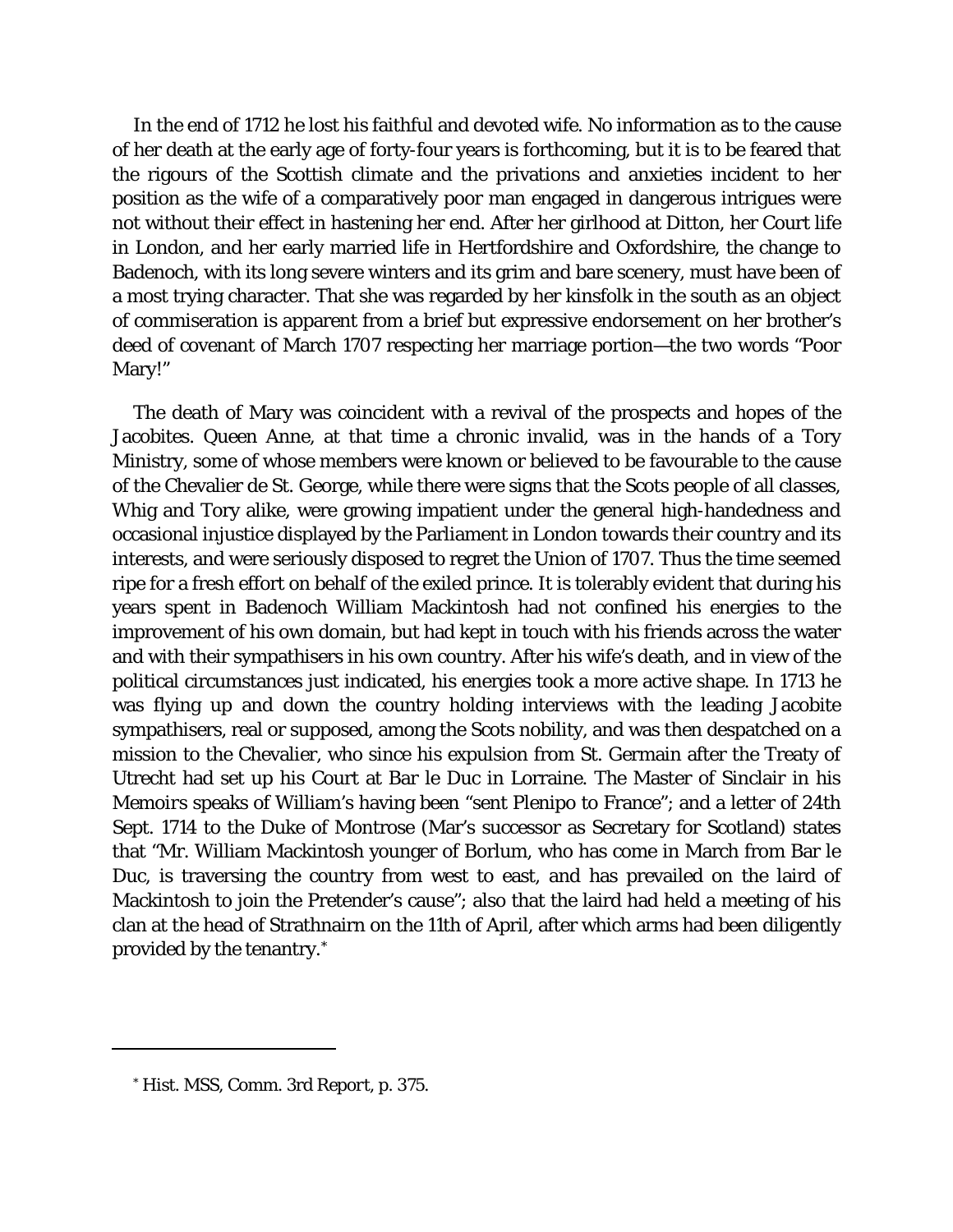The mission to Bar le Duc is also referred to by John Cameron, younger of Lochiel (eldest son of the famous Sir Ewen and father of the "gentle Lochiel" of the 1745), in a letter of 24th June 1716 to his clansmen explaining and practically apologising for his failure to give active support to the Jacobites in 1715. In this he says,—"Of late, in the latter end of H.M. Royall Sister's Government, when Mcintosh of Borlum went over, he can informe how stirring I was to gett people to goe into a concert for his M's service, and that I went with him, after being with the Marquess of Drummond, to my Lord Atholl, Broadalbine, Huntly, and oyrs to incurrage them."[\\*](#page-15-1) The elder Borlum would seem to have been acquainted with his son's proceedings and to have made a shrewd forecast of their probable outcome, for as early as in January 1715 he executed a disposition of his lands of Borlum in favour of William's eldest son, Lachlan, and his heirs male, passing over William himself.<sup>[†](#page-16-0)</sup> Thus the Brigadier, though on his father's death he became head of the family and was always known as ''Borlum," did not, in strictness, become "of Borlum." The fact that old Borlum made no disposition of Raitts as well as Borlum seems to show that, as previously suggested, he had already made over that part of the property to his daughter-in-law as the "valuable consideration" in return for the bonds for her marriage portion. Apparently the old Borlum was not the only one to have an inkling of the coming troubles, for on the 28th of July the Town Council of Inverness ordered a meeting of the inhabitants in arms and a doubling of the guards each night, forbade the sale of powder and lead to "any Highlandman or countryman," and arranged for a house-to-house visitation and a return of all strangers residing in the town.[‡](#page-16-1)

The first move of importance in the Rising of 1715 after the unfurling of the Jacobite standard by the Earl of Mar on the 6th of September was made by the younger Borlum in conjunction with his chief and clan, the chief having received an "Order" from Mar, dated 1st Sept. at Aboyne, to raise his men, join Seaforth and Huntly, and march southward with them. "On the 15th [really 13th] of September," says Lord Lovat, "the laird of McIntosh conveened his men at Farr, as was given out to review them; but in the evening he marched streight to Inverness, where he came by sun-rising with colours displayed; and after he had made himself master of what arms and ammunition he could find, and some little money that belonged to the publick, proceeded to proclaim

<span id="page-16-0"></span>i<br>I

<span id="page-16-2"></span><span id="page-16-1"></span>‡ *Scottish Law Review*, July 1897 —Paper read by Mr. Kenneth Macdonald, Town Clerk of Inverness, at meeting of Association of Burgh Officials on 21 Aug. 1896.

<sup>\*</sup> *Inverness Gaelic Soc. Trans,* xxvi. 68.

<sup>†</sup> *Letters of Two Centuries*, p. 206.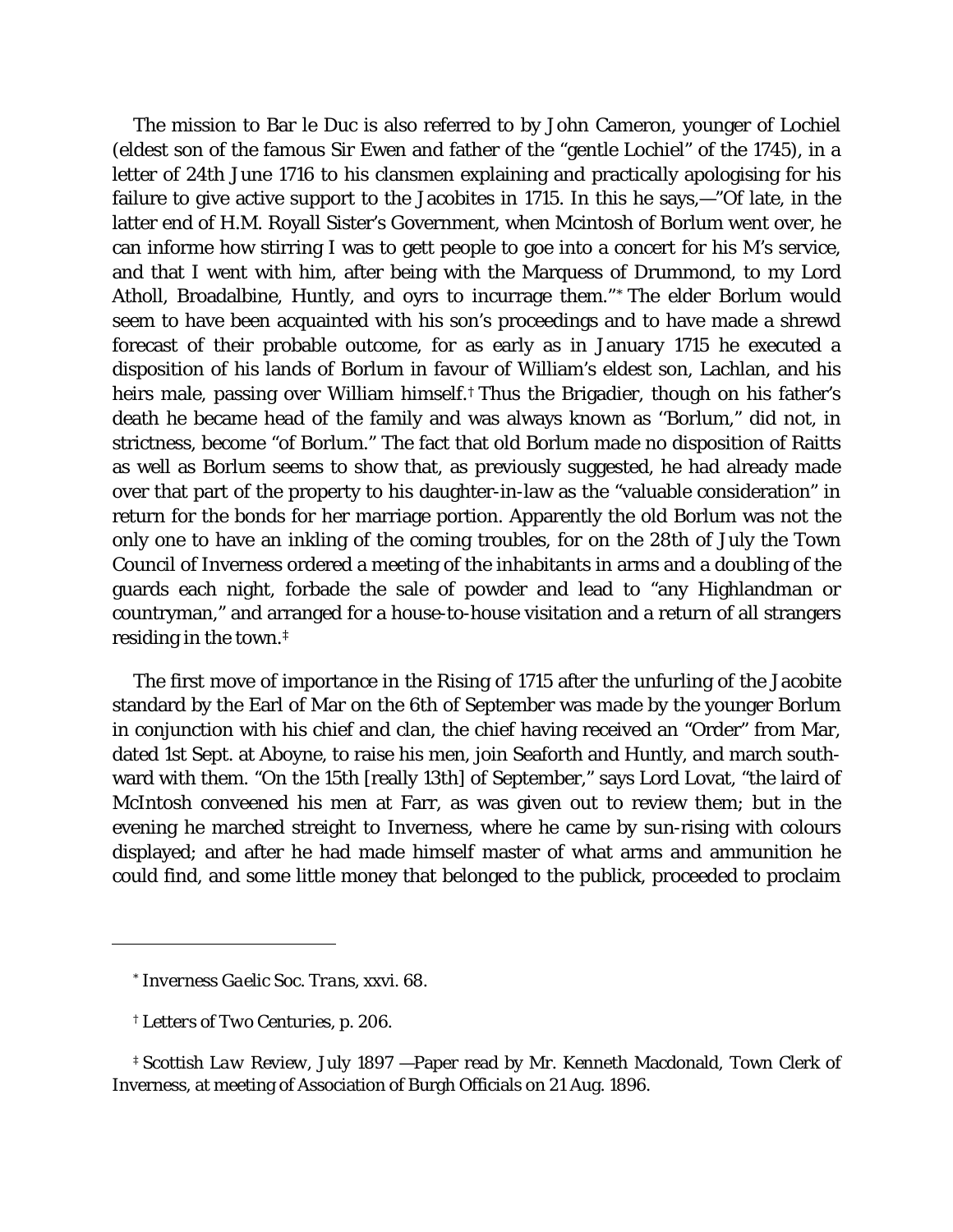the Pretender King."[\\*](#page-16-2) So Lord Lovat; but the proclamation seems to have been made by the younger Borlum, who had considerable influence over the chief, his junior by many years, and was indeed the guiding spirit on the occasion. Burton says that he "was deputed to perform the act," and in a letter of the 16th Sept. from the Postmaster of Inverness to the Postmaster-General it is stated that "on Tuesday morning the laird of Mackintosh with a body of four or five hundred men" entered the town, and having posted sentries "Mackintosh of Borlum proclaimed the Pretender at the Cross."[†](#page-17-0) Besides proclaiming King James VIII. and annexing the public money, "Borlum" took the opportunity of placing a garrison in the Castle, thus to some extent isolating the Whig clans of Ross and Sutherland; he also intercepted a Government post carrying a commission for Munro of Fowlis to act as commandant of Inverness, with other correspondence which proved useful to the Jacobite cause.

Although doubtless full of affairs for some days before the proclamation at Inverness, William seems to have found time to attend to social and clannish requirements. On the 11th of Sept. "Mr. William McIntosh younger of Borlum," with three other Williams of the Clan Chattan, is found in the Inverness Parish Register as a witness to the baptism of a son, named William, of Angus Mackintosh, a merchant of Inverness and probably a cadet of the Borlum family.

After his exploits at Inverness William joined Mar at Perth, and within a few days was able to introduce to that leader a well-equipped body of about six hundred of his fellowclansmen. These, with the addition of some two hundred brought by Farquharson of Invercauld, were formed into a regiment under the chief of Mackintosh as colonel, with Invercauld as lieutenant-colonel—a regiment which "was reckoned the best the Earl of Mar had," says Rae.[‡](#page-17-1) The Borlum family was well represented in it, William's brother John being major and another brother, Duncan, a captain. One of several errors made in connection with William Mackintosh at this stage of his career is that of calling the regiment "Borlum's battalion," but he had nothing to do with it beyond being in command of the brigade of which it was a part in the expedition in England.

I

<sup>\*</sup> "The Lord Lovatt's Account of the Taking of Inverness" in Appendix to Patten's *History of the Rebellion in Scotland,* p. 142.

<span id="page-17-0"></span><sup>†</sup> Burton's *Hist, of Scotland,* viii. 263; *Historical Summary of the Post Office in Scotland,* by T. B, Lang, p. 11.

<span id="page-17-1"></span><sup>‡</sup> *Hist. of the Late Rebellion*, (Dumfries 1718), p. 237.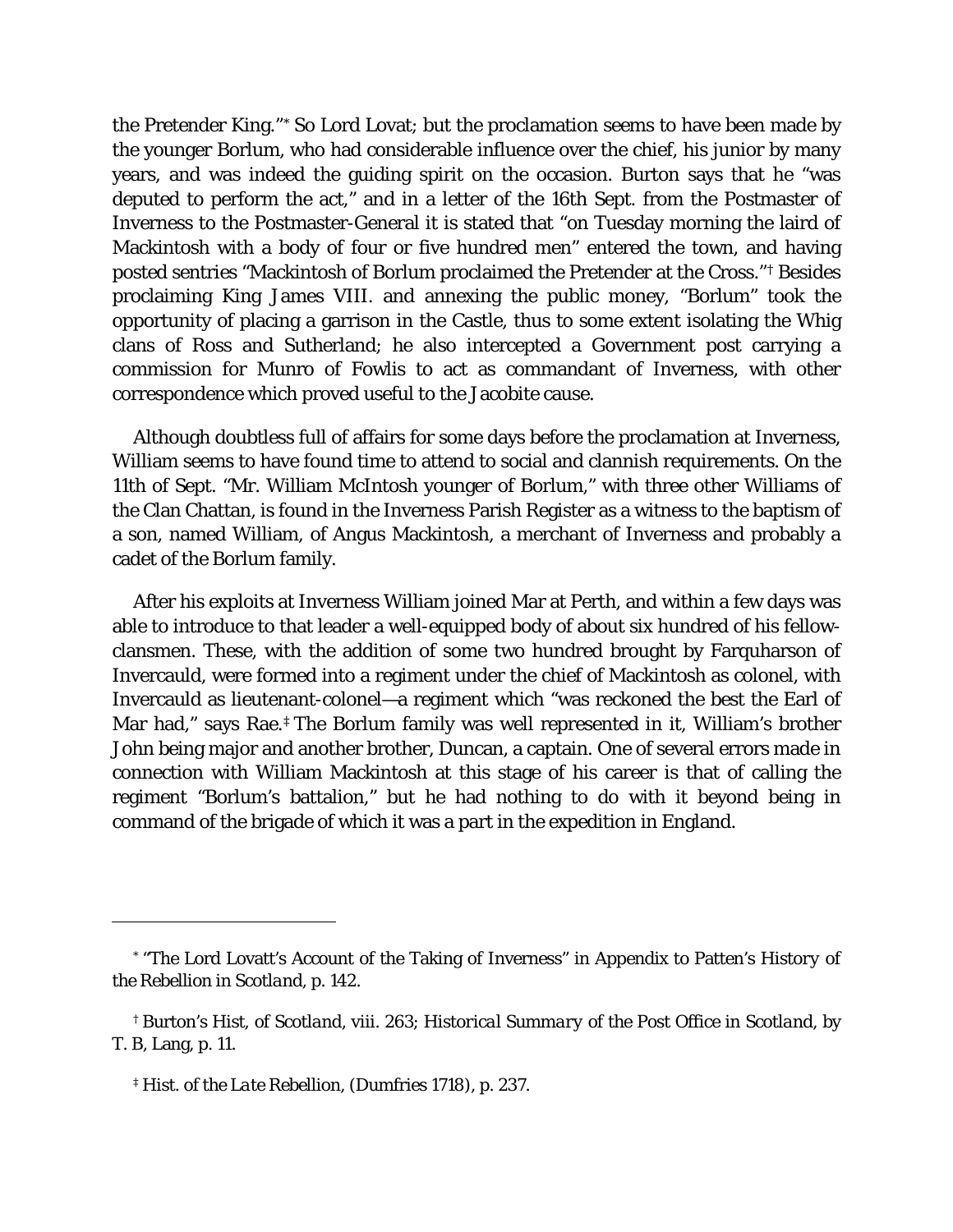When Mar decided on sending a force to co-operate with the Jacobites on the Border his choice of a commander fell on our hero, thenceforward known as "Brigadier Mackintosh." As to his purely military qualifications for the post little can be said with certainty, but Mar must surely have been aware that they existed; he must have known that for so important and hazardous an expedition special qualities in the leader were essential, and in his own interest he was bound to select the man in whom these were at least apparent. He had probably seen enough of William to discover that he was a born leader and organiser, a man of prompt decision and vigorous action (how different from himself!), and of sound common sense, besides being devoted to the cause in which both were engaged. And, though there is no actual proof, there is a strong presumption that the new Brigadier had, and was known to have had, some military experience, gained in service abroad, as historical writers appear to have taken for granted and as has been shown in the foregoing pages to be highly probable. Thus Andrew Lang calls him "a veteran soldier of fortune," and as to his military capacity expresses the opinion that "had Mackintosh commanded the little army instead of the futile Forster, the doomed company would have had less disastrous fortunes";[\\*](#page-18-0) while Burton describes him as "a rough-handed unscrupulous soldier, who had gained experience in all descriptions of warfare," and as "a practical man who had seen abundance of savage fighting,"<sup>[†](#page-18-1)</sup> and Robert Chambers says,—"he was an officer of great experience, had served much in foreign wars, and possessed the entire confidence of his clansmen of all his [Mar's] officers Borlum was the most eligible for the command."[‡](#page-18-2) There can scarcely be a doubt that these writers, definite as their statements are, have merely echoed Sir Walter Scott, who says that Mackintosh "was commonly called Brigadier Mackintosh from his having held that rank in the service of France"(!), and in another place describes him as "a bold rough soldier" who was "trained to regular war in the French service."[§](#page-18-3) Sir Walter whose romantic pen is responsible for many erroneous historical impressions, especially where Highlanders are concerned—would seem to have drawn on his imagination in writing thus, and in all probability what he says is nothing more than an elaboration, *more suo,* of Patten's words,—"The Brigadier has got the character of Brave and Bold; he has given signal instances thereof beyond Seas."[\\*\\*](#page-18-4) As has been shown, William was in

<span id="page-18-1"></span><span id="page-18-0"></span>i<br>I

§ Tales of a Grandfather (Scotland), *iii. 43, 60.*

<span id="page-18-4"></span>\*\* Patten, *Hist. of Late Rebellion* (1717), p. 126. Scott does not appear to have been acquainted with *Annals of King George—Year the Second* (Lon. 1717), which speaks of the Brigadier as "an

<sup>\*</sup> Lang's *Hist, Scot.,* iv, 204-5.

<span id="page-18-2"></span><sup>†</sup> Burton's *Hist. Scot.,* viii. 285, 300.

<span id="page-18-3"></span>*<sup>‡</sup> Hist. of Rebellions in 1689 and 1715*, p. 217.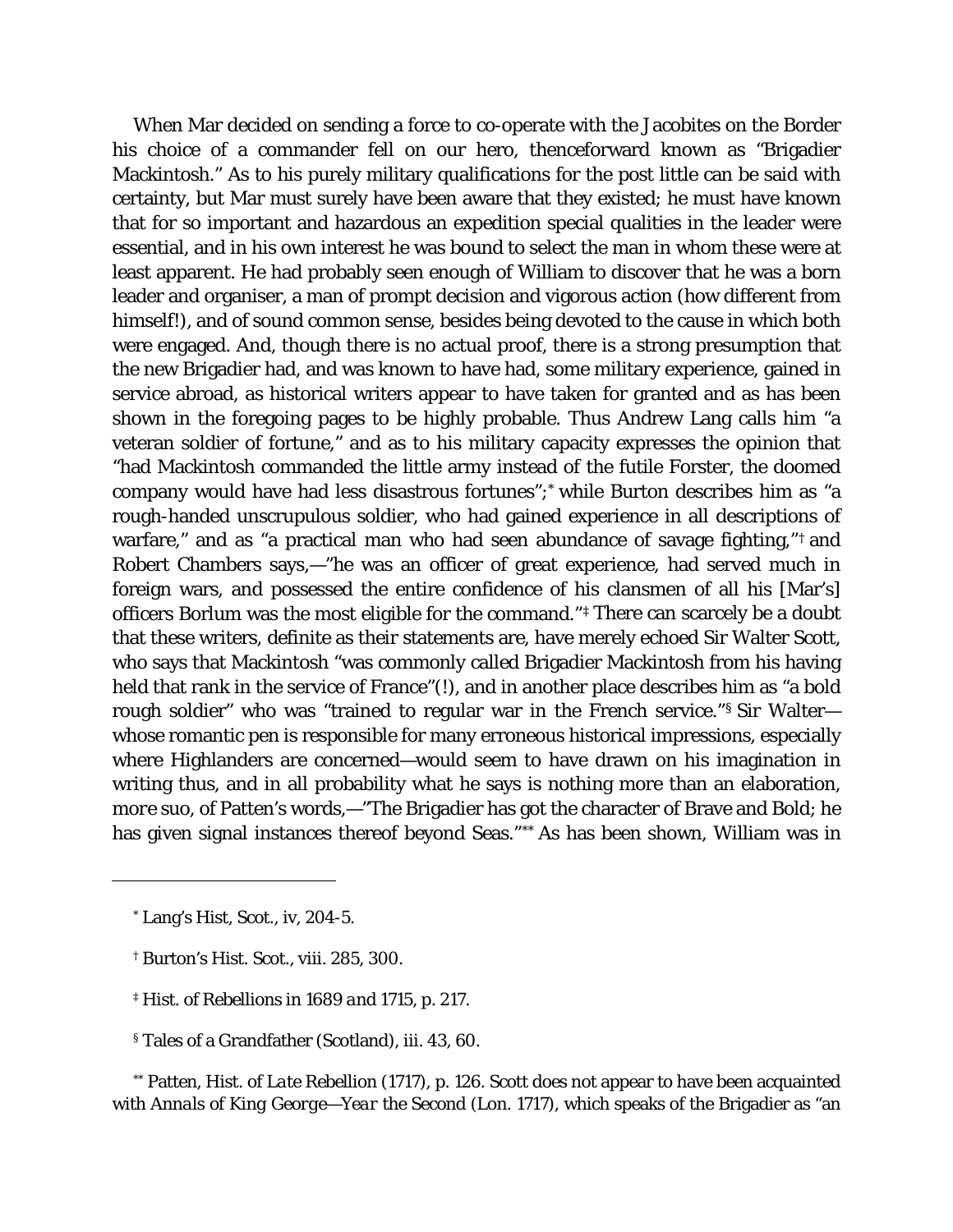Britain in most of the years between 1688 and 1715; it is possible that he had brief periode of soldiering abroad after taking his degree at Aberdeen in 1677 and between 1681 and 1688, and may have been actively engaged between 1706 and 1710; but it is obvious that his foreign military service could not have been other than slight and intermittent. The title of Colonel applied to him in 1707 and 1715, and the description of him by the spy MackGregory as "an officer in the French Service," go for little; even assuming the description to be correct, it does not necessarily imply actual service in war, and the rank of Colonel may have been merely titular for use in connection with his work as a Jacobite agent. On the whole, therefore, while there is no reason to doubt that the Brigadier actually had some military training and service abroad, there would seem to be ground for believing that the writers quoted may to a more or less considerable extent be charged with exaggeration. As opposed to their descriptions the evidence of the Master of Sinclair, himself a soldier of some experience in Marlborough's army though his service came to a sudden end in circumstances not the most creditable cannot be disregarded, although allowance must be made for the facts that when he wrote his *Memoir* he was full of spleen and disappointment, contempt of Mar, and hatred and jealousy of the Brigadier, and that he had seldom a good word for any but himself. He says,—"The Brigadier was one who had no pretensions to know anything of service, who the world had no better opinion of at that time than they have at present, and who had nothing to recommend him but that his chief, the laird of Mackintosh, who all lookt on to be a very weak man, imagin'd him wiser than himself and delivered himself and his clan up to his disposal—all which, if considered, and that the Brigadier had not credite for 30 pounds in the countrie (witness the straites he was put to when Drummond sent him Plenipo to France), it will look odd how so many lords and gentlemen trusted themselves to him, or that Mar had the face to choose him for such a command." He says further,—"Mackintosh was yet less qualified for the command, for he had neither rank nor any distinguishing thing about him, except ignorant presumption and ane affected Inverness-English accent not common amongst Highlandmen."[\\*](#page-19-0) Leaving out of the question the Brigadier's lack of wealth and rank, neither of which is essential to success in a military commander, the statement with which the Master opens his attack, though exaggerated, is perhaps likely to represent the facts more nearly at any rate than the statements of Scott a century later. Nevertheless, even supposing the Brigadier to have been entirely without military experience either at home or abroad, there can be no question as to his fully justifying

old experienced soldier"; nor does he quote *Transactions in Scotland* by Geo. Charles (Stirling &c. 1816-8), which says that the Brigadier "had served abroad."—*i.* 283.

<span id="page-19-0"></span>*<sup>\*</sup> Memoir of the Insurrection in Scotland* (Abbotsford Club, 1858), 156, 255.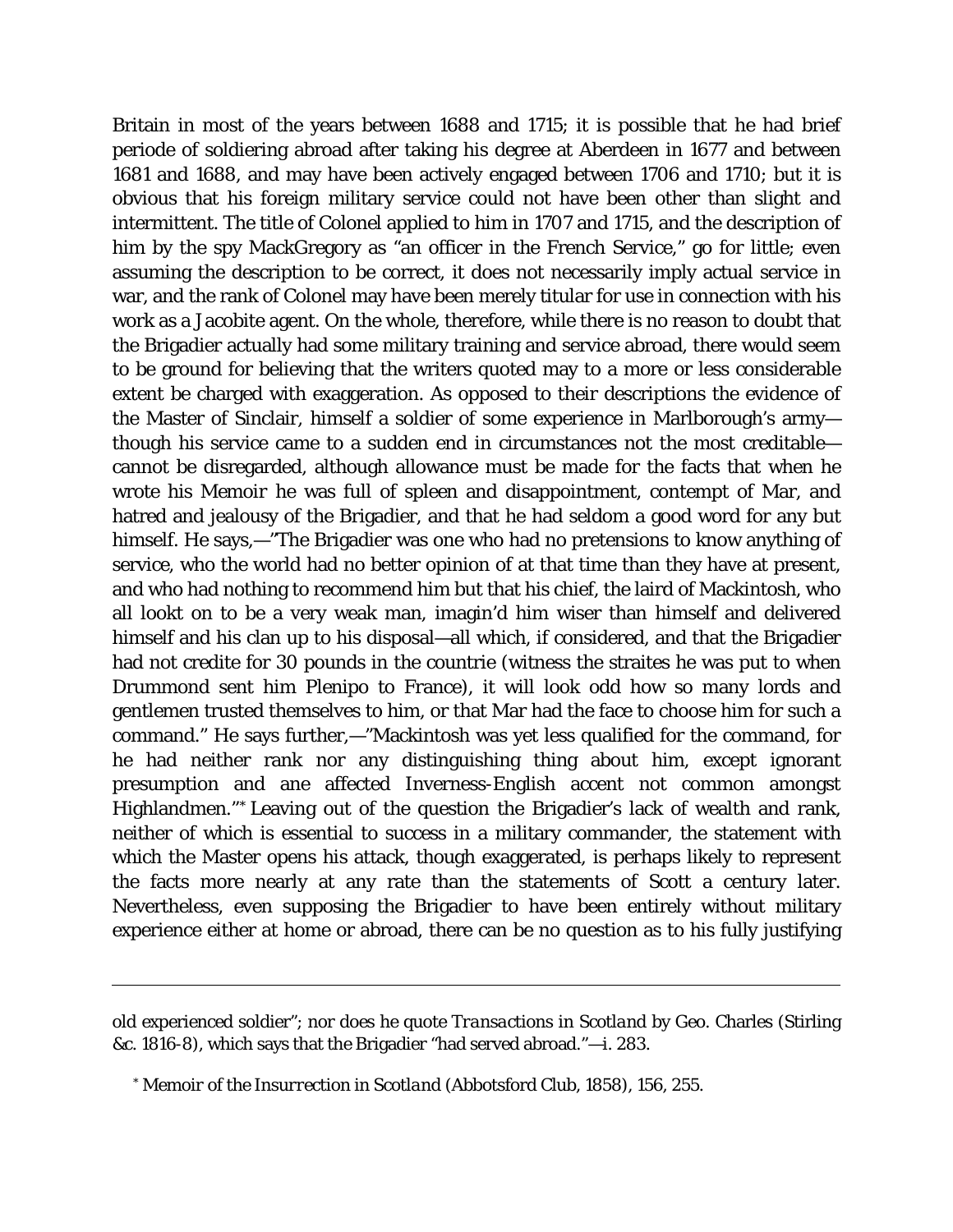Mar's selection of him by the masterly manner in which he conducted the expedition entrusted to him and carried out his instructions, even although these led to disaster.

The question whether Mar acted judiciously in detaching so large a body of his best fighting men for an expedition involving obvious and serious hazards, and in a country remote from his base, is one which it is somewhat difficult to decide at this distance of time and without full knowledge of the reports which had reached him as to the extent of the Risings on the Border. A more politic and soldier-like course would perhaps have been to move his whole army at the outset against the Duke of Argyll, who at Stirling barred his way to Edinburgh and the south, though with an inferior force, and who in that case must either have retired before him or have suffered defeat. Either result would have opened a way to the south and to a junction with his friends there, and at the same time would have brought the undecided chiefs and others flocking to the Jacobite standard. With such a force as that assembled at Perth in the middle of October, not less than twelve thousand men, a commander of the stamp of Montrose or Dundee would doubtless have done great things, and might indeed have turned the course of history; but Mar as a leader of men was of far inferior calibre, and his procrastination and inactivity proved to a great extent the ruin of the cause. Even his expectation of help from France is scarcely a sufficient excuse for his neglect of opportunities.

The various stages of the expedition into England are described in more or less detail in the accounts of the Rising by the several writers named above, from Scott to Lang, all being based mainly on Patten's *History of the Late Rebellion* and the *Annals of King George,* and a brief review of the main points is all that is necessary here. The force placed under Brigadier Mackintosh consisted of the regiments of Lord Strathmore, Lord Mar, Logie Drummond, Lord Nairn, Lord Charles Murray, and the chief of Mackintosh, in all about two thousand five hundred men. In the second week of October these were stationed along the Fifeshire coast of the Firth of Forth, from Burntisland to Crail, where they occupied the numerous fishing villages and secured all the boats. On the 12th of October the few vessels representing the British Navy which patrolled the Firth and the adjacent portion of the North Sea, mainly to prevent the landing of troops from France, were busily engaged in watching and bombarding the town of Burntisland, opposite Edinburgh, whither they had been decoyed by an ostentatious parade of preparation as if for a crossing of the Jacobites there, and while they were thus amused the actual crossing was being made twenty-five miles lower down, from Crail, Pittenweem, Elie, and other places in the extreme east of Fife. From these places to the opposite coast of Haddingtonshire the distance varied from fifteen to twenty miles, in what was practically open sea, and it is obvious that such a voyage, in the night time and in open boats crowded with men to most of whom such a mode of locomotion was a complete novelty, must have been attended with considerable risk. The Brigadier and most of his men got safely over on the night of the 12th, but on the following day the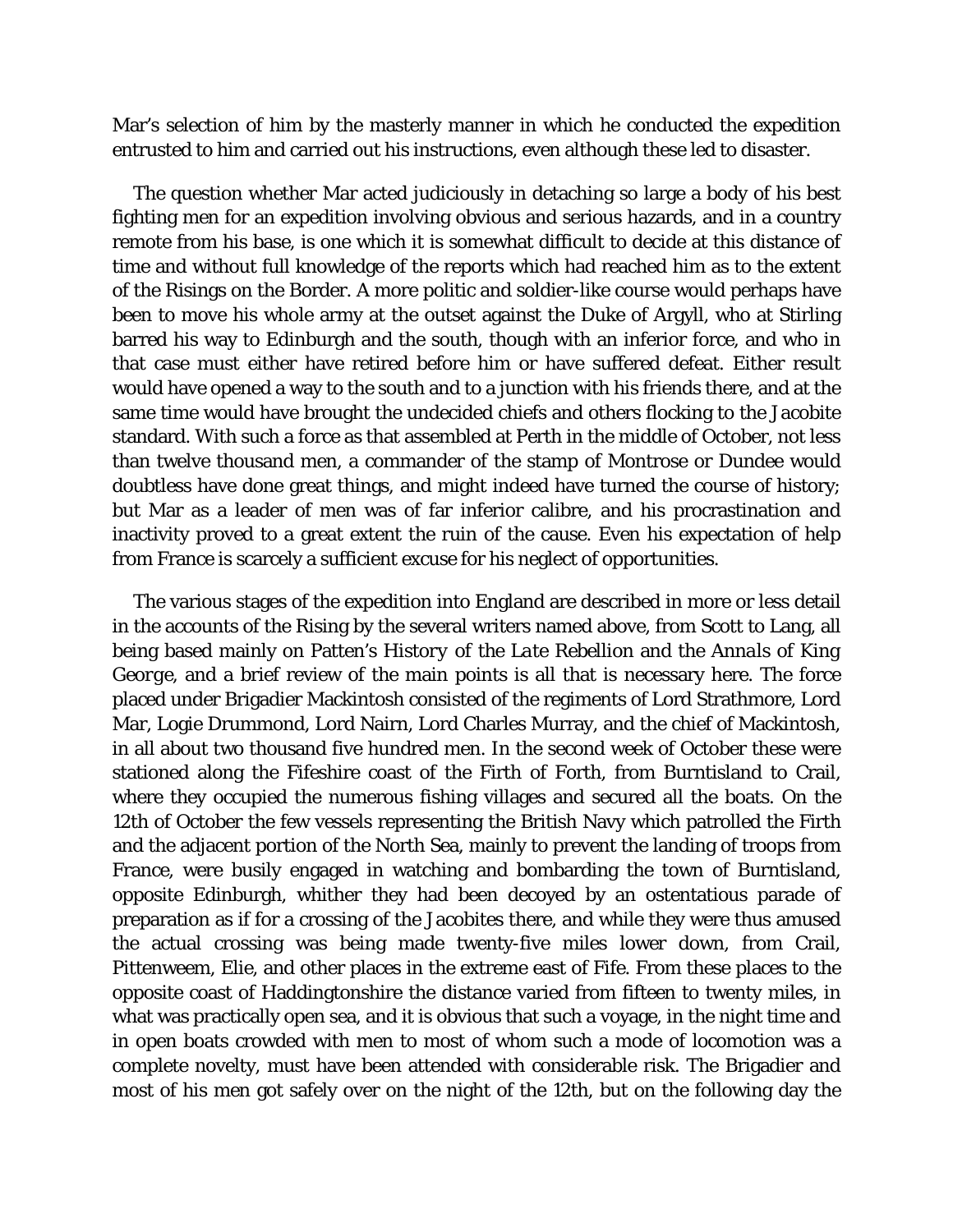commanders of the war vessels at Burntisland, having discovered the trick played upon them, made the best of their way back to their station and were in time to prevent the transit of the Jacobites from becoming a complete success. One boatload of forty men was captured, others had to put back to the Fife coast, and Lord Strathmore and the greater part of his regiment were forced upon the island of May; nevertheless, when the Brigadier assembled those who had succeeded in crossing he found himself at the head of fifteen hundred men.

After collecting his scattered forces at Haddington, the Brigadier at once marched upon Edinburgh, probably having heard from friends there that the capital was undefended by soldiers. Its acquisition would no doubt have added vast eclat to the cause and would have afforded a good supply of arms and money; but with his small force the Brigadier could not hope to master it without assistance from within, and this was denied him by the prompt action of the magistrates, on learning of the passage of the Firth, in arresting the principal Jacobites in the city and arming the citizens, at the same time sending post haste to the Duke of Argyll at Stirling for help. The writer of the *Annals of King George,* who seems to have had considerable respect for "old Mackintosh," as he calls him, says that he "wanted not courage to have attempted" the seizure of the town, "but he was too much, not too little, a soldier to think of taking a city that had perhaps twenty thousand men in it, tho' no soldiers, with about three battalions." On seeing how affairs stood, the Brigadier at once turned away to the right to Leith, where he re-fortified and occupied the partly-dismantled citadel originally built by Cromwell, took possession of the Custom House, and seized a number of guns and considerable supplies of ammunition and provisions. On the 14th Argyll appeared before the fort with a body of dragoons and militia, but only to receive a defiance from its occupants and to see that he was powerless against them without cannon. These he at once arranged to have on the next day, but the Brigadier did not wait for him. His only reason for being near Edinburgh was the prospect of occupying it or receiving from it a substantial addition to his force, and as this prospect was no longer in sight, he moved during the night to Seton House, the residence of the Earl of Wintoun and a place of some Strength. Here, on the 18th he received instructions from far to march towards England and join the Northumberland Jacobites, and also an express from Mr. Forster, their commander, asking him to meet him at Kelso. He accordingly set out with his small army on the following day, crossed the Lammermoor Hills to Longformacus, proceeded on the following day to Dunse, and arrived on the 22nd at Kelso, where he found the English and Lowland Scottish Jacobites awaiting him. The arrival of his force is described by Batten as follows,—"The Highlanders came into the town from the Scots side, with their bagpipes playing, led by old Macintosh; but they made a very indifferent figure; for the rain and their long marches had extremely fatigued them, tho' their old Brigadier, who march'd at the head of them, Appeared very well." The combined forces remained at Kelso until the 27th of October, to the no small disquiet and alarm of the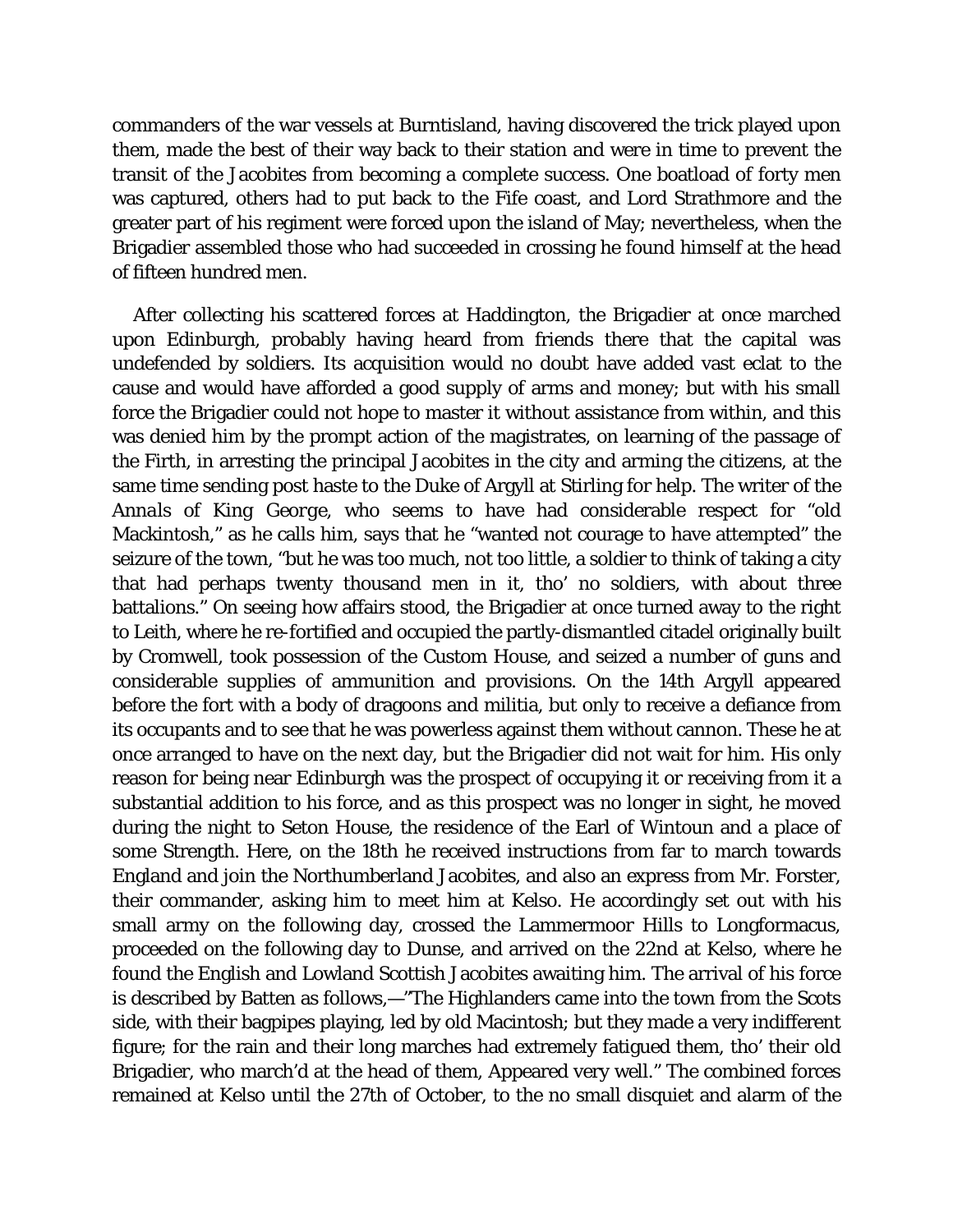country round. The Brigadier's name seems to have been kept alive on the Border long after the events with which it was associated were forgotten, and a Border writer tells us that to him "was assigned the character of a bugbear along the whole course of the Tweed." That writer, Mr William Chambers, relates how in his young days at Peebles early in the nineteenth century and nearly a hundred years after the alarums and excursions of "the Fifteen," The school children of the town "occasionally bombarded with stones a grievously defaced effigy built into the wall of a ruinous old church in the neighbourhood," which effigy, "with savage significance . . . was called 'Borlum,' and as Borlum had been pelted by several successive generations." He goes on to say that "no one could explain who or what was meant by Borlum," and that he himself did not find out until some years afterwards.[\\*](#page-22-0) Similar echoes of the consternation and terror excited among the quiet Border folk might perhaps even now be traced in some of the towns visited or threatened by the Highlanders, and a search in the various burgh records would doubtless disclose further evidences, it being the Brigadier's custom to requisition all public moneys "for His Majesty's service." Here is a specimen of his cogent style, addressed from "Kelso, 23 Oct. 1715," to the Provost of Dunse,—"Sir, I expected to have heard from you last night as you promised, And that you would have sent yo<sup>r.</sup> six months Cess of the town of Dunce, for his Maties Service; And now I send you this Express to put you in mynd to doe it [at] once this night; otherwise I must be excused to Levy it in a way that will not be very agreeable either to you or me. I am Sir, yor. most humble Servant, Will. Mackintoshe."[†](#page-22-1)

In effecting the junction with the other forces the Brigadier had completed the task assigned to him in an entirely satisfactory manner, for although Mar, in a letter of 21st October to Lord Kenmure, terms the march towards Edinburgh "an unlucky mistake," it does not appear in what way that operation was unlucky or that any particular disadvantage resulted from it. It is probable that Mar's instructions had dealt only with the general idea of a junction of the Highlanders with the forces on the Border, and that in regard to details and even to the course of action after the junction the Brigadier was left to act on his own initiative according to circumstances. This is perhaps what the Master of Sinclair means when he says that the Brigadier "had no positive orders." According to the *Annals of King George* (p. 92) Mar's design at the outset was that the Highlanders should "march to the south to encourage the Viscount Kenmure and the friends they had on that side, and then to march in a body to join the Northumberland

<span id="page-22-1"></span><span id="page-22-0"></span>*<sup>\*</sup> Chambers's Journal,* 6 April 1878, reprinted in *Stories of Remarkable Persons* (Edin. 1878), p. 303.

<span id="page-22-2"></span><sup>†</sup> Historical Notes, *by D. M. Rose (Edin. 1897), p. 82.*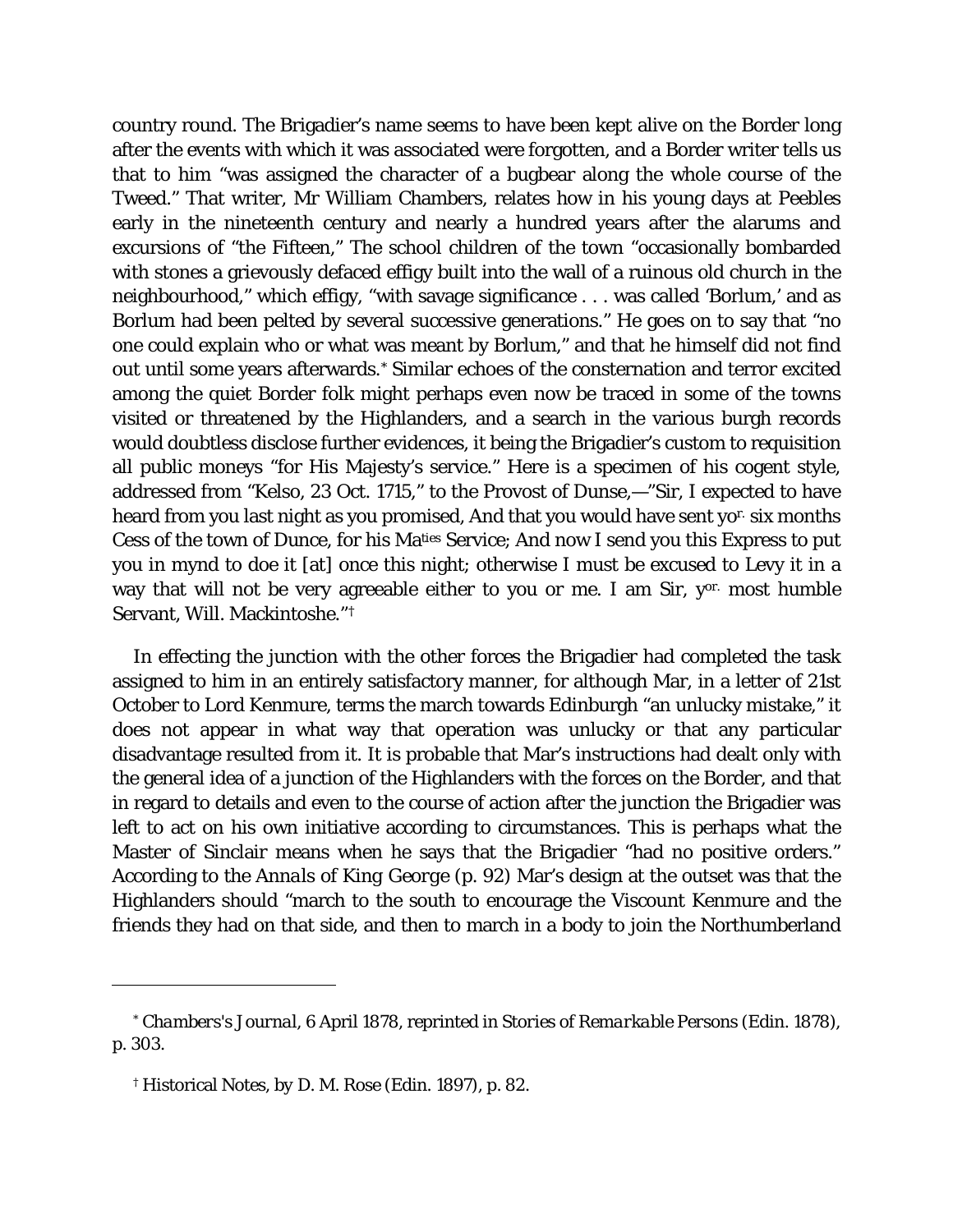General, as *they* called him—tho' he never merited the name—and so to march into England to attempt a diversion." Mar himself, writing to a friend on the 13th of October, says of the expedition—"I wish that they may have gone towards Haddington south, to meet our friends who are in arms there. In my last order to them before they embarked I recommended this most to them,"[\\*](#page-22-2) and as has been seen, further instructions to join the insurgents on the Border were received from him by the Brigadier on the 18th, while at Seton House. But Mar seems to have had no idea of the meagreness and ineffectiveness of the forces whom he wished to encourage, and very vague ideas of what was to happen after the Brigadier had joined them.

So far, from his quitting Perth to his arrival at Kelso, the Brigadier seems to have been favoured by fortune to an extraordinary degree, and everything had gone smoothly with him; but now the conditions were changed. He was no longer free to exercise his powers of initiative in accordance with the promptings of his energetic nature and strong common sense. Although the men under his command outnumbered those of the other forces by nearly three to one, he had no corresponding voice in the direction of affairs. The chief command of the combined forces while in Scotland appears to have been held by Viscount Kenmure, an elderly man, quiet and amiable in disposition, but profoundly ignorant of the art of war. Together with the Lords Nithsdale and Carnwath he had headed the small body of Jacobite gentlemen in Dumfriesshire, and with Lord Wintoun at the head of a still smaller body raised in the Lothians had joined the English insurgents in Northumberland, whose principal leaders were Thomas Forster, younger of Etherston, M.P. for Northumberland, and the Lords Derwentwater and Widdrington. All of these, with others whose claims to consideration could not be overlooked, took part in the frequent councils of war called by Kenmure, and in view of their number and of the variety of interests involved it is not to be wondered at that the councils frequently broke up without arriving at any agreement. It is likely that our Brigadier, as a military man and commander of the whole infantry force, would be listened to on any purely military question, but so far as definite action was concerned he was liable to be outtalked and out-voted, and it may well be imagined that he had ample occasion to curse the fate which had placed him in such a position and among such colleagues. The main question to be decided after the junction at Kelso lay between the two projects of either remaining in Scotland and co-operating with Mar or marching into England—the latter being strongly urged by the English leaders and as strongly opposed by the Brigadier, Lord Wintoun, and most of the Scots. No settlement of this question was come to while at Kelso, but it was arranged to proceed in a south-westerly direction along the Scottish side of the Border so that either alternative might be adopted when a decision should be

<sup>\*</sup> Mar Papers *penes* Mr. Gibson Craig, quoted in Burton's *History of Scotland,* viii. 287.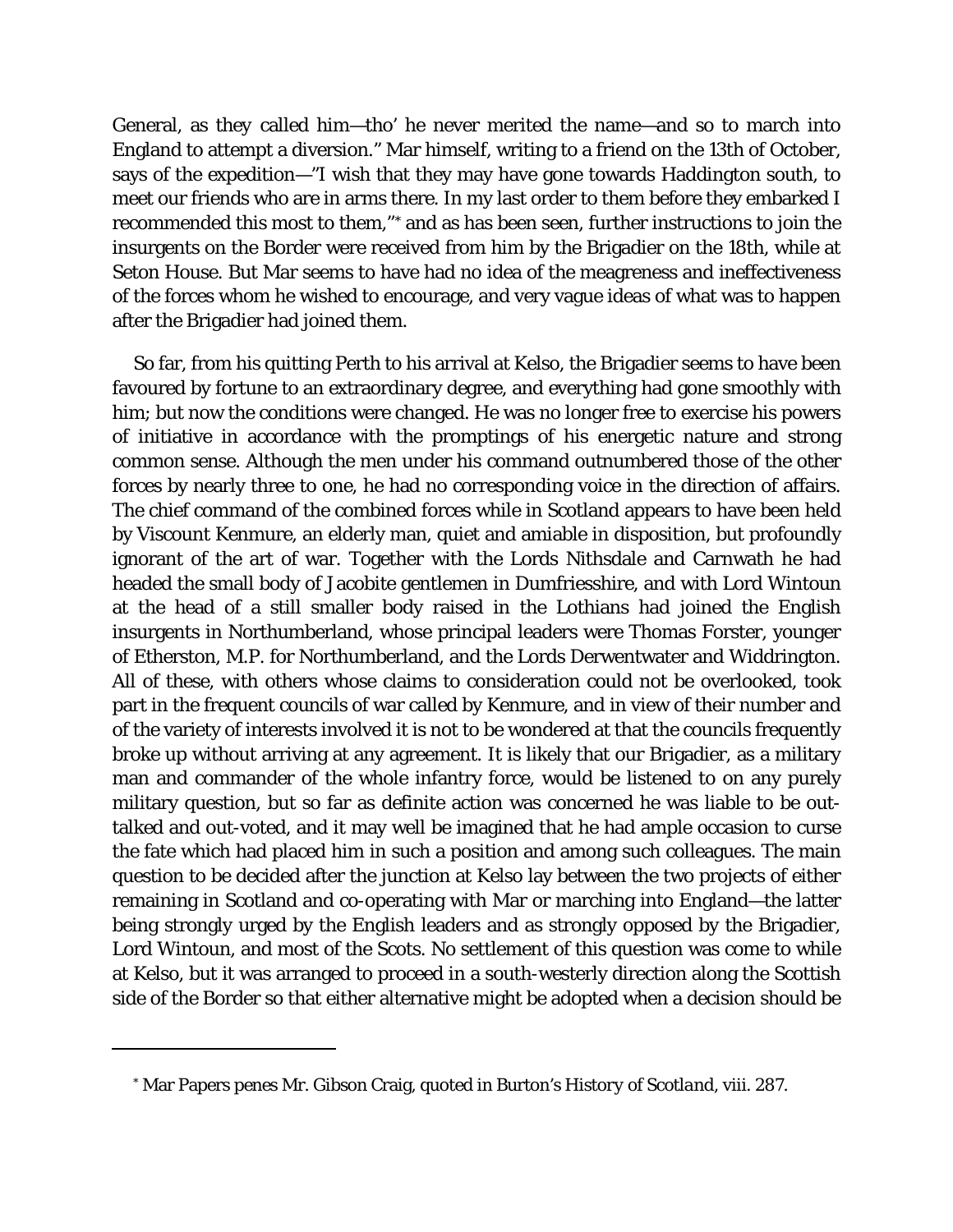reached. Accordingly on the 27th of October the small army set out by way of Jedburgh and Hawick to Langholm, on the Esk, at which place they arrived on the 30th.

All this time General Carpenter had been within a day's march of them, at the head of a numerically inferior force, consisting chiefly of dragoons only recently raised and in poor condition from fatigue. At Kelso our Brigadier was anxious to take advantage of their proximity and condition by attacking them, but was overruled. "Brigadier Macintosh had been all along an advocate for fighting General Carpenter," says Chambers; "at Jedburgh, when requested to persuade his men to march into England, he had struck his pike into the ground and told the Northumbrian gentry that he would not stir a step himself, nor permit his men to stir either, till he had fought the enemy. He was sure, he said, to beat Carpenter; but if he was to be defeated, he would rather be defeated in his own country, where he could make a better shift with his bad fortune than in England."[\\*](#page-24-0) Later, on the march to Langholm, an officer who had been left behind to reconnoitre reported that he had seen Carpenter's force near Jedburgh and that the horses were jaded and the men raw and undisciplined, on which Kenmure called another council of war, "where opinions were as much divided as ever." Burton, who here quotes the Journal of a Merse Officer, says that "Macintosh, who was a practical man, became disgusted with all these councils and cross-marches. He heard that there was an enemy near, and called on them to stop their consultations and fight him offhand—a proposal which only made his more deliberate allies say that he saw nothing before him but starving or hanging." But, says the Merse Officer, "the council could come to no resolution, excepting only that the army should march; but they did not determine to what place."[†](#page-24-1) One cannot but feel pity for the Brigadier.

Soon, however, matters took a decided turn. Lord Widdrington joined the army near Langholm with some friends just arrived from Lancashire, who reported that the Jacobites of that county—then a stronghold of Roman Catholicism— to the number of twenty thousand men, were only awaiting the arrival of the force from Scotland to rise to a man and sweep the country. This report, to all appearance authentic—though Patten is sceptical as to the good faith of those who spread it—decided the balance of the war council in favour of the English views, and made even Brigadier Mackintosh an enthusiastic convert. But his Highlanders were less compliant, and at first refused to march further. According to the *Annals of King George* some of the English horse threatened to surround them and compel them to march, but the Brigadier informed

<span id="page-24-0"></span>I

<sup>\*</sup> *Rebellions in Scotland* 1689-1715, p. 238.

<span id="page-24-1"></span><sup>†</sup> Burton—*Hist. Scot.,* viii. 300.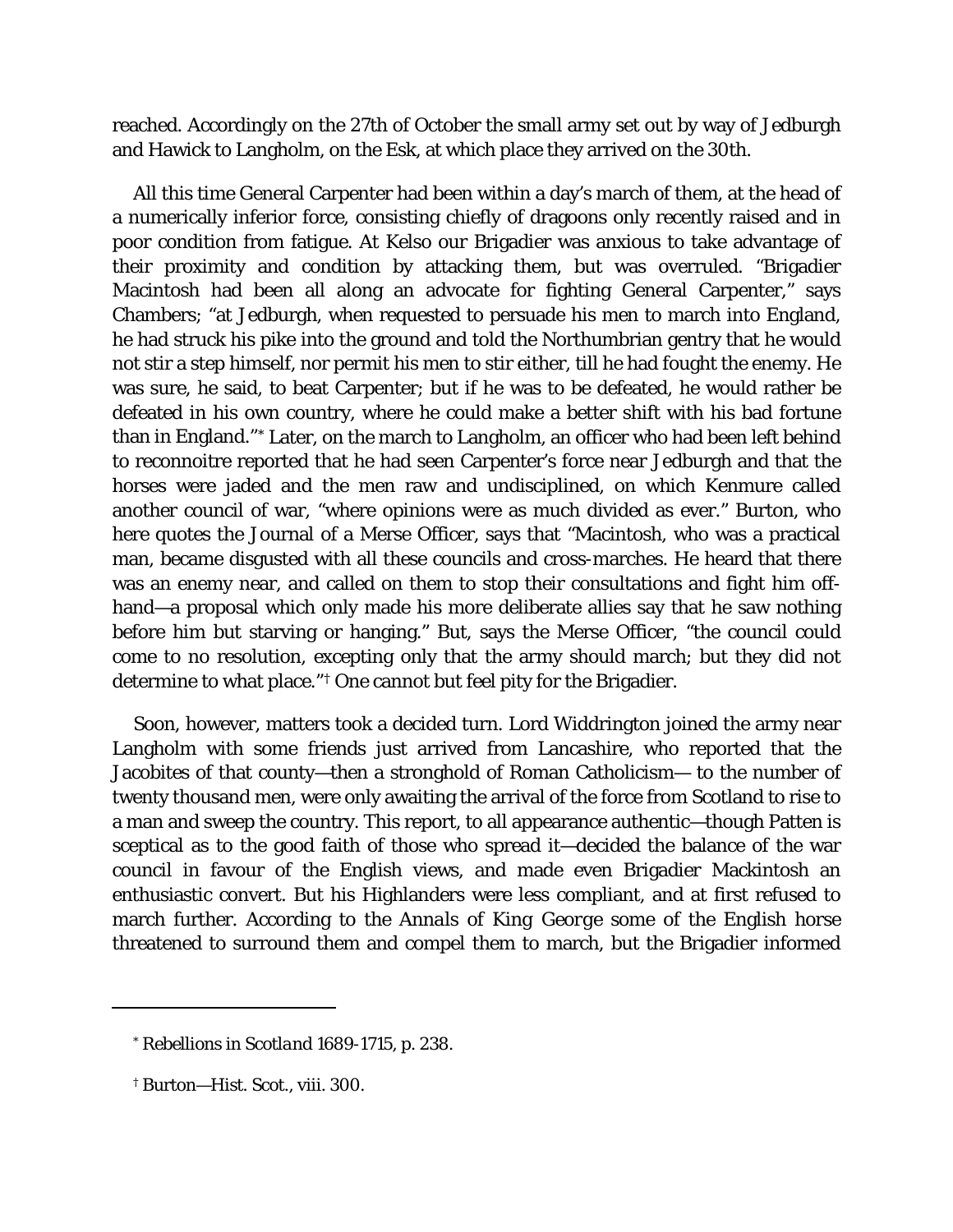them "that he could not allow his men to be so treated," and the men themselves made ready for resistance. Some five hundred of them turned their faces homewards and went off, in spite of the Brigadier's attempts to dissuade them. The Merse Officer previously quoted saw him standing in the Esk cursing their obstinacy and trying to prevent their desertion, crying out—"Why the devil not go into England, where there is both meat, men, and money?" In the end the majority of the Highlanders, now only about a thousand in number, consented to go on, and so, on the 30th of October, the little army set out on its march into England, a march which was soon to have a fatal termination for many of those who started on it, but which was only an early stage on the long and toilsome road marked out by fate for the subject of these pages.

After the crossing of the Border into England the chief command was assumed by the English leader, Mr. Forster, under a commission as General from the Earl of Mar. A worse choice could scarcely have been made, and can only be excused on the grounds of its being dictated by supposed political necessity and of Mar's ignorance of the man and of the real circumstances; so ignorant indeed was he of the man that in writing to or of him he calls him Mr. *Forrester.* Even Forster's hanger-on and apologist, the renegade parson Patten, owns that "he was no soldier nor was the command given to him as such, but as he was the only Protestant who could give repute to their undertaking, being of note in Northumberland, of an ancient family, and having for several years been member of Parliament for that county."

During the march into England only occasional glimpses of the Brigadier are afforded until Preston was reached, but it may be understood that a considerable amount of work and responsibility fell to his share as commander of the infantry, and of all the army he and his northern followers, with their strange garb and language, would appear to have been the chief objects of interest among the country people of Cumberland, Westmoreland, and Lancashire, as they had been to those on the Scottish side of the Border. An attorney's clerk belonging to Penrith, by name Peter Clarke, speaks of seeing the Brigadier as he rode into Kendal equipped with plaid, target, sword, and pistols, and says that he "looked with a grim countenance"; also of seeing him on his departure next day, when he "looked still with a grim countenance, but the lords, Forster, and most of the other horsemen were full of sorrow." [\\*](#page-25-0) Perhaps Forster and the other leaders, disappointed at the utter absence of recruits and the defection of some who had joined in Scotland,[†](#page-25-1) were beginning to realise their rashness in entering on the expedition and

<span id="page-25-0"></span><sup>\*</sup> *Papers about the Rebellions* (Scott. Hist. 800. 1893)—Journal of Peter Clarke.

<span id="page-25-2"></span><span id="page-25-1"></span><sup>†</sup> Thus Patten (p. 87), referring to the halt at Appleby on the day before the arrival at Kendal, says—"Now, instead of increasing, the Rebels number decreased; for Mr. Aynsley, who joined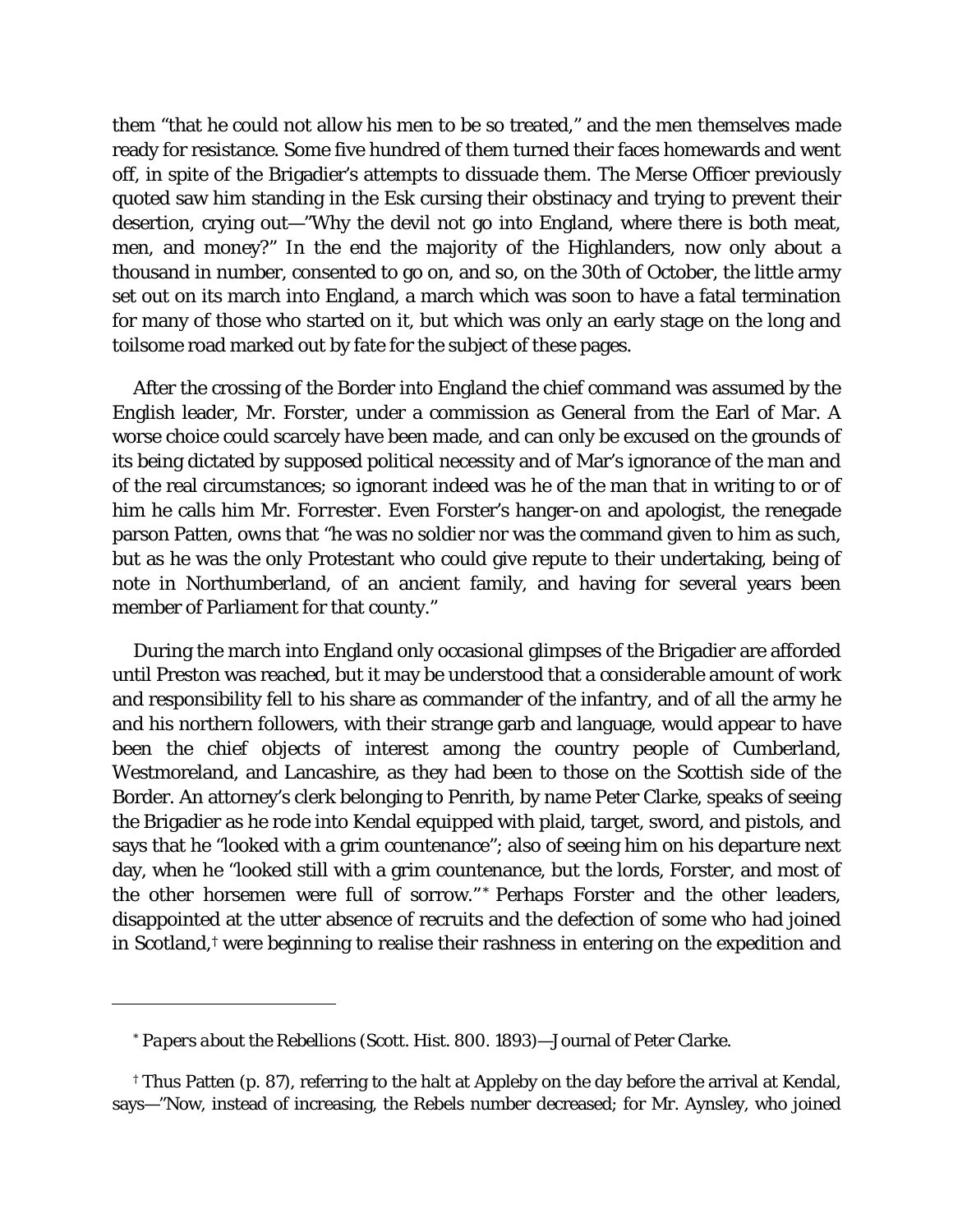to feel apprehension as to its results; but it is satisfactory to know that the Brigadier, whatever he may have thought and felt, put a resolute face on the matter—which is no doubt what Clarke meant by the expression "grim"—and was determined to make the best of a bad bargain. Another contemporary reference is by a Lancashire Quaker, Gabriel Dutton, who speaks of the Highlanders as "the pagans who descended from the high mountains of Scotland" and who "played the devil under command of one Mackintosh, who may be compared to Beelzebub the god of Ekron."[\\*](#page-25-2) On the evening of the 9th of November the Jacobite horse arrived at Preston, two troops of Government dragoons quartered there retiring before them, and on the following day the Brigadier and his infantry marched in, when James VIII. was proclaimed with the usual formalities. At Preston many of the Roman Catholic gentry came in with their servants and followers, who, though for the most part raw countrymen, indifferently armed and totally untrained, seem to have restored to Forster some of the spirits which he appeared to have lost at Kendal a few days before, and to have led him to think that General Wills, known to be in that part of the country at the head of a Government force, would not dare to attack him. The Brigadier, however, advised him not to be too confident, and calling his attention to some of the new recruits in the street below them, said,—"Look you there, Forster, are yon fellows the men ye intend to fight Wills with? Good faith, Sir, and ye had ten thousand of them, I'd fight them all with a thousand of his dragoons."<sup>[†](#page-26-0)</sup> When on the night of the 11th news came that Wills was leaving Wigan to attack him, Forster is stated to have been in an unfit condition to take any action and to have retired to bed, having, according to one account, "received some little damage in the course of a convival entertainment." [‡](#page-26-1) His subordinates, however, Kenmure, the Brigadier, and others, at once made preparations for meeting the emergency, though, according to the authority just quoted and the Merse Officer's Journal, some of their orders were reversed by Forster when he became himself again. So far as can be gathered from Patten's report of a subsequent conversation between Lord Widdrington and the Brigadier, the arrangements for defending the town were placed in the hands of the latter. This must have been during Forster's temporary eclipse, as it is hardly likely that that chief would have entrusted the task to one whom he had hitherto persistently slighted as a military adviser. The arrangements, whoever their author may have been,

I

them at Jedburgh, not liking the prospect of affairs, nor their management, deserted them, and several with him."

*<sup>\*</sup> Lancashire Memorials*, p. 174.

<sup>†</sup> *Annuls of King George*, p. 136.

<span id="page-26-1"></span><span id="page-26-0"></span><sup>‡</sup> Lancashire Memorials, *p. 109.*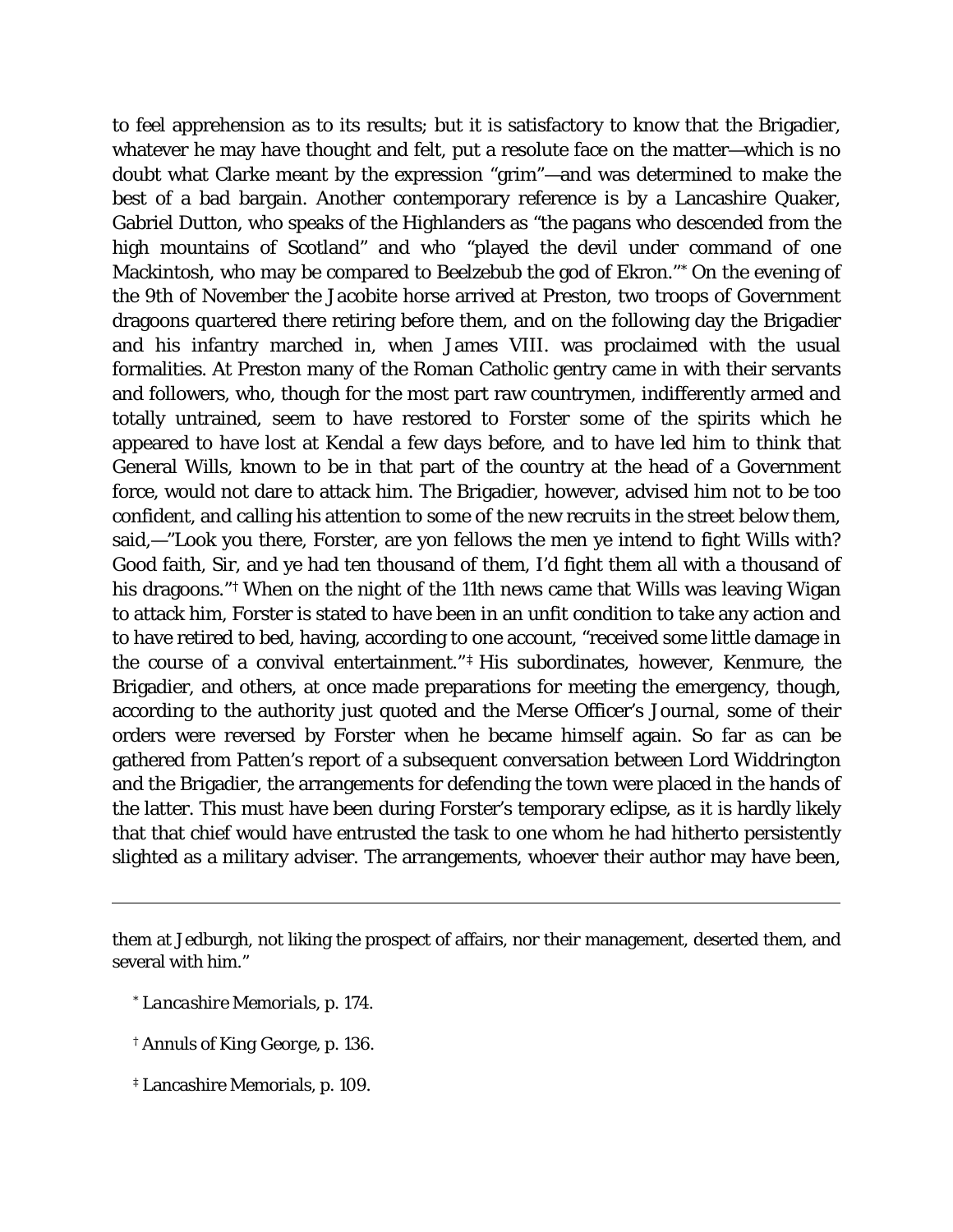<span id="page-27-1"></span><span id="page-27-0"></span>were perhaps as good as could be made in the circumstances, especially in view of the Jacobites' weakness in fighting men and armament, and seem to have been fairly successful against the assaults of the Government troops under Wills on the following day, the 12th. The general idea seems to have been to occupy the centre of the town and to defend the avenues to it, at points where flanking operations could not be undertaken, by means of barricades. Accordingly four barricades were constructed, and were held respectively by the Brigadier, Lord Charles Murray, the chief of Mackintosh, and two officers of Strathmore's regiment. The first, that of the Brigadier, was in the street leading in a southerly direction to Wigan, from which place Wills was advancing; it was thus the first and main object of attack, but was successfully defended with considerable loss to the attackers. Similar results were obtained at the second and third barriers, both of which were also strongly assailed. At the Brigadier's barrier a serious altercation appears to have taken place between Forster and his subordinate. Riding up to the barrier during the fighting, Forster commanded the Brigadier "to advance without the barricado and make a sally," and on the Brigadier's positively refusing "Mr. Forster warmly told him he would have him try'd by a Court Marshal if he outlived the service of the day and if even his King came." According to Patten, who was present and relates what passed, "this occasioned the Grudge which still continued betwixt them even in Newgate"; but it is likely that a "grudge" had subsisted between the two men ever since they had been thrown together, and that the incident at the barrier was the final snapping of relations already strained. Borlum was not one to conceal the impatience he must have felt at the incompetence and flabbiness of the man who had been put in authority over him, and no doubt his plain speaking and contemptuous carriage gave Forster, "dress'd in a little brief authority," ample grounds for feelings of resentment and jealousy at an early period of their acquaintance. That this was the case may perhaps be inferred from the fact that Forster on becoming General of the whole force chose for his adviser 011 military matters—not the Brigadier, whose position in the Jacobite army and whose proved success as a leader and strategist must have seemed to mark him out as eminently fitted for such a post, but—Colonel Henry Oxburgh, an Irish Papist who had joined the insurgents in Northumberland. "As to matters of conduct," says Patten, "he always submitted to the counsel of Colonel Oxburgh, who was formerly a soldier and had obtained a great reputation; tho' it is manifest in our case that he either wanted conduct or courage, or perhaps both. He was better at his beads and prayers than at his business as a soldier, and we all thought him fitter for a priest than a field officer." Another broken reed on whom, according to the same authority, Forster relied was Lord Widdrington, who, though apparently a principal agent in bringing about the march into England by the false reports as to the numbers ready to rise in Lancashire, was one of the first to urge surrender at Preston: he," says Patten, "had too great prevalency over Mr. Forster's easy temper, and . . . understood so little of the matter that he was as unfit for a general as the other; for tho' the family of Widdrington be famed in history for their bravery and loyalty to the English Crown, yet there is little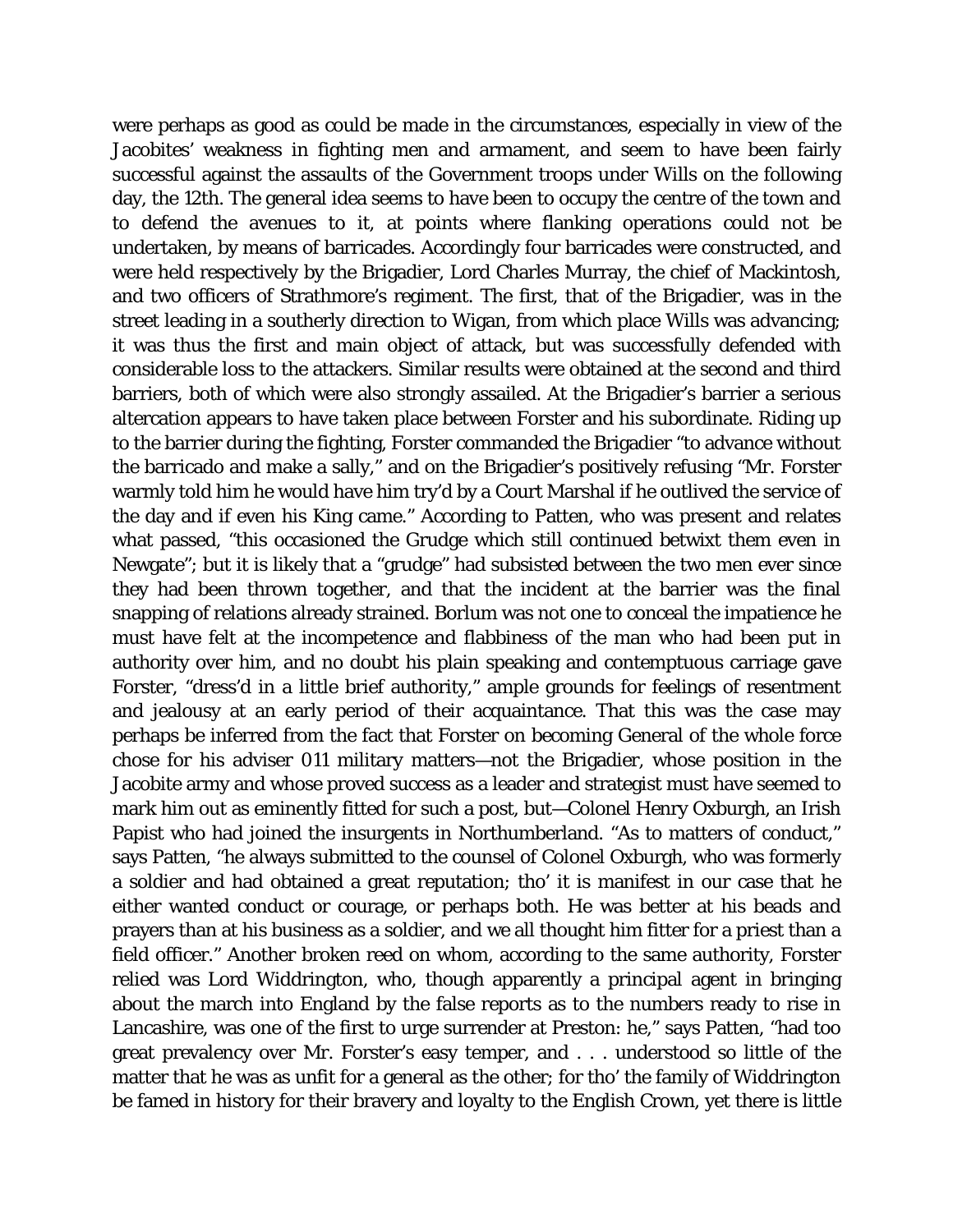of it left in this lord, or at least he did not shew it, that ever we could find, unless it consisted in his early perswasions to surrender; for he was never seen at any barrier or in any action but where there was the least hazard." [\\*](#page-27-0) Possibly, however, in these strictures on Oxburgh and Widdrington may be read something of the writer's jealousy of their influence with his patron Forster. To return to the incident at the barrier, the question of the sally was broached in a conversation which took place between Widdrington and the Brigadier after the surrender, as reported by Patten."[†](#page-27-1) Being asked by Widdrington "Why he did not sally out himself with his men? or why he would not obey Mr. Forster who would have had the Horse to have sallied out?" the Brigadier returned what seems a sufficient answer, to the effect "that if his Foot had sallied out they might by that means been parted from the Horse and so left naked to be cut off: besides, nothing more frightens the Highlanders than Horse and Cannon. As for obeying Mr. Forster, in letting the Horse salley out, he said, If the Horse had attempted any such thing they would have gone through the fire of his men; for they were afraid the Horse designed such a thing and would have been able to have made a retreat and left them pent up in the town." Perhaps the suspicions of the Highlanders were not wholly groundless.

Had Wills and his troops—mostly dragoons of regiments raised only a few months before—been the only opponents with whom they had to deal, the Jacobites might perhaps have given a good account of themselves either in action or by retiring northwards; but they had also to reckon with the force under General Carpenter, which they had evaded on the Border, but which after their evasion had turned southward on a line parallel to theirs. Better would it have been for them if they had listened to the Brigadier a fortnight before and settled with Carpenter while still in Scotland. While the street fighting was going on in Preston on Saturday the 12th, that commander was on his way through the hill country on the borders of Yorkshire and Lancashire, and on arriving at Clitheroe was informed of the state of affairs at Preston, some twelve miles distant. Early on the next morning, Sunday, he joined Wills before Preston, the town was regularly invested, and it soon became evident to those within it that resistance was hopeless in the absence of a proper supply of ammunition. While, as Patten tells us, "the Highlanders were for sallying out and dying, as they called it, like men of honour, with swords in their hands," Forster, "prevailed upon by my Lord Widdrington, Colonel Oxburgh, and some few others, resolv'd on a capitulation, flattering themselves with obtaining good terms." He accordingly, "without the knowledge of the rebel army," says

I

<sup>\*</sup> *Patten,* p. 125.

<sup>†</sup> *Ibid,* p. 134.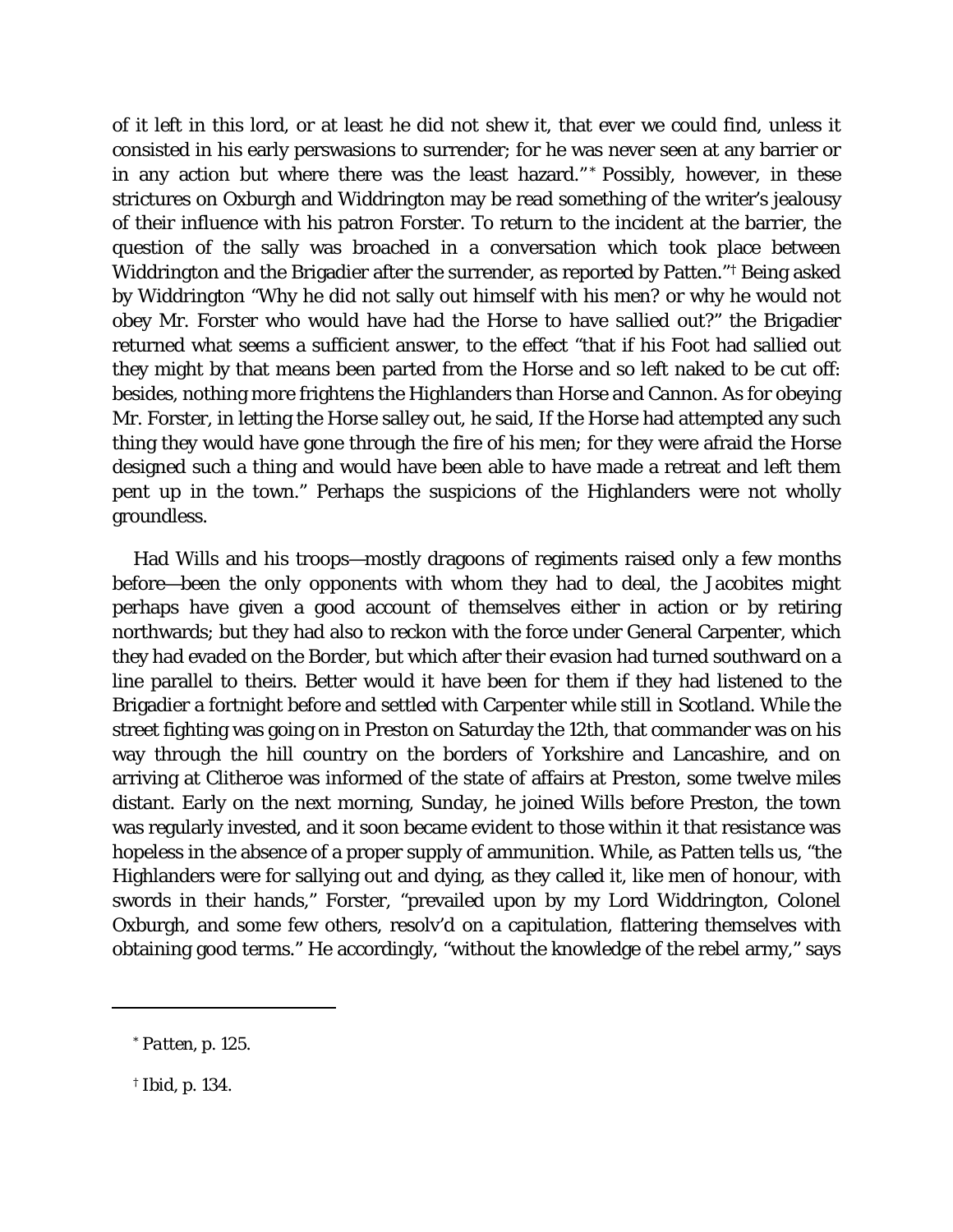Patten, sent Oxburgh out to the Government general, but that officer refused to treat with rebels and demanded their surrender at discretion. On further negotiation, however, in order that the differences of view between the English and Scots might be composed, he granted a truce until the following morning on certain conditions, one of which was that two leading men, one of each nationality, should be given up as hostages; and accordingly the Earl of Derwentwater and the chief of Mackintosh delivered themselves up at his headquarters. In this incident we come on another common error concerning the Brigadier, perhaps traceable to the *Annals of King George,* which says that "the Earl of Derwentwater and Brigadier Mackintosh came out with Col. Cotton as hostages." This, however, is incorrect, as is clear from General Carpenter's evidence at Lord Wintoun's trial: —"I named Brigadier Mackintosh; he [Capt. Dalziel, the envoy] also thought he would not come out. I was unwilling to make difficulties, and said *either of the Mackintoshes* [which could only mean either the Brigadier or the Colonel] and an English lord, and he brought out my lord Derwentwater and *Colonel* Mackintosh as hostages." The *Chronological History of Great Britain* also has "Colonel," while General Wills and others in their evidence say "*Mr.* Mackintosh." On the arrival of a message from Forster next morning that all the besieged would surrender at discretion, the Mackintosh chief expressed a doubt as to the Scots, on which General Wills said, "Go back to your people, and I will attack the town and not spare one man of you." Accordingly Mackintosh went back, says Wills in his evidence, "but came running out immediately again and said that the Lord Kenmure and the rest of the noblemen, with his brother,[\\*](#page-29-0) would surrender in like manner with the English."<sup>[†](#page-29-1)</sup>

The Government troops now took possession of the town and disarmed its defenders. The prisoners numbered some fifteen hundred, of whom more than two-thirds were Scots. Those of most note were sent to London for trial, among them Forster and the Brigadier, with many of the officers of the Mackintosh regiment. On arriving at Barnet they were pinioned, nobles and commoners alike, and from High-gate were escorted into the metropolis by a detachment of the Guards and attended by jeering and reviling mobs to their prisons—the Tower for the nobles, Newgate, the Fleet, and the Marshalsea for the remainder. "Brigadier Mackintosh," says Burton, "remarkable for the grim

<span id="page-29-0"></span><sup>\*</sup> There is some mistake here. "Colonel" Mackintosh, the chief of the clan, had no brother, and his relationship to the Brigadier was only that of third cousin once removed. Wills may have been under a misapprehension, or perhaps he said "Brigadier," the clerk who took down his evidence abbreviated the word by writing "Br.," and the printer read this as "Brother." Lang seems to have been entirely misled.—*Hist. Scot.* iv. 205, 209.

<span id="page-29-2"></span><span id="page-29-1"></span><sup>†</sup> *State Trials,* xv. 836; *Chron. Hist., &c.* (London 1716), p. 869.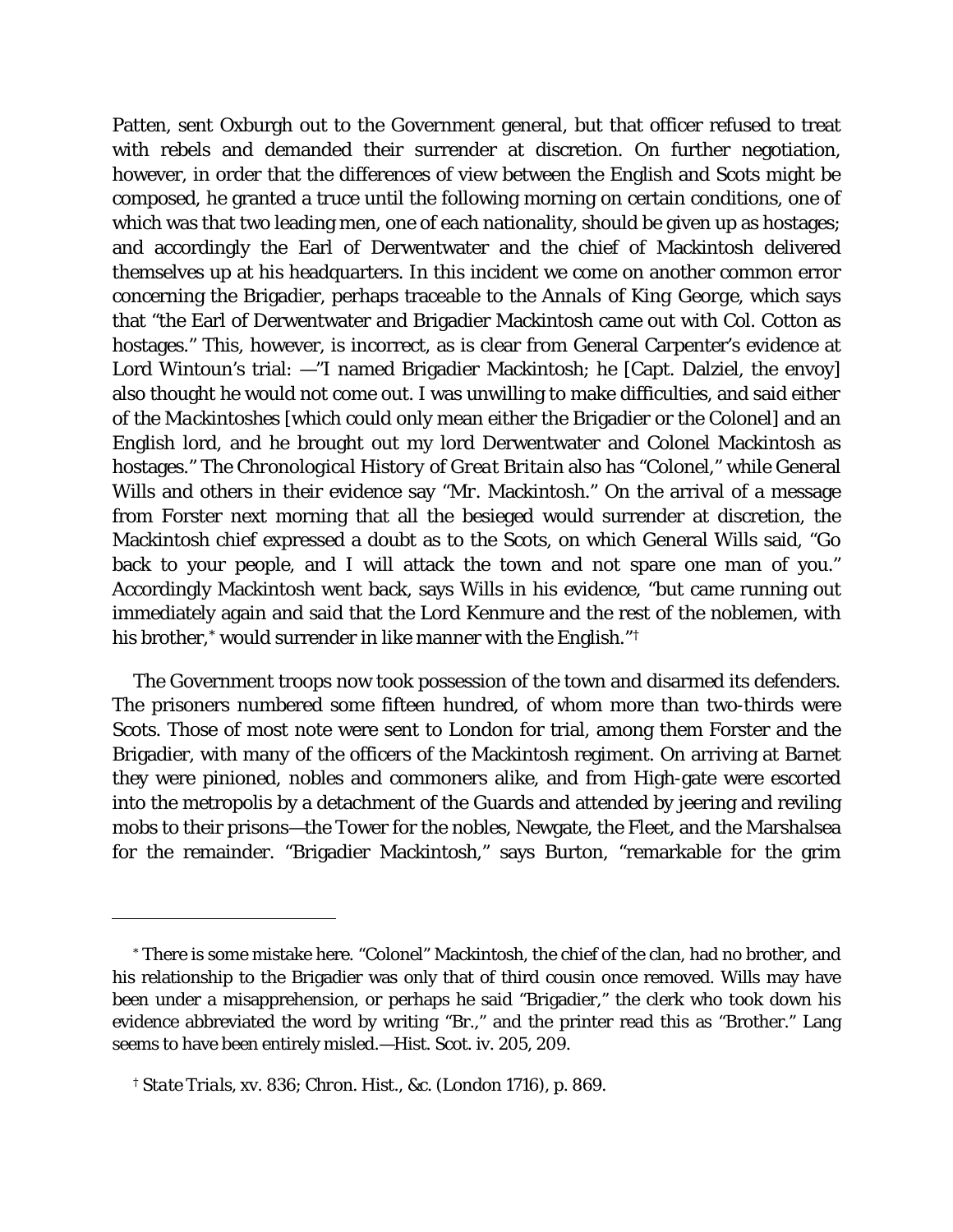ferocity of his scarred face, attracted in the captive procession glances which, through the influence of his formidable presence, had in them more respect than ridicule, even from the exulting crowd;" not an unlikely occurrence, perhaps, but one would like to know the authority for so ogre-like a personal description. Forster and the Brigadier were confined in Newgate, where also were the Brigadier's brother John and others of the clan regiment. The Mackintosh chief was at first in the Fleet Prison, but was afterwards transferred to Newgate: he was released in the following August. The diary of a gentleman in Newgate at the time states—"The Laird of Mackintosh, the chief of his clan, was discharg'd upon the intercession of his lady and other of his friends, who made it plain that he was trapann'd into the Rebellion by the craft of the Brigadier" $\dot{ }$  + -a somewhat tame sequel to his spirited conduct while in arms. From a letter of Simon Lord Lovat to the Duke of Cumberland thirty years afterwards it appears that Lovat, then professedly a staunch Hanoverian, was one of the "other friends."

On the 7th April bills of indictment for high treason were found by a grand jury against Forster, Brigadier Mackintosh, and ten others—one of them Charles Wogan, within a year or two to become the hero of one of the most thrilling and romantic exploits in history—and their trial was fixed for the 5th of the following month. On the 10th of April Forster made his escape without much difficulty during a carouse with the prison governor in the latter's house, and with the aid of a duplicate key of the street door. In consequence of this some of the principal prisoners remaining were put in irons. Among them was the Brigadier, but on the night of the 4th May, the eve of the day fixed for his trial, he "found measures to get off his irons, about eleven at night came down with them in his hand under his gown, and placing himself close by the door of the gaol, when it was opened by a servant who knock'd at it, he rushed out and knock'd down the turnkey, by which himself and fourteen more got out." So the *Secret History*; the *History of the Press Yard* is rather more circumstantial, saying that on the opening of the door the Brigadier "pushed out with great violence and knocked down the Turnkey and two or three of the Centinels. One of them made a Thrust at him with his Bayonet in his Piece, which Thrust he parry'd, and seizing and unscrewing the bayonet menaced it at the Breast of the Soldier, who thereupon gave way." In the *Annals of King George* the escape is said to have been made "in an unexpected and indeed unexampled manner, viz., mainly by plain force, over the bellies both of keepers and soldiers, who they knocked down and opened the doors."[†](#page-30-0) Several of those who got out were retaken,

*<sup>\*</sup> Secret History of Rebels in Newgate,* p. 27.

<span id="page-30-0"></span>*<sup>†</sup> Secret History* &c., p. 11.; *Hist, of Press-Yard* (Pond. 1717), p. 88; *Annals of King George— Year Second* (Lond. 1717), p. 312,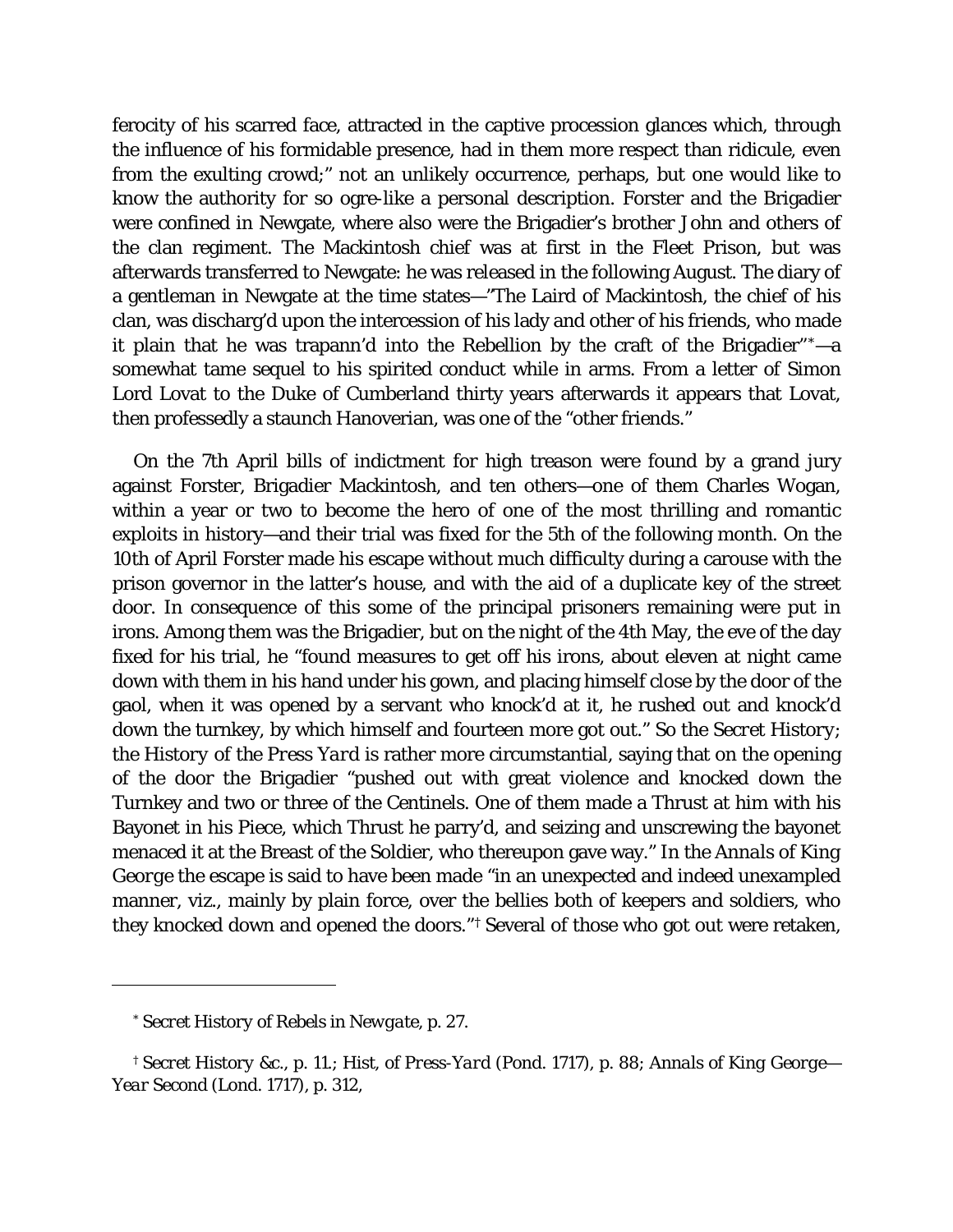but the Brigadier and seven others—among them his brother John, the major, and Charles Wogan—got clear away. Some accounts mention only six besides the Brigadier, as the *Secret History* and a letter dated 5th May from Mr. John Forbes in the *Culloden Papers* which says that "Brigadier Mackintosh and six more made their escape out of Newgate last night," but the *Chronological History* and the Royal Proclamation give the number as seven, with the names.

"The Londoners," remarks Burton, "amazingly enjoyed the pomp of justice assembled next day to hear that the bold mountaineer had superseded its functions. Mackintosh was decidedly popular among the Hanoverian mob, who celebrated his heroism in ballads not flattering to their own countrymen." One of these ballads, "An Excellent New Song on the Rebellion," is printed in Hogg's *Jacobite Relics,* where it is described as the "best model of a street ballad extant." It commences,—

> "Mackintosh is a soldier brave, And did most gallantly behave When into Northumberland he came, With gallant men of his own name."

After dealing with the surrender at Preston, mainly according to the printed report of Gen. Wills's evidence, but incorrectly making the Brigadier one of the two hostages, the balladist refers to the apparent jealousy between his hero and the English leader and to certain suspicions of the latter's good faith which seem to have been rife among the Jacobites, and which probably grew from a mistaken idea that Forster's easy escape had been connived at by the Government, as mentioned by Patten:—

> "Mackintosh is a gallant soldier, With his musket over his shoulder; 'Every true man point his rapier, But damn you, Forster, you are a traitor'."

<span id="page-31-0"></span>The concluding lines have the true ring of the old street ballad:—

"Brave Derwentwater he is dead, From his fair body they took the head; But Mackintosh and his friends are fled, And they'll set the hat on another head.

And whether they're gone beyond the sea Or if they abide in this countree, Tho' our King, would give ten thousand pound, Old Mackintosh will scorn to be found."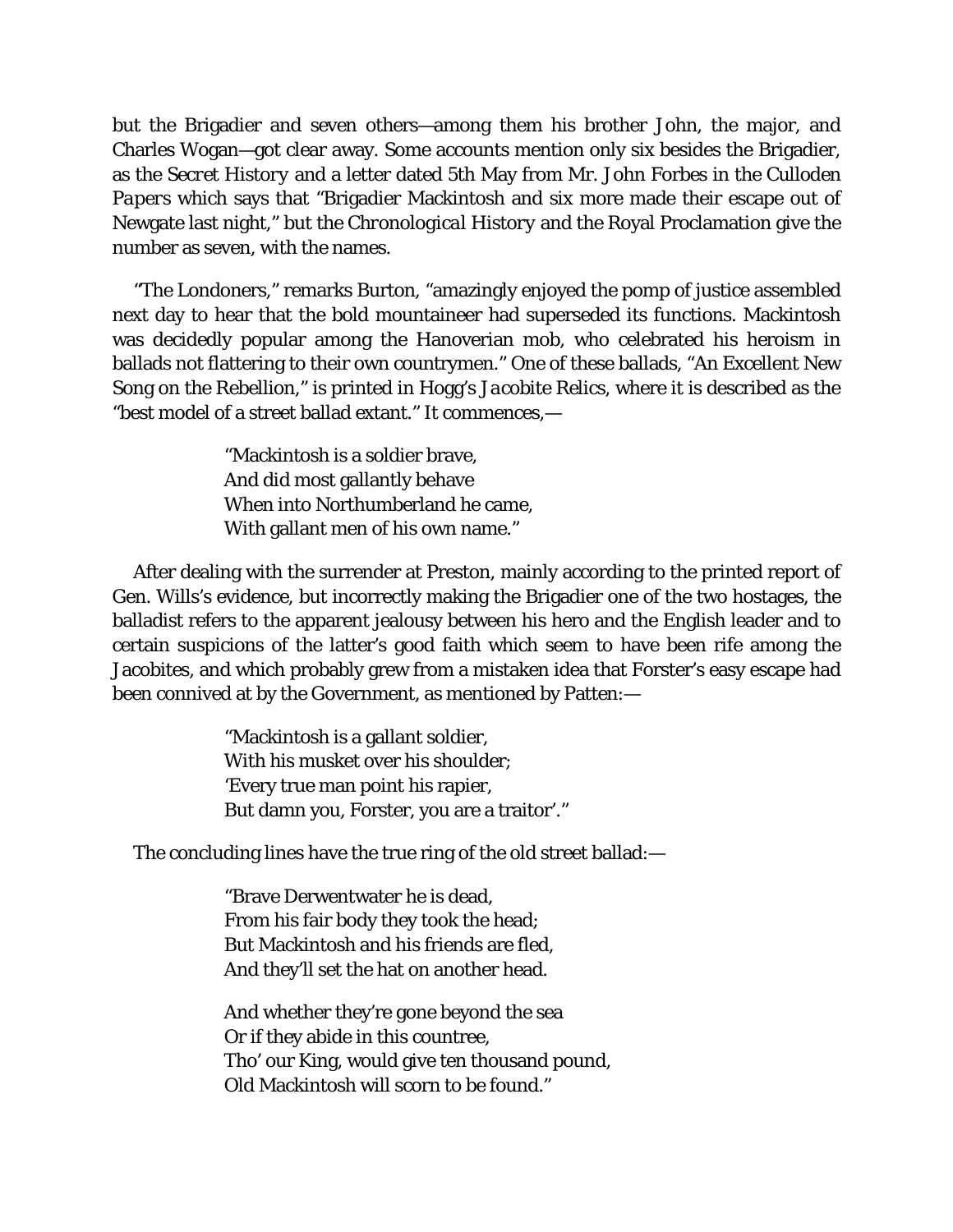On the following day, the 5th, rewards for the recapture of the escaped men were offered by Royal Proclamation—£1000 for the Brigadier, and £500 for each of the others; in addition, a printed notice by the deputy keeper of Newgate offered £200 for the Brigadier. In these proclamations he is described as "a tall raw-boned man, about sixty years of age, fair-complexioned, beetle-browed, grey-eyed, speaks broad Scotch"[\\*](#page-31-0) a description which scarcely tallies with Burton's "grim ferocity" and "scarred face" or with the Master of Sinclair's "affected Inverness-English accent." There can be little doubt that the escape had been carefully pre-arranged. The prisoners in Newgate seem to have been well supplied with money and to have been allowed to receive visitors without restriction, so that facilities for arranging escapes were not lacking, and no doubt the Brigadier and those who broke prison with him had friends and disguises awaiting them in convenient places. The Brigadier and his brother John were soon far away from London, shaping their course for Oxfordshire. There, not far from Ipsden Basset manor-house, the home of William's brother-in-law Thomas Reade, they found an asylum on Checkendon Common, otherwise Basset Waste—since called from their visit "Scots Common"—a great lonely stretch of waste ground and thick woodland then just outside the Ipsden estate, but added to it in the time of Thomas Reade's greatgrandson. The Brigadier had probably made acquaintance with the locality in the days of his courtship or early married life, and had noted its qualities as a hiding place. According to the Ipsden family story he had several companions; one account says as many as twelve, but this seems unlikely. After remaining in this concealment for two or three weeks, presumably while arrangements for getting abroad were being made, he crossed the country to Shoreham in Sussex and thence got safely over to France.[†](#page-32-0) He was at Paris in September, as appears from a letter from the Hon. Isabel Crichton to Oliphant of Cask dated the 28th of that month.[‡](#page-32-1)

He is next heard of as one of the principal men engaged in the Jacobite attempt of 1719, but he may have been in Scotland in the preceding year, as a pamphlet entitled "The Necessity of a Plot; or Reasons for a Standing Army," printed in 1718, speaks of possible peril from Scotland, Brigadier Mackintosh's ghost having been seen in the

<sup>\*</sup> The Proclamation is printed in full in the Appendix, from the original in the Public Record Office, London. There is also a copy in the British Museum. See also Doran's *London in Jacobite. Times* (Lond. 1877), i. 205-8. "Fair-complexioned" seems hardly a suitable description if we may judge by the epithet "Dearg" applied by the Highlanders to William, "dearg" denoting a deep shade of red.

*<sup>†</sup> Charles Reade: A Memoir* (Lond. 1887), p. 235. *Record of the Redes, p. 68.*

<span id="page-32-1"></span><span id="page-32-0"></span>*<sup>‡</sup> Jacobite Lairds of Gask,* p, 55,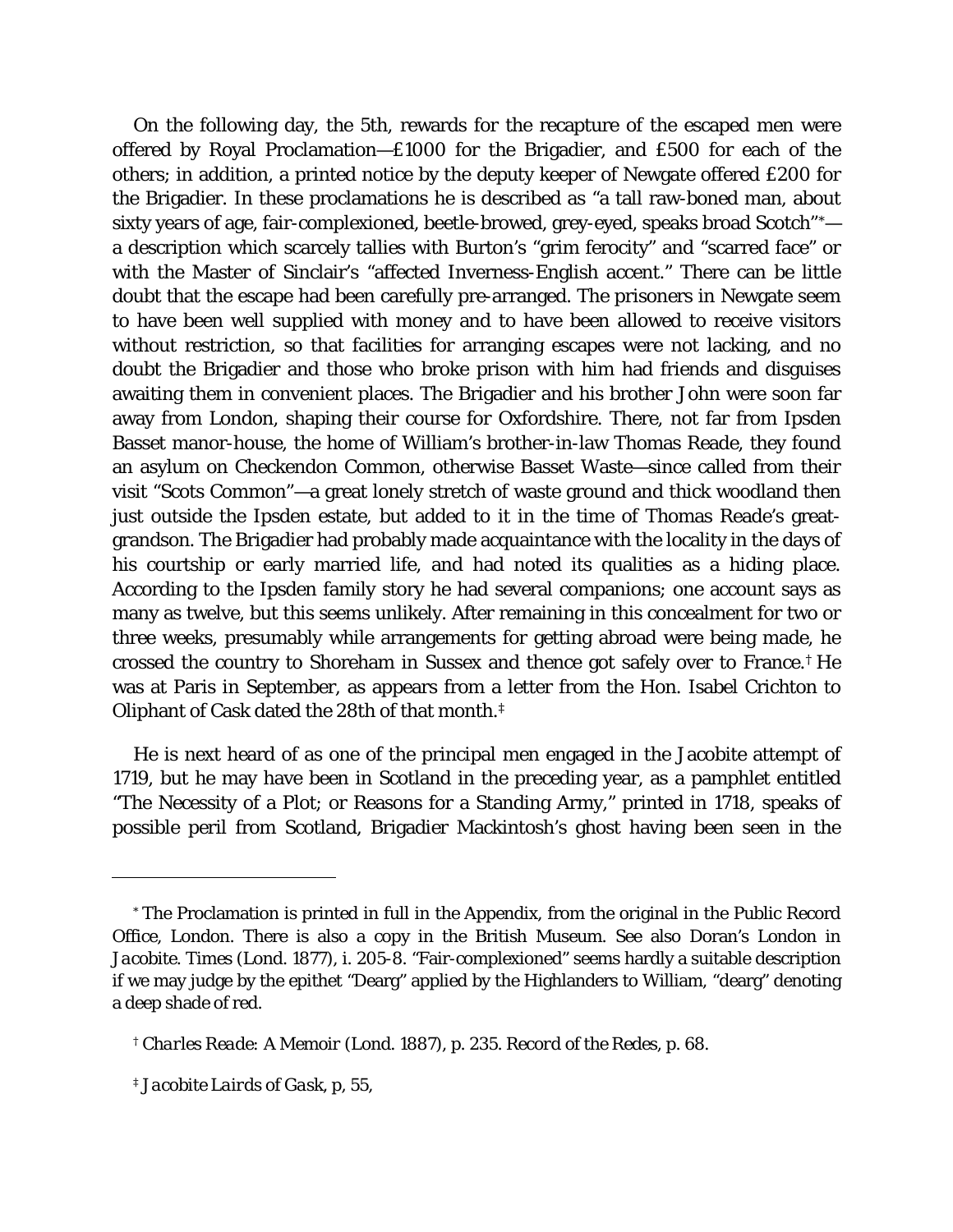Highlands. The Jacobite attempt of 1719 in Scotland was intended to be auxiliary to a scheme projected by Cardinal Alberoni, the Spanish prime minister—who had taken up the cause of James VIII.—for an invasion of England with a considerable force of Spaniards under the Jacobite Duke of Ormond. This invasion was frustrated by storms soon after the Spanish fleet left port, but unfortunately the expedition intended for Scotland had already started, and in April the Earl Marischal, who had been placed in command, landed on the west coast of Ross-shire. His brother James, afterwards the famous field marshal and friend of Frederick the Great of Prussia, had been sent through France to carry the fiery cross to the exiled Jacobites there, and joined his brother in Ross with Tullibardine, Seaforth, and a few others. Whether Brigadier Mackintosh arrived with one of the parties from the Continent or was already in the Highlands is not certain, but he was evidently one of the first at the meeting place. Mar, in his account of the expedition, says that a day or two after their arrival, when Seaforth's aid was in some doubt, "my Lord Marischall, the Brigadiers Campbell of Ormadale and *Macintosh* . *.* . were still endeavouring a rising at any rate." [\\*](#page-33-0) At the rendezvous in Ross-shire the small force of leaders and Spaniards was soon augmented by a few hundred of Seaforth's Mackenzies, among whom was the Brigadier's son-inlaw, Roderick of Fairburn, some Atholl men under Lord George Murray, and a few Camerons, Macdonalds, Mackinnons, and Macgregors, the last under the notorious Rob Roy. The usual jealousies and divided counsels ensued, Marischal and Tullibardine each putting forward a claim to the chief command, and instead of advancing on Inverness, which was but slightly garrisoned, the small army lingered about the head of Loch Alsh long enough to give the Government general, Wightman, time to obtain reinforcements and to march against them. When the two forces met on the 10th of June in the pass of Glenshiel, under Scour Ouran, our Brigadier was with the Spaniards, who were posted on a hill commanding the pass and a haugh, or level space, alongside the river. Lord Tullibardine, in his report of the 16th to Mar, says,—"Brigadier McIntosh commanded with the Spanish Colonel."[†](#page-33-1) His brother John, the major of 1715 who had escaped from Newgate with him, was with Lord George Murray's force. The skirmish was so far decisive that the Jacobites had to scatter and flee, while the Spaniards surrendered in a body on the following day. Marischal, Tullibardine, and the other leaders, including Brigadier Mackintosh, after a period of lurking in the Highlands, found means of getting over to France.

*<sup>\*</sup> Jacobite Lairds of Gask,* p. 459.

<span id="page-33-1"></span><span id="page-33-0"></span><sup>†</sup> *Jacobite Attempt of* 1715, by *W.* K. Dickson (Scott. Hist. Soc.), p. 271. See also *Scott. Hist. Review* for July 1905, p. 416.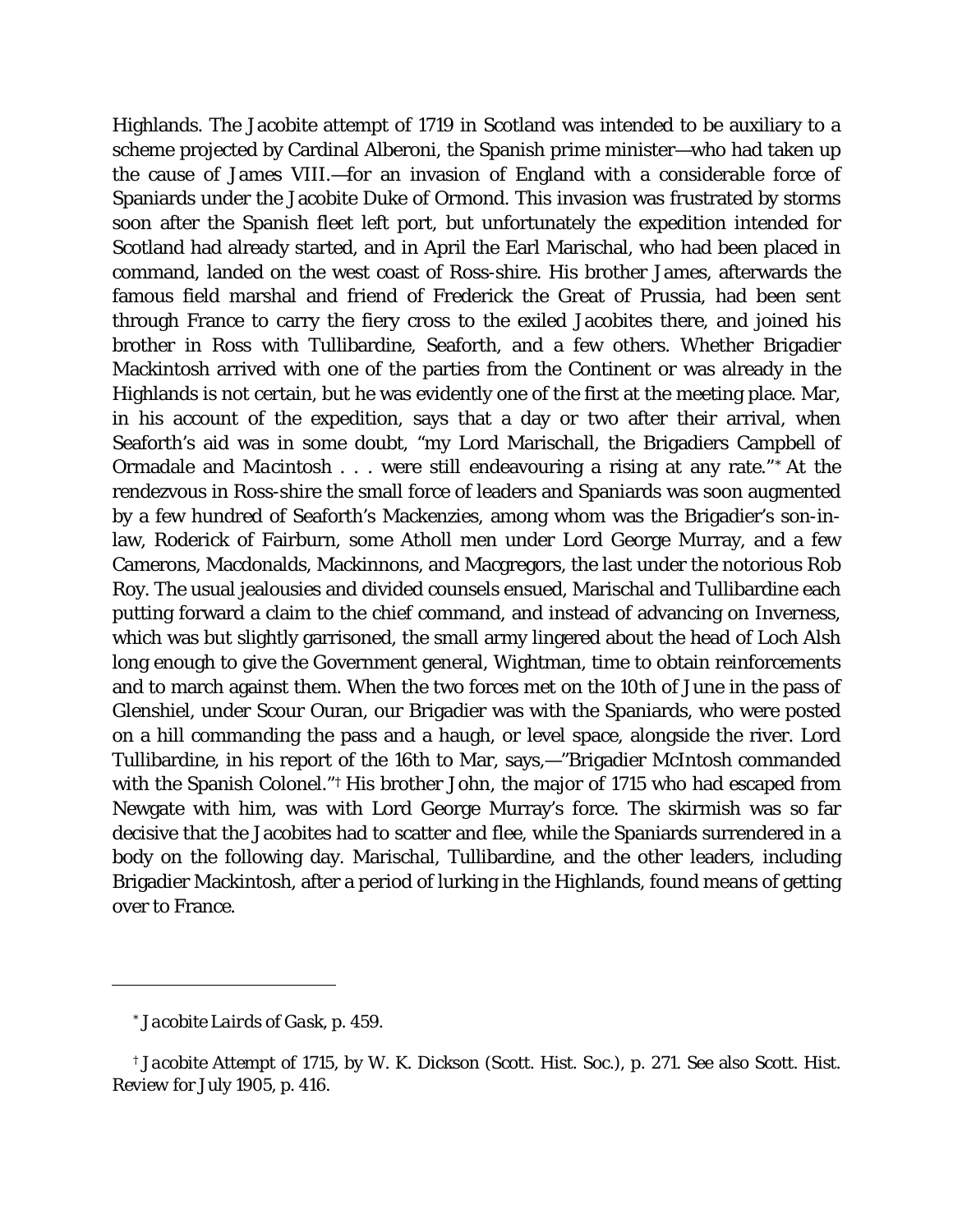The only light on the Brigadier's movements during the years immediately succeeding 1719 is afforded by a letter dated January the 24th 1722, addressed to him by the Chevalier de St. George (James VIII.), then resident in Rome. From this letter (which belongs to Mr. Mackintosh of Raigmore, the Brigadier's collateral descendant, and representative of the Borlum family in Britain) it appears that our hero had undergone much suffering and privation after Glenshiel, and had settled himself for a time in the Isle of Ré, or Rhé, opposite Rochelle on the Atlantic coast of France; the letter shows also that some warmth of heart and thought for others lay beneath the coldness and reserve of the unfortunate and somewhat misrepresented prince. It is as follows,—

"I received tother day your letter from the Isle of Ree, and was very glad to hear from you, after all the dangers and fatigues yon have been exposed to on my account, of which I am and shall ever be most sensible; I return you many thanks for the Loyalty and Zeal you express in your letter, and I hope you will yet have an occasion of giving me fresh proof of them in your own country, in the meantime I have no particular directions to send you, although I should be glad to know where you intend to live, which I think cannot be anywhere better than in France, yet I see no necessity of your staying in so unwholesome a place as where you now are; I heartily wish my circumstances allowed me to relieve my suffering subjects abroad in the manner I could wish and it is no small mortification to me not to have it in my power to do what they deserve in that respect, but I hope better days will come, in which I may be able to show them, and you in particular, the grateful I sense I shall ever retain of their attachment for me.—(Sd.) James R."

At the date of his master's letter the Brigadier appears to have been once more in Scotland, probably on some errand in connection with a Restoration plot which caused much commotion at the time. In an "Information" given 1st April and sworn 30th June 1722, a certain Lodowick Anderson, apparently a Government spy, states that on the 28th of January, at the house of Sir John Mackenzie of Coul, he "did see Brigadier McKintosh, who was formerly taken at Preston," and was told by him that "the Pretender designed to have on the Crown of Scotland before Midsummer then next, and was to be assisted from Spain, Muscovy, and France also that a few weeks later Lord George Murray confirmed "all that the said McKintosh had told him, and further told him that their business in Scotland (meaning as this Informant believes himself and the said McKintosh and others who were returned to Scotland from foreign parts) was to make the Loyalists (meaning the Jacobites) have their men in readiness."[\\*](#page-34-0) At Coul the Brigadier would be in a safe retreat, and among friends. Sir John Mackenzie was the

<span id="page-34-0"></span><sup>\*</sup> *State Papers*, *Scot.* 2nd Series—bundle xiii. no. 100.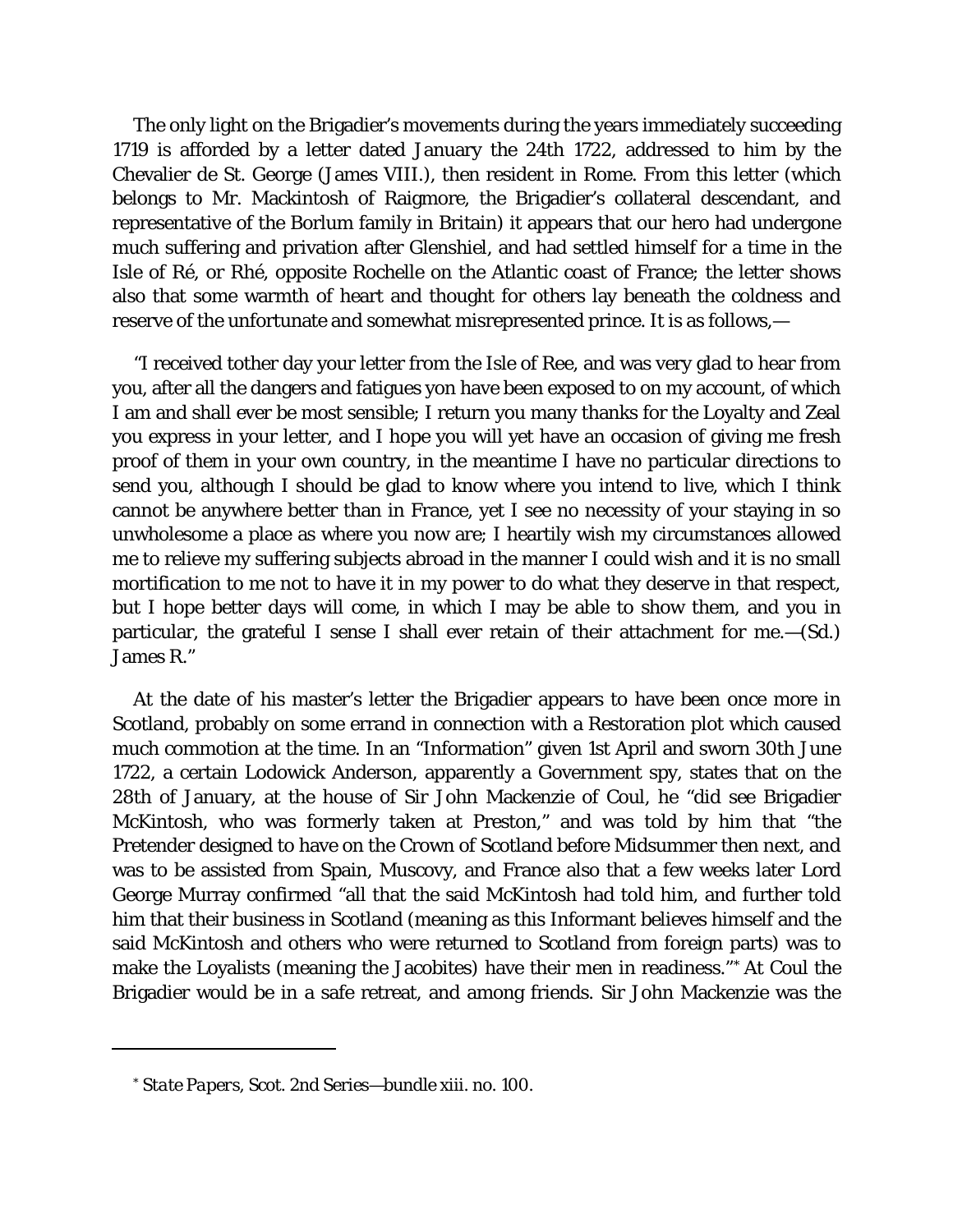Jacobite governor of Inverness during the brief occupation of that town in 1715, and his house of Coul was within three miles of Fairburn Tower, where resided the Brigadier's daughter Winwood and her husband the laird of Fairburn, the latter also an ardent Jacobite—though he afterwards submitted and after a short term of imprisonment received a pardon.

The main result of the plot of 1721-2 was the imprisonment of Bishop Atterbury, Lord North, and others. The Brigadier returned abroad, but came back to Scotland about the end of May 1724, and in August was once more at his old house at Raitts. A visit to that place was one which he must have known to be attended with considerable risk, as a military force was stationed at the barracks of Ruthven, only three miles away, and he was still an outlaw, with the tempting Government reward of £1000 on his head. Besides, it was evident that the minions of the law and the seekers after reward were still on the alert, as his brother John had found to his cost in 1720,[\\*](#page-35-0) and it was to be expected that so likely a harbour as his own home would be carefully watched. However, he appears to have been willing to take the risk, possibly urged by some cogent reasons connected with the affairs of his family.

A few details of family history here seem desirable. As the elder Borlum survived the Rising, there was no question of forfeiture of property on account of his eldest son's attainder; and some months before the Rising, no doubt with his son's concurrence, he had specially guarded against such an eventuality by settling his property of Borlum on the Brigadier's eldest son, Lachlan (then a minor), and his heirs male. Raitts, the other family property, he would appear to have settled on his daughter-in-law, the Brigadier's wife, several years before, as has been shown; and this also fell to Lachlan, but without limitation as to heirs. Soon after the Rising young Lachlan went to the colony of Rhode Island, where in Bristol City, in August 1721, he married Elizabeth Mackintosh, daughter of Colonel Henry Mackintosh, his grand-uncle. who had settled there and attained a good position A daughter, Elizabeth, was born to him on 13th Sept. 1722, and another daughter, Mary, on 22nd Aug. 1723, but two months before the latter event Lachlan was drowned at sea. On this his younger brother, Shaw, had succeeded to Borlum as heirmale, and being on the spot had also assumed possession of Raitts—not, it is to be

<span id="page-35-0"></span><sup>\*</sup> Major John, visiting a friend confined in the Marshalsea for debt in 1720, was there recognised by a man of the criminal class who had been in Newgate when the escape of the Brigadier and his brother took place in 1716. This man reported his discovery to the Marshalsea officials, the major was followed, captured at an inn in Bishopsgate Street, and reconsigned to Newgate on a fresh warrant by the Secretary of State, Lord Stanhope. There he remained for more than a year, when he was discharged on his own petition*.—Treasury Papers* (Pub. Rec. Office) 1720; Doran's *London in Jacobite Times*, i. 356.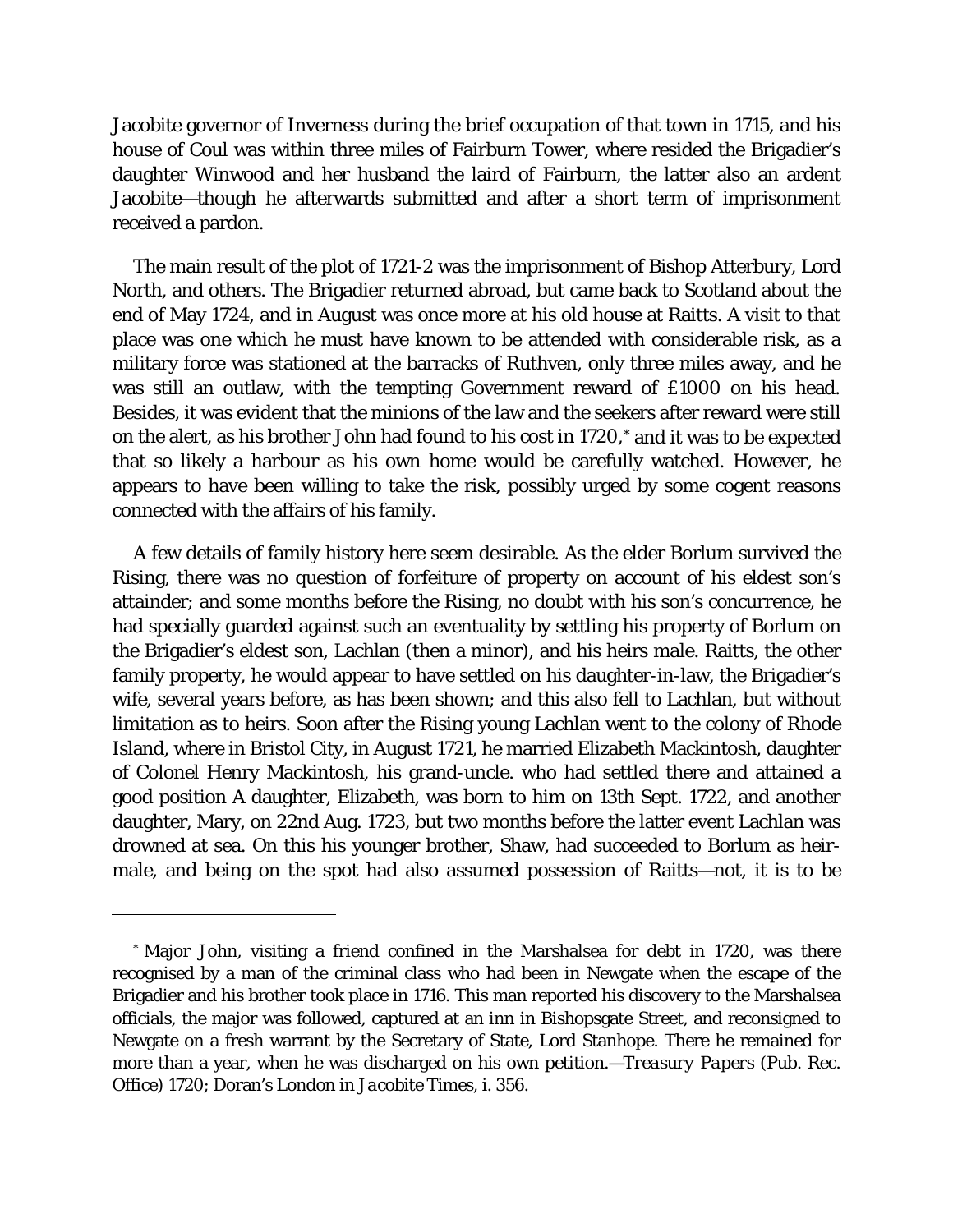feared, in order to look after the interests of his elder niece, but in the hope that owing to her infancy and remoteness he might be able to enjoy the property undisturbed. That his aims were nefarious seems evident from what took place some twelve years later, as recorded in a long letter of 30th Nov. 1736 printed in Fraser-Mackintosh's *Letters of Two Centuries.* In that year he crossed the Atlantic with the view of obtaining the custody of both the girls who barred his succession to Raitts, and who were then respectively fourteen and thirteen years of age and residing with friends at Boston, Massachusetts. After failing to secure his object first by pretences of affection and then by process of law, he succeeded by the aid of a gang of ruffians in kidnapping his nieces and getting them on board the vessel in which he himself was about to return to Scotland. From this they were rescued almost at the last moment and were taken back to Boston; their uncle was arrested on a warrant from the Governor, and also taken back to Boston, where, after narrowly escaping a deserved lynching by the mob, he was committed to jail and detained there until he gave bond in £2000 to abstain from further molestation of his nieces. "What he designed to do with them, the Lord knows, he being next heir to their estates," says the narrator, who took a leading part in the rescue, and whose words just quoted seem suggestive of a comparison of Shaw Mackintosh with such characters as Richard the Third and the wicked uncle of the "Babes in the Wood." To return to the events of 1724,—whether Shaw had or had not at that time any intentions of foul play in regard to the persons or lives of his nieces, his seizure of their inheritance was sufficient to alarm the relatives and friends interested in the two children, and it is not unreasonable to assume that an appeal had been made to the Brigadier to use his authority and influence with his son in order to induce him to do what was right, and that his visit to Raitts was undertaken with that object. No other reason for his incurring so much hazard is apparent, and he was not a man to give way to a mere attack of home-sickness, however violent. It must also be mentioned that Joseph Mackintosh of Raigmore, one of the Brigadier's younger brothers, appears to have been tenant of the agricultural portion of Raitts in 1724, living at another house in the vicinity.

The State Papers relating to Scotland in the Public Record Office, London, contain a good deal of correspondence relative to the events which took place at this visit of the Brigadier to his former home. From the examination of his brother Joseph in London on 14th Jan. 1725 it appears that "the said William Mackintosh was up and down the country, but chiefly resided at the house of his son Shaw Mackintosh" (i.e. Raitts), where he passed as the "cousin" of Mr. Shaw Mackintosh. Joseph did "not certainly know when his brother William Mackintosh returned to Scotland," but believed it "might be about the latter end of May or the beginning of June last, but the said William Mackintosh did not come till the beginning of August last to Badenoch." The officer commanding the detachment at Ruthven Barracks, a certain Lieut. Edmund Harris, who no doubt had a full description of the Brigadier and kept a close watch on visitors to the district, seems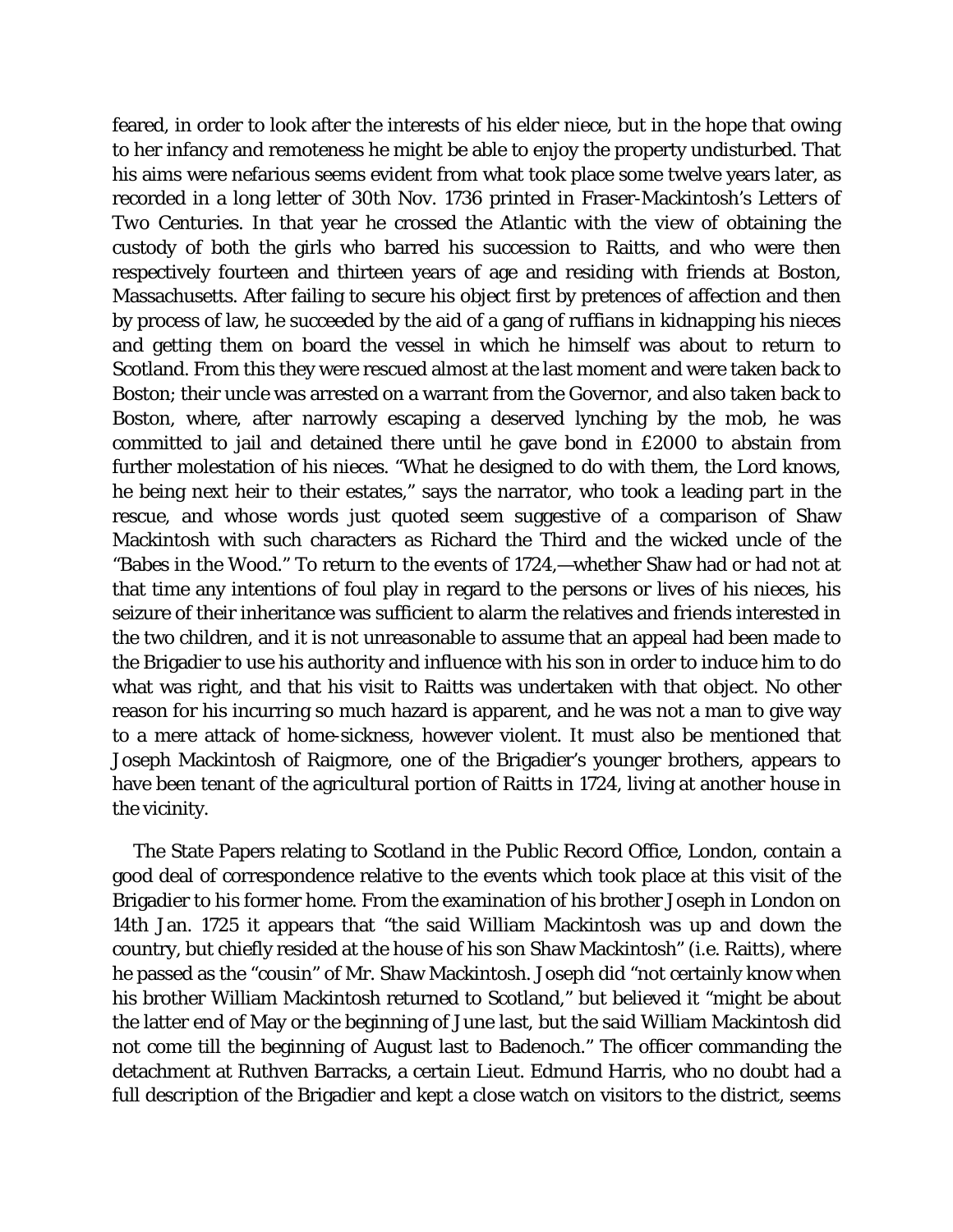to have discovered the identity of the "cousin" at Raitts, and took measures for securing so valuable a prize. He obtained the services of a Government "messenger" from London, armed with a Secretary of State's warrant, and on the 7th of October he proceeded to carry his design into execution. The results were of an exciting and somewhat dramatic character—inclining, perhaps, more to comedy than to tragedy. Early in the morning Harris sent his servant to announce that he proposed to shoot near Raitts and would be glad to "take a breakfast" with Mr. Shaw Mackintosh's "cousin," Mr Shaw Mackintosh himself apparently being absent. The "cousin" was in bed when the message arrived, but rose at once, ordered a fire, and made other hospitable preparations for the lieutenant, who followed close on the heels of his servant. "The said William Mackintosh and Lieut. Harris saluted each other and sat down together"—with Joseph Mackintosh, the "examinant," who had accompanied the servant to the house— "and entered into discourse." So closely had the lieutenant followed his servant that when he arrived the Brigadier was still, "on hospitable thoughts intent," in his nightgown[\\*](#page-37-0) and slippers, not having had time to finish dressing. While the three men were engaged in conversation entered the "messenger," Mr. Peter John Du Commun, with six soldiers. Harris then told the Brigadier that he was the King's prisoner, as did also the messenger, showing his escutcheon and laying his hand on the shoulder of the captured man, who offered no resistance, but asked to be allowed to go up to his bedroom to dress. Harris refused to allow this until a reinforcement should arrive from the garrison; he also detained Joseph of Raigmore and a servant who was in the room at the time. The soldiers were then armed with pistols, four of them being posted to guard the prisoners, and the other two sent upstairs, "as the examinant supposes to see that no rescue should come"—perhaps also to hunt for papers. But the suspicions of the country people had evidently been roused on seeing the messenger and the soldiers, and after Harris and his prisoners had conversed quietly for some time a window behind them was suddenly burst open from without and Du Commun ran thither and fired a pistol at those who had opened it, who went away. Harris "told the examinant and his brother that if their mob gathered about them they were both dead men." After another long interval an alarm was given by one of the sentinels upstairs that a number of people were approaching, on which Harris asked Joseph Mackintosh to go up and tell them to disperse, "or it should be the worse for them." Joseph accordingly went, the messenger accompanying him "with a loaded pistol cocked in his hand," but seeing the people breaking into the room below they returned to it quickly and found it "thronged with people, who . . . seized upon Mr. Du Commun." A melée seems to have followed, in

<span id="page-37-0"></span><sup>\*</sup> Not the modern article of dress so called, but a dressing gown. Compare the "plaid nightgown" in which Mr. Cargill received the first visit of Mr. Peregrine Touchwood.—*St. Ronan's Well,* chap. xvii.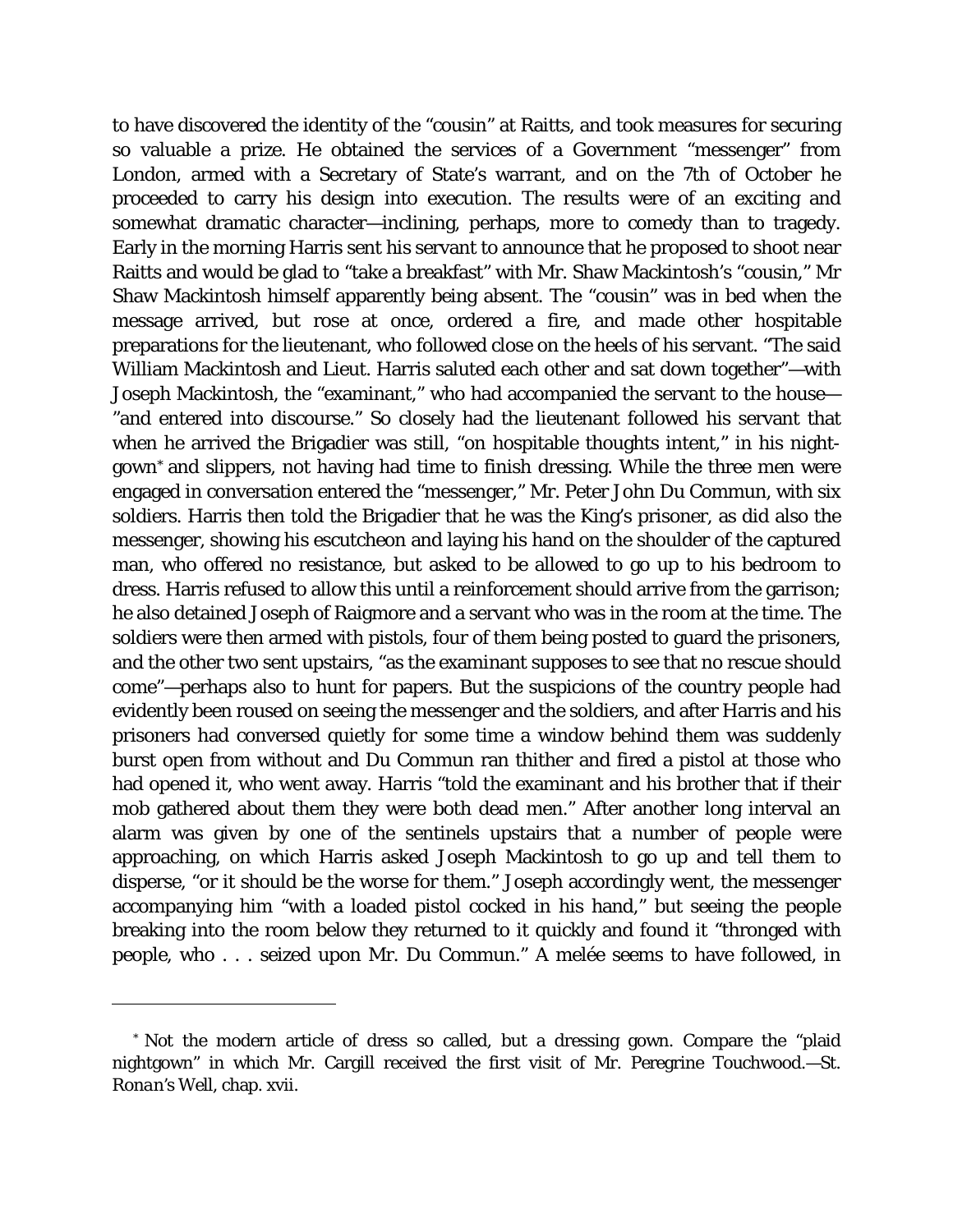which Joseph received a bayonet thrust in his thigh while, as he states, defending the messenger and endeavouring to appease and disperse the rescue party. There seems to be no question as to his trying to shield the messenger, but as to the other part of his statement one of the soldiers, who professed to understand Gaelic, afterwards declared that, so far from trying to appease the mob, he called upon them in that language to "go east, west, north, and south and raise the countrev, for that the Brigadier and himself should be killed if they did not make all speed imaginable to their assistance." It seems likely, however, that in the confusion this man misunderstood what was said; as the country people were already engaged in the rescue it would have been absurd for Joseph to send them away only to return.

During the progress of the struggle the Brigadier made his escape—it is to be hoped not without his boots and suitable clothing.

The principal sufferer on account of this affair was the unfortunate Joseph of Raigmore, who, besides being disabled by his wound for some months, was kept a prisoner, on a charge of high treason, at Ruthven, Edinburgh, and London, until the following February, when he was released on giving bail for his good behaviour for twelve months. He had further been put to the expense of legal proceedings against his custodians at Ruthven,[\\*](#page-38-0) who found themselves in somewhat of a difficulty, as the Secretary of State's warrant on which they held him prisoner was in the name of *John* Mackintosh. This may have been merely a clerical error, but it is not unlikely that the authorities in London had forgotten about the recapture and release of Major John three years previously, and that the persons more directly concerned were ignorant of what had then taken place and thought that they now had a chance of securing the £500 offered for John's apprehension in 1716. This view seems to receive some justification from the words of the principal messenger, John Bill, in a letter dated Edinburgh 19th Nov. 1724,—"My Lord Justice Clerk told me that there was he believed a *disappointment* in ye person we *expected* was in custody, for that it was Joseph and not John Mackintosh." Nevertheless—and it does not speak well for the legal machinery of the time—poor Joseph was dragged up to London on the supposition that he was the John Mackintosh who had escaped from Newgate with his brother the Brigadier more than eight years before—but who had been recaptured in 1720 and released in 1721. The

I

<span id="page-38-0"></span><sup>\*</sup> In connection with these proceedings before the Lords of Justiciary, Lieut. Harris writes a letter from Perth on 20 Dec. 1724 in which the following passage is of some interest,—"I applyed to Mr. Duncan Forbiss for councell who has bin ask'd before by the frends of the Prisoner to officiate for him, which he tould me he had refus'd to do, and that as McIntosh was a relation of his, he desir'd I woold excuse him if he likewise refus'd to act against him."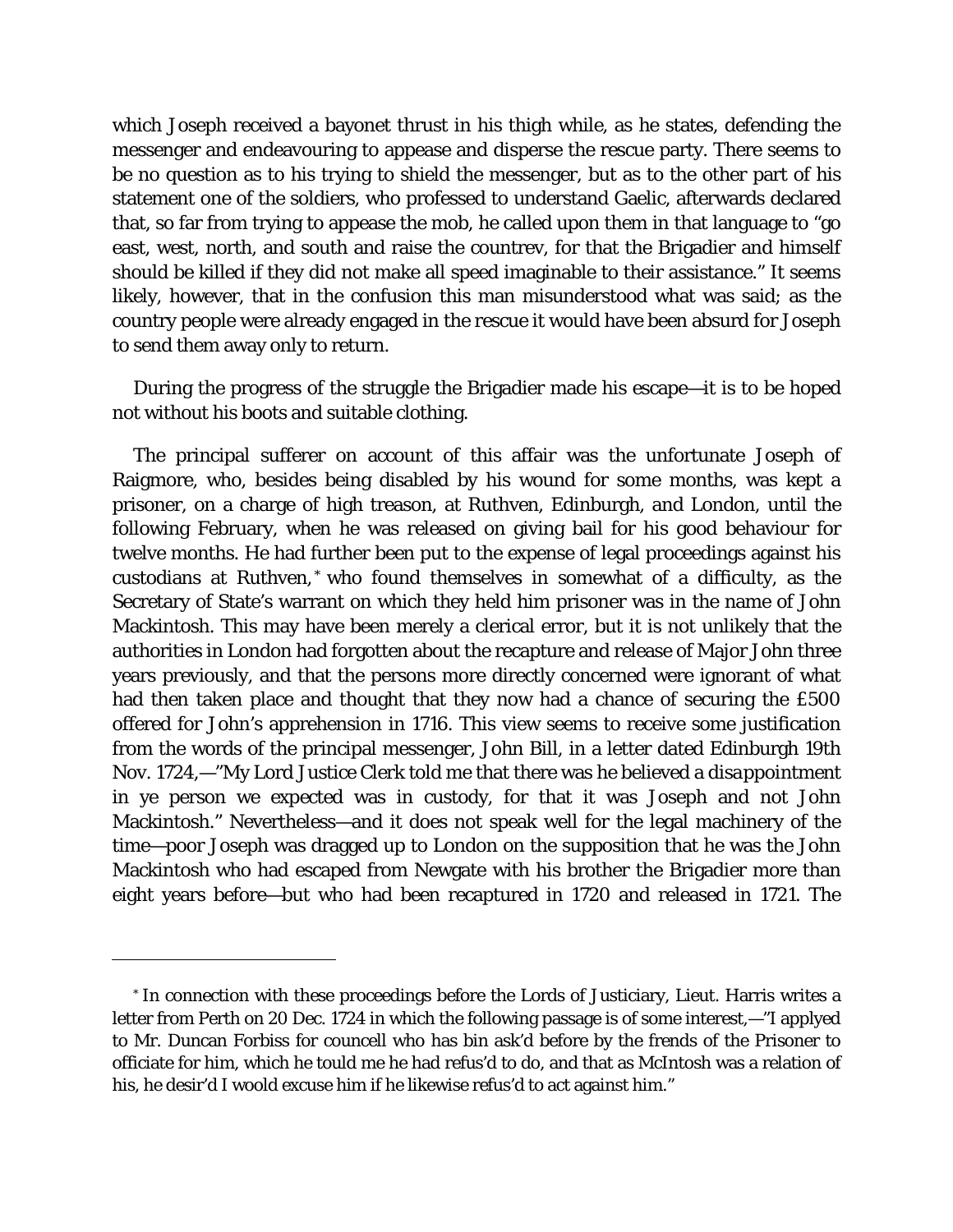Edinburgh Evening Courant of 12th Jan. 1725 gravely announces under the date Jan. 7 from its London correspondent, that "on Tuesday night Major John Mackintosh arrived here [London] by land from Scotland, in the custody of Mr. Mottram and Mr. Du Cummin, two of His Majesty's messengers, and we hear he is to be examined this day before a Committee of Council at the Cockpit," and in the Courant of 22nd Feb., under date 16th Feb., that "Major John Mackintosh is to be admitted to bail." Joseph's bail bond is dated 12th Feb. 1724-5 and provides for his good behaviour during the twelve months thence ensuing under penalty of £50 by himself and £250 by each of his sureties, Captain Philip Huddy, in Carey Street near Lincoln's Inn Play House in the parish of St. Clement, and John Mackintosh, victualler, in Windmill Street in the parish of St. James, Westminster. One of the witnesses is the messenger Du Commun, who evidently was well disposed to his prisoner, as on the 28th of November, while at Ruthven, he had signed a formal acknowledgment that "under God Almighty he saved my life from the mobb, and that in the mean time that he was strugling with the said mobb for to hinder them from killing me, they being so furious, it was then that he received his wound"; also that Joseph was unarmed when found with his brother.

During the next three years the Brigadier is again lost to sight, though reasonable guesses may be made as to his movements. A letter from General Wade to the Duke of Newcastle, dated 2 Oct. 1725,<sup>[\\*](#page-39-0)</sup> conveys the impression that soon after his adventure just recorded he had made overtures with a view to surrender—perhaps having become weary of a life of lurking and "hair-breadth 'scapes," perhaps also faintly hoping to be allowed to settle down to his planting and improvements at Raitts—and apparently these overtures were continued through friends. The General says,—"Some instances have been used by the relations of Brigadier McIntosh to induce me to receive his submission (by which I conclude he may be still conceal'd in some remote part of the Highlands), but having communicated to his Majesty the *last winter* a letter he conveyed to me, which contain'd expressions rather like an encomium on the virtues of the Pretender than a just sense of his sorrow for his rebellion against his Majesty, I have absolutely refus'd all applications in his behalf, and shall continue so to doe unless I am authoriz'd to the contrary by his Majesty's express commands." Thus the Brigadier was condemned to continue his wandering, hunted life, though not for long. His wanderings carried him as far north as the Shetland Isles, where he observed the manner in which the herring fishing was pursued by the Dutch fishing fleets and its deleterious effect on the Scottish industry—-a subject on which he afterwards enlarged in his book written during his captivity. He was probably in this remote refuge for a considerable time, but he was now about seventy years of age and apparently in somewhat indigent

<span id="page-39-0"></span><sup>\*</sup> State Papers, Scot., *2nd S., xvi. 34.*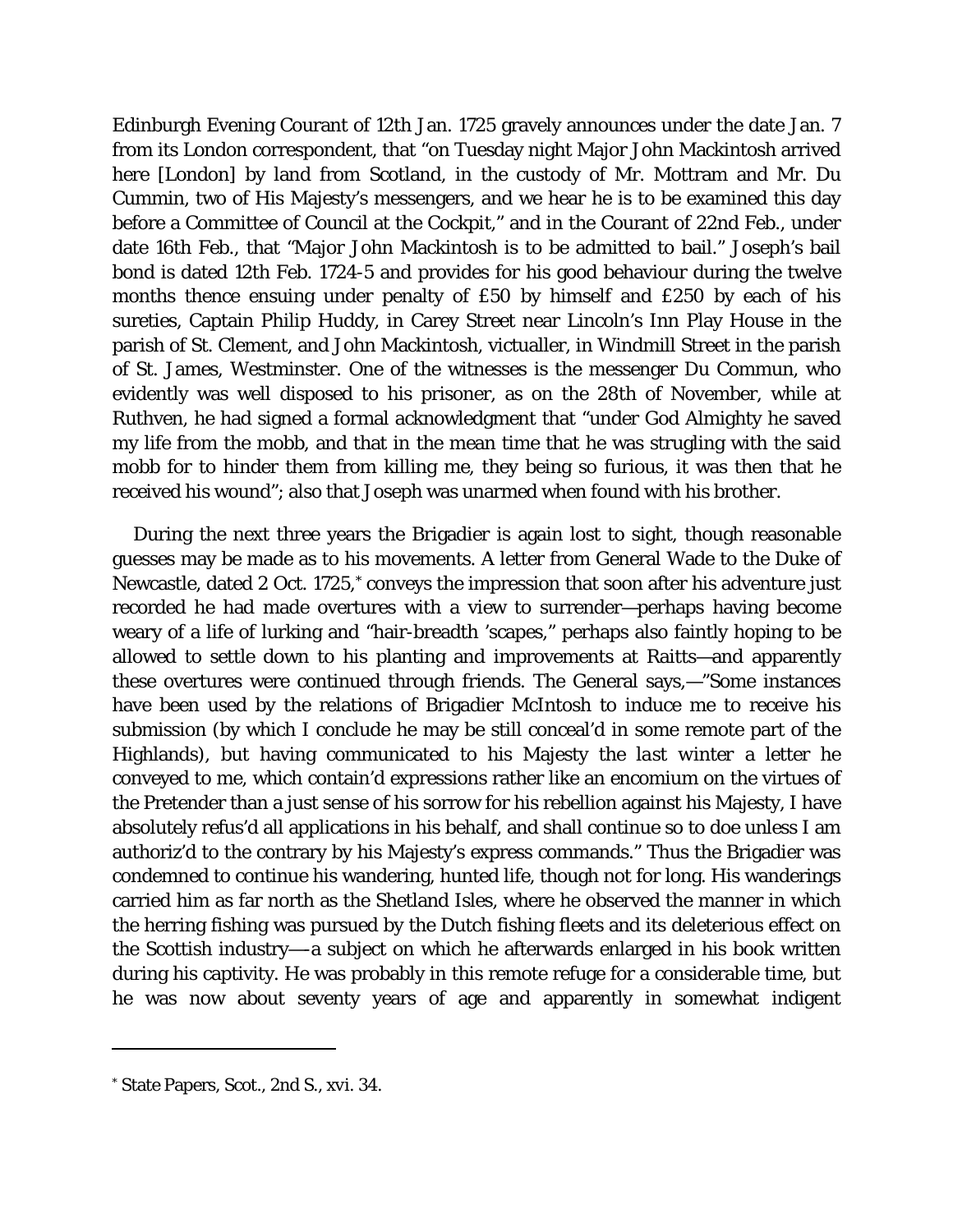circumstances; small wonder, therefore, if he should have come to the conclusion that it would be better for him to risk capture in his own country, or even to throw himself on the mercy of the Government, than to continue his nomadic existence. He accordingly returned to the mainland, probably in the autumn of 1727. Early in that year General Wade had given *"another* order for seizing the person call'd Brigadier Macintosh, who had been very active in the Rebellion," as he states in a Report to the King; he continues,—"he returned lately from abroad and was at that time lurking in the Northern Highlands, but hearing nothing of his being seiz'd, I presume he has quitted the country." [\\*](#page-40-0) The presumption was wrong, however; the Brigadier must have been seized very soon after the General wrote his report. A letter, dated Edinburgh 9th Nov. 1727, from Duncan Forbes, then Lord Advocate (the Brigadier's second cousin), to the Duke of Newcastle's private secretary in London, mentions the "seizing of the person commonly called Brigadier Mackintosh, who stands convicted of high treason." The "seizure" had been made some little time before, and the prisoner was expected in Edinburgh "next Saturday" and was to be committed to the Castle. The letter goes on to say,—"the officer who seized him says that he has never a penny of money to subsist on, that he (the officer) has been obliged to provide him with food and necessarys on the road, and that in all probability he must dye of want in goal unless he is subsisted at the charge of the Publick." Unfortunately there are no particulars as to the manner or place of capture, and it is not quite certain whether the "seizing" was not really somewhat of a voluntary surrender. The Rev. Lachlan Shaw, minister of Elgin, and author of the *History of the Province of Moray,* writing about thirty years afterwards, says that William "returning to Scotland was recaptured in Caithness,"<sup>[†](#page-40-1)</sup> and this is perhaps as near to the truth as regards place as is likely to be reached. Two other letters from the Lord Advocate refer to the case; one, dated 16 Nov., mentioning that "Mackintosh was last Saturday committed to the Castle," the other, dated 30th Nov., notifying the writer's approaching visit to London to attend the opening of Parliament and asking for instructions from the Duke as to his making an examination of "Sterline  $\ddagger$  and Mackintosh" before leaving Edinburgh. The date and nature of the examination do not

<span id="page-40-0"></span><sup>\*</sup> Col. Allardyce's *Historical Papers relating to the Jacobite Period* (New Spald. Club 1895), i. 159. The Report is undated, but as it is addressed to George II. it must have been written in the latter half of the year.

<span id="page-40-1"></span>*<sup>†</sup> Memoirs Genealogical and Historical of the Family of MacIntosh* (1738)—MS. *penes* The Mackintosh

<span id="page-40-2"></span><sup>‡</sup> *.*"Sterline" was James Stirling of Keir, who had been arrested in the previous September for his high treason in 1715.—Allardyce's *Hist*, *Papers* &c., i. 159.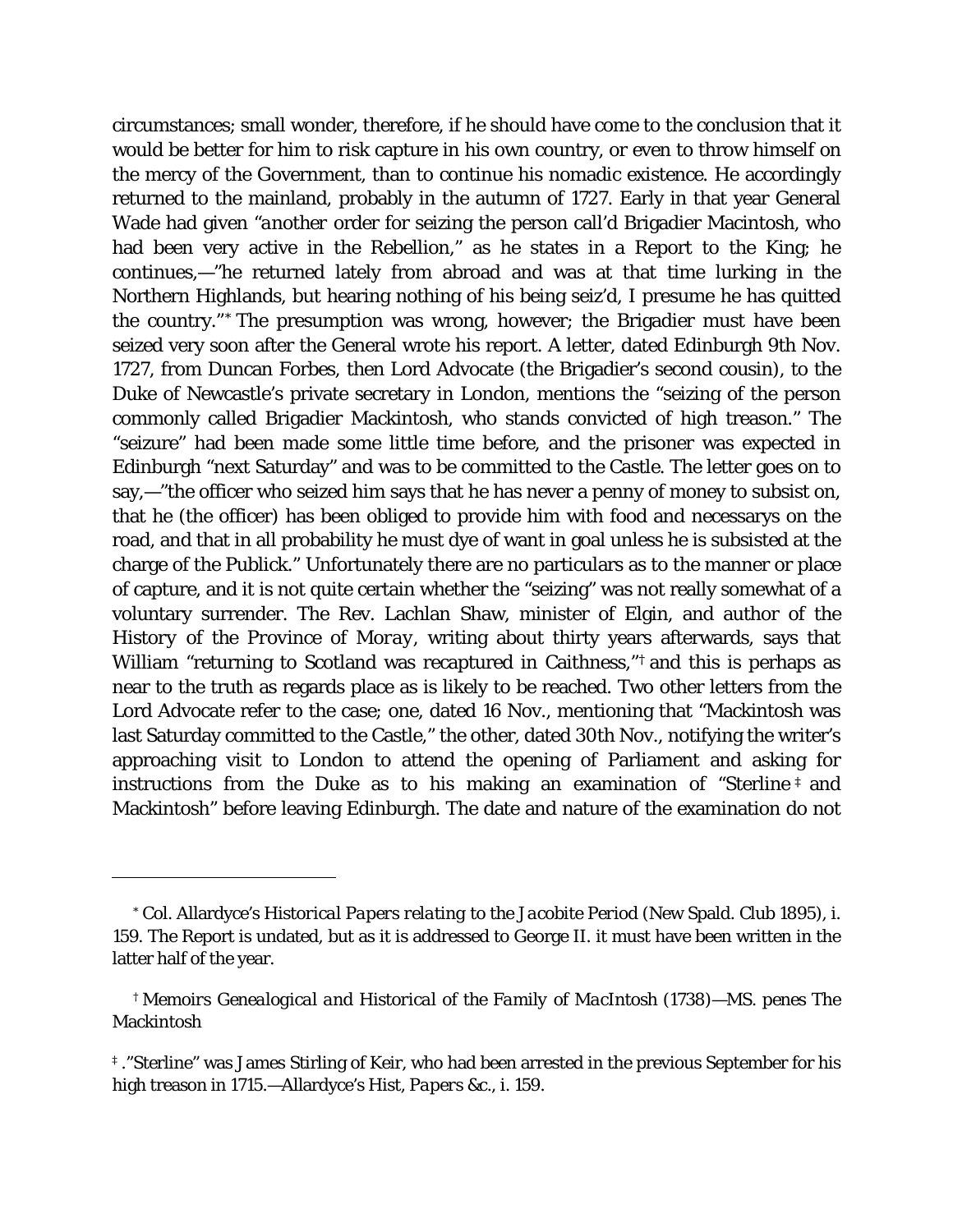appear, but its result was that the Brigadier remained a prisoner in Edinburgh Castle for the rest of his life.

To condemn an old and broken man to linger out his remaining span of life in confinement on a charge of so many years before seems at the first glance an unduly harsh and vindictive proceeding, but there is something to be said for the Government in regard to it. Not less than Derwentwater, Kenmure, and others the Brigadier had earned the death penalty by his acts in 1715; he had aggravated his offences by taking a prominent part in the "invasion" and the fight against Government troops at Glenshiel in 1719; and looking to his energetic character and his unshakable fidelity to his cause the Government undoubtedly had strong reason to anticipate a continuance of his activities against them should he be allowed to remain at large—notwithstanding his age; as was proved in the cases of Lord Pitsligo and Gordon of Glenbucket in the "Fortyfive," the burden of years was not sufficient to crush or weigh down the energy and enthusiasm of the old school Jacobite. In all the circumstances, therefore, the Government of King George cannot fairly be blamed for placing their prisoner in such restraint as would ensure themselves and the country against further danger from him, and they may even be regarded as exhibiting considerable lenity in sparing his life. It is unlikely that his confinement was very rigorous, or closer than was necessary to prevent his escape, as his publications while a prisoner show that he must have been allowed the use of writing materials and must have had communication with the world outside. He had relatives and friends in a position to do something for his comfort, and it is to be hoped that one who did his utmost to that end was his son, the laird of Borlum; but that individual's selfish, pleasure-loving, and generally graceless character scarcely warrants a feeling of certainty on the point. One who may reasonably be presumed to have used his powerful influence to obtain such indulgence for the prisoner as was compatible with his condition was the genial Lord Advocate, Duncan Forbes of Culloden; it can scarcely be imagined that the man who had urged moderation in punishing the rebels in 1715 would be altogether unmindful of the claims of cousinship. That the prisoner was not destitute of the means of gratifying some of his inclinations is apparent from the fact that in the list of subscribers to the new edition of John Major's History, in Latin, published at Edinburgh in 1740, is the name of "The Honourable Brigadier General William Mackintosh of Borlum"; and from the number and extent of the passages which he quotes from various writers of antiquity in his *Essay* it may be gathered that he had a considerable classical library within his reach.

We can only judge of the manner in which he bore himself during his confinement from his writings and from the fact that he was able to withstand the strain for so long as fifteen years. On the whole he seems to have borne his lot with philosophic calm, mindful perhaps of the Horatian injunction —learned in his college days—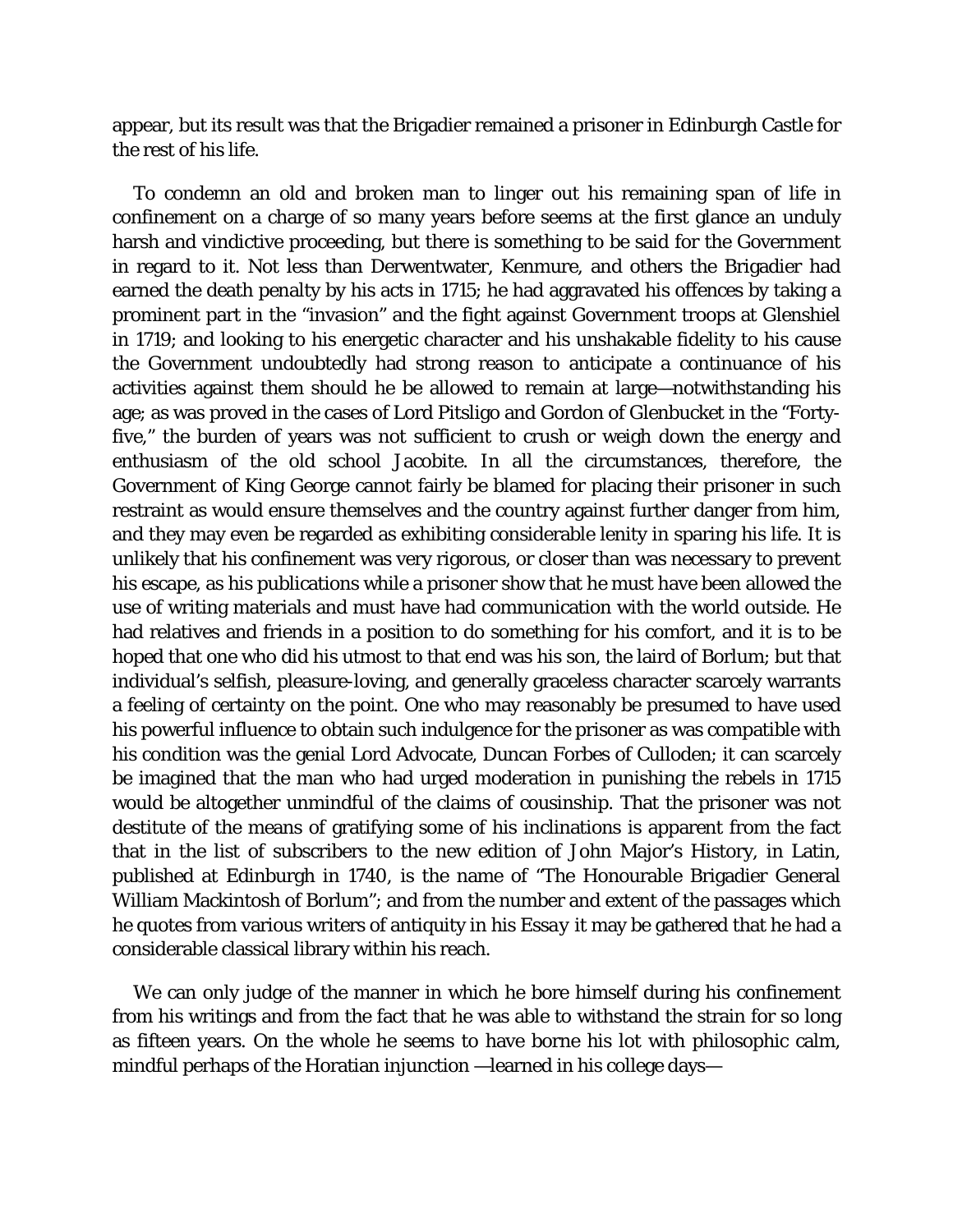"Æquam memento rebus in arduis Servare mentem";

perhaps also of the equally well-known lines of Lovelace—

"Stone walls do not a prison make, Nor iron bars a cage";

indeed, with "mind innocent and quiet" he seems to have regarded his prison as did his Cavalier predecessor, calling it his "Hermitage," as in the preface to his *Essay.* Yet, however calm and resigned he may have been, his thoughts must often have turned to the scenes and pursuits in which he had once found congenial occupation, his agriculture, tree-planting, and the many details which make country life interesting and attractive; and at the opening of his last year of captivity he seems to have been unable to smother the keen regret which he felt for his lost years and for what might have been. His words, in the Dedication of his pamphlet of 1742, have a distinct note of pathos,— "Fourteen years and more in this place has made me incapable of rendering all that time any personal service to my country; and I will say had I those years been in the world, some thousands of acres had been this day enclosed, planted, and carrying some profitable vegetable that now (and I doubt ever will) bear only the heath, moss, or water Noah's Flood left upon them."

It may be presumed that throughout his long imprisonment his convictions of the justice of the Stuart cause remained unshaken; had he been willing to renounce them, the Government would surely not have refused to show mercy to so aged a man and to give him his freedom. But he continued steadfast in his faith, true to the principles which had influenced and guided the whole of his manhood, until on the 7th of January, 1743, he was released by Death from his long imprisonment and from the sufferings and disappointments which he had borne with so much fortitude. One of his last acts, it is said—one is glad to think not without a probability of truth—was to dedicate one of his teeth to the service of his exiled master by writing with it on the wall of his room an invocation of God's blessing on King James the Eighth.[\\*](#page-42-0) It may truly be said of him that he lived and died a martyr to his cause. *Heu pietas! heu prisca fides!*

His death is noticed in the *Gentleman's Magazine* for January 1743 as follows,—"Jan. 7, Wm. Mackintosh of Borlum Esq., aged 80.[†](#page-42-1) He had been confined fifteen years in the

I

<sup>\*</sup> Grant's *Memorials of the Castle of Edinburgh* (Edin. 1862).

<span id="page-42-1"></span><span id="page-42-0"></span><sup>†</sup> As explained on p. 3 *ante,* this is most probably an under-statement.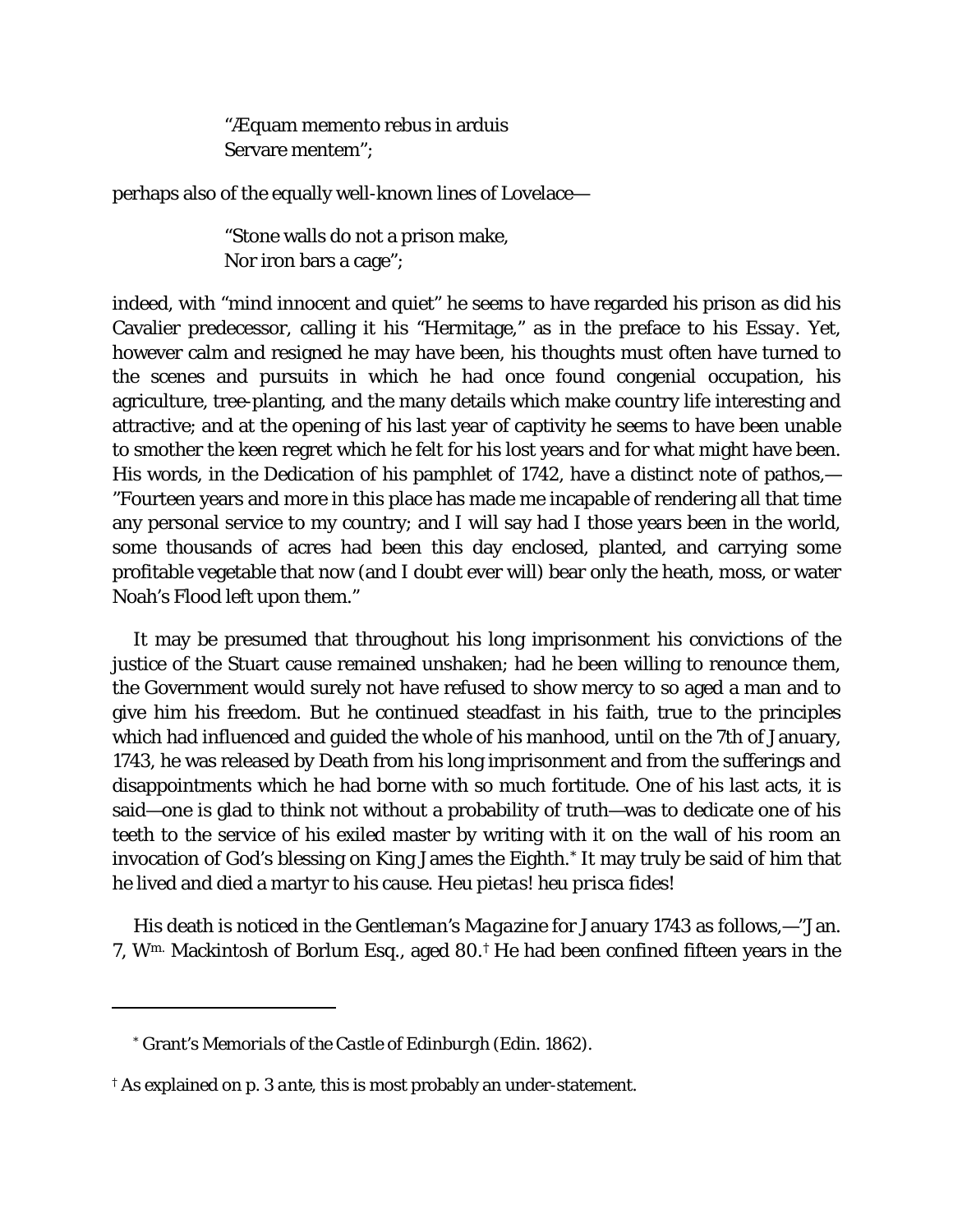Castle of Edinburgh for being concerned in the late Rebellion." The *Caledonian Mercury* (a Tory organ) in its issue of 10th Jan. 1743 says,—"On Friday died in the Castle William Macintosh of Borlum Esq. aged about 85. His extraordinary natural Endowments, improved by a polite Education, rendered him in all Respects a complete Gentleman, friendly, agreeable and courteous. He wrote several Pieces during his confinement, of which that published Anno 1729, for inclosing, fallowing and planting in Scotland &c. secured to him the lasting character of a *Lover of his Country.* He was a Captain in King James the VII.'s Army before the Revolution, at which Period he went abroad, and followed the Fate of his Master for several years."

His character for bravery and military ability is sufficiently testified by his actions as related in the histories and in the foregoing pages. As to his personal character in other respects, enough has perhaps been said to show that his actions throughout his life proceeded from settled conviction founded on principle, and whatever differences of opinion may exist as to the right or wrong of the cause which led to the enrolment of his name on the page of history, there can be no question of his constancy to that cause or of his purity and honesty of motive in espousing it. As was the case with many others of his period, patriotic sentiment lay at the root of all he did and suffered for the Stuarts; he sincerely—even if mistakenly—believed that the interests of the country he loved could best be served by the restoration of the line of her ancient kings; and thus Jacobitism became to him as a religion for which, in the spirit of the early Christians, he was prepared to sacrifice all he had, even life itself. Burton speaks of him as having "no prejudice against active service wherever it could be obtained," but it is difficult to believe that the Brigadier would have drawn his sword, much less that he would have spent the best part of his life, in a cause which he did not regard as just and right.

The only contemporary writers who have anything to say in his disfavour are the Master of Sinclair and the Rev. Robert Patten. The worst charge the former can bring against him, apart from that concerning his military experience and his poverty and want of rank, is that of "ignorant presumption," and even this may have been intended to apply to military matters only. Patten, however, charges him with the meanest of vices, avarice and covetousness; also with falsifying his muster-roll and taking bribes. As to these acts one would like to have the Brigadier's side of the question, and though it may be quite true that, as Patten says, he "had been very careful to collect all the money he could get of the Publick Revenue," this and the levying of contributions were no more than was done by the great Montrose in the Civil War and by Prince Charles Edward in the Forty-five. Like those leaders, the Brigadier had to supply the needs of his army while in a hostile country, and regarded the public revenue as properly belonging to the king in whose name he fought. But it must be remembered that Patten was a satellite and violent partisan of Forster, and would not be likely to have much scruple about blackening the character of one who had had differences with that patron and had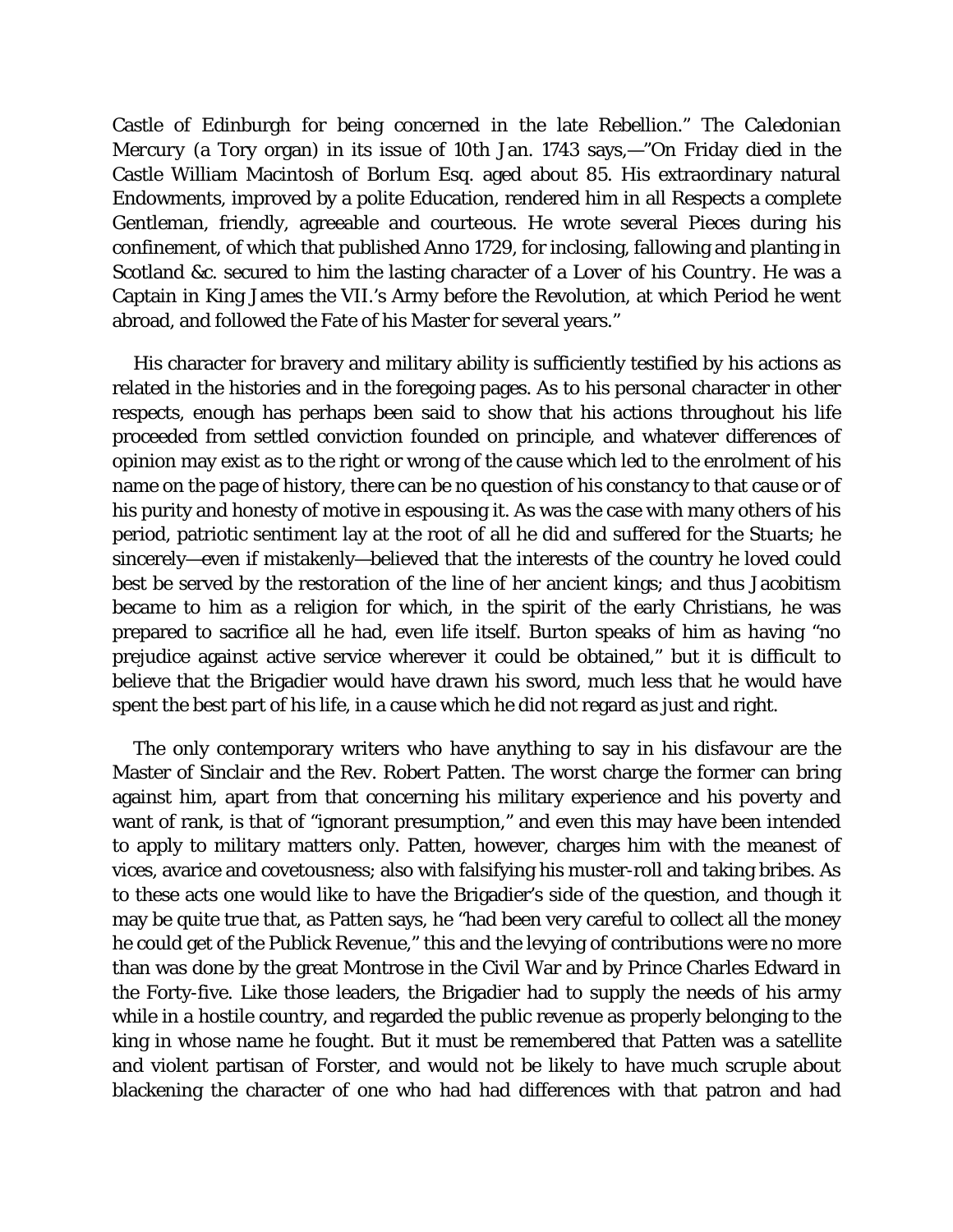probably not been at pains to conceal his contempt for both patron and follower; while the unsupported statements of such a Judas, "Reverend" though he was, a man who not only deserted the cause which he had helped by his religious exhortations to keep alive, but actually turned king's evidence against his former friends and flock, can hardly be expected to receive unreserved acceptance.

Among the prominent characteristics of the Brigadier were the energy and thoroughness which he threw into any work on which he might be engaged. These qualities are very noticeable throughout his whole life, from his college days, when his zeal and application placed him at the head of the list of students for laureation, to the preparation of his book on agriculture, which is a monument of precision and attention to detail and shows that he had made himself master of all the technicalities and intricacies of his subject. Whatsoever his hand found to do, he did it with his might—a sure way to merit, if not always to win, success and excellence. His energy was no doubt all the greater because of his possessing a highly sanguine temperament, as is evident from various passages in his book and from the constant cheerfulness and optimism which he is usually found displaying in adverse circumstances.

He is sometimes supposed to have been of a rude, savage nature, more than half barbarian and one of those who delight in war. Burton, for example, speaks of his look of "grim ferocity," and calls him "a rough-handed, unscrupulous soldier, who had gained experience in all descriptions of warfare" and "had seen abundance of savage fighting." Much of this description is of course mere hyperbole and literary embellishment, but there is in it probably also some survival of the old Southron idea of the clansmen before 1745 as mere banditti of the type of the wild caterans whose hands were against every man, whether Highlander or Lowlander, and who of all their race were most in evidence in the world outside the Highland line. Such an idea, arising from scantiness of knowledge and a tendency to generalisation,[\\*](#page-44-0) was perhaps most pronounced in England, where, as Sir Walter Scott in his Quarterly Review article on the *Culloden Papers* says,

<span id="page-44-0"></span><sup>\*</sup> This tendency seems to reach high water mark in Buckle's justly famed *History of Civilization in England* (a misleading title by the way, since the third volume is entirely devoted to civilisation in *Scotland).* The following are a few specimens of the sweeping generalities indulged in by this writer. "The Highlanders flourished by rapine and traded in anarchy." "War was their chief amusement . . . their livelihood, and . . . the only thing that they understood." "That barbarous race"; "thieves and murderers"; "this nation of thieves"; "ignorant and ferocious." Such statements and expressions concerning the Highlanders of the Jacobite period reveal an ignorance and a wildness of exaggeration not usually looked for in a modern writer of history. See Buckle, vol. iii., chapter on "Scotland during the seventeenth and eighteenth centuries."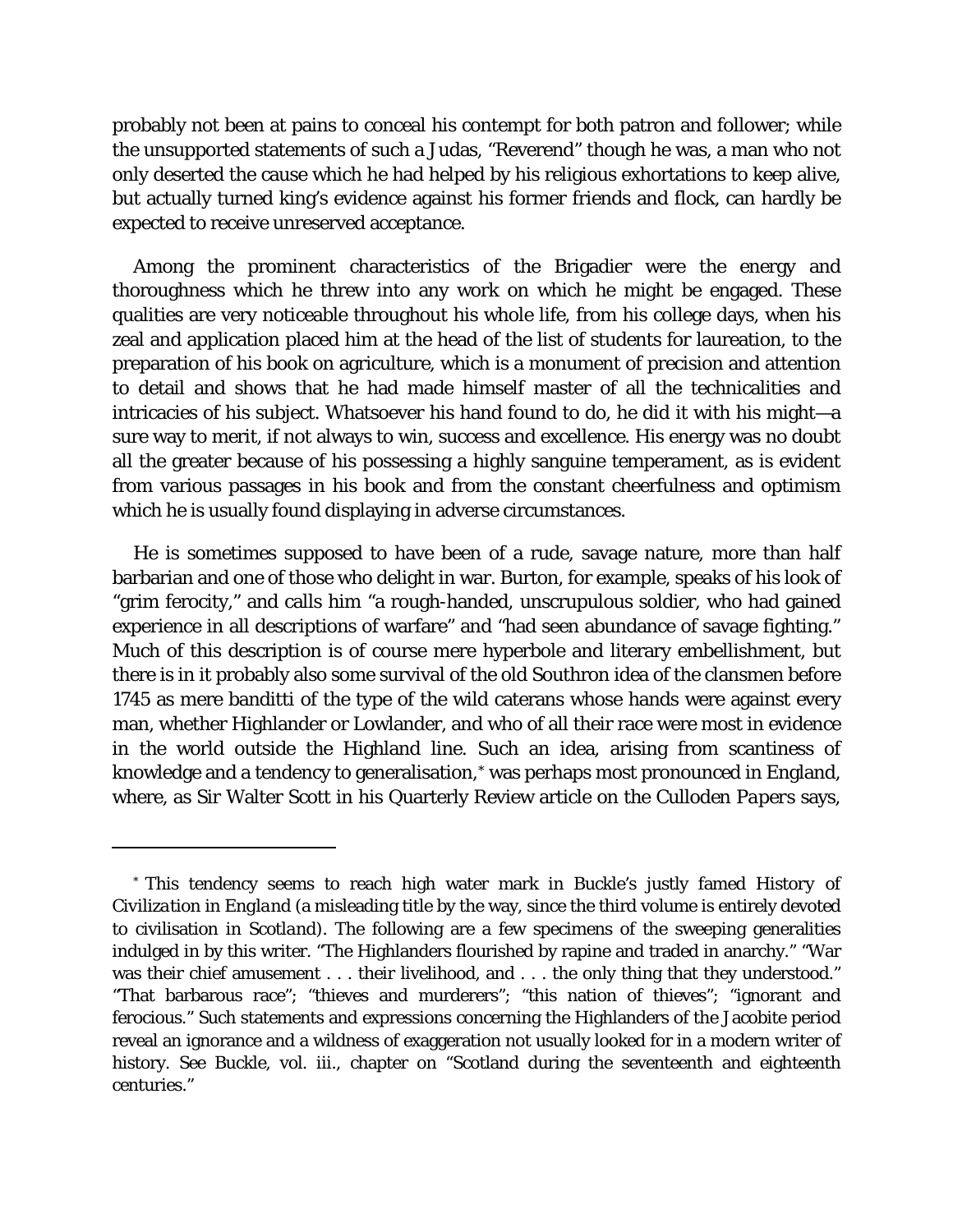even "the most intelligent considered them [the Highlanders] as complete barbarians." As an example, Sir Walter quotes the case of Dean Swift, who "having dined in company with two gentlemen from the Highlands of Scotland expresses his surprise at finding them persons of ordinary decorum and civility." It is not to be wondered at, therefore, if the character of the Brigadier has suffered from the stigma implied in these mistaken beliefs and ideas. But a Highland gentleman of his day was neither a savage nor a boor; he had generally a fair share of learning, often acquired abroad or at a home university, and besides possessing the innate politeness of his race was by no means unaccustomed to polite society. As we have seen, Borlum had distinguished himself in his University career and had lived for some years in England, evidently among persons and amid surroundings of distinction; while his sojourns in France could scarcely have failed to impart any further degree of polish which may have been lacking in him. There is thus no reason to doubt the correctness of the description given of him by the Caledonian Mercury in 1743 as "a complete gentleman, friendly, agreeable, and courteous," or to question his ability to hold his own in any society of his time. The Rev. Lachlan Shaw, writing some fifteen years after his death, describes him as "a gentleman of polite education and good knowledge."

As to his supposed savage nature, he speaks for himself in his extant writings, two of which appeared in print in his lifetime. The first, published in the second year of his imprisonment, is "An Essay on Ways and Means for Inclosing, Fallowing, Planting &c. Scotland, and that in Sixteen Years at farthest. By a Lover of his Country. Edinburgh, Printed and Sold at Mr. Freebairn's Shop in the Parliament Closs, and at Mr. Millar's over against St. Clement's Church in the Strand, London, M.DCC.XXIX."[\\*](#page-45-0) (pp. lii., 335). The sentiments expressed in this book, so far from indicating savageness of nature, are eminently those of a humane and even religious man, while some of the ideas enunciated are far in advance of the age in which they appeared, and truly worthy "a Lover of his Country."

In his time the agriculture of Scotland was perhaps in an even more backward state than before the Reformation, its methods and implements of the rudest and most inefficient description and its results correspondingly poor and unsatisfactory. The great bars to its improvement were the insecurity of the farmers in their holdings from their

I

<span id="page-45-0"></span><sup>\*</sup> The names of the booksellers are noteworthy. Freebairn was a Jacobite and had been with Mar at Perth, where he printed the manifestoes, &c., and where the Brigadier had probably become acquainted with him. Andrew Millar was another kindly Scot, settled in London, who published for Thomson, the poet of the "Seasons," David Hume, and Principal Robertson the historian, and in later years became, as Johnson called him, "the Mæcenas of Literature."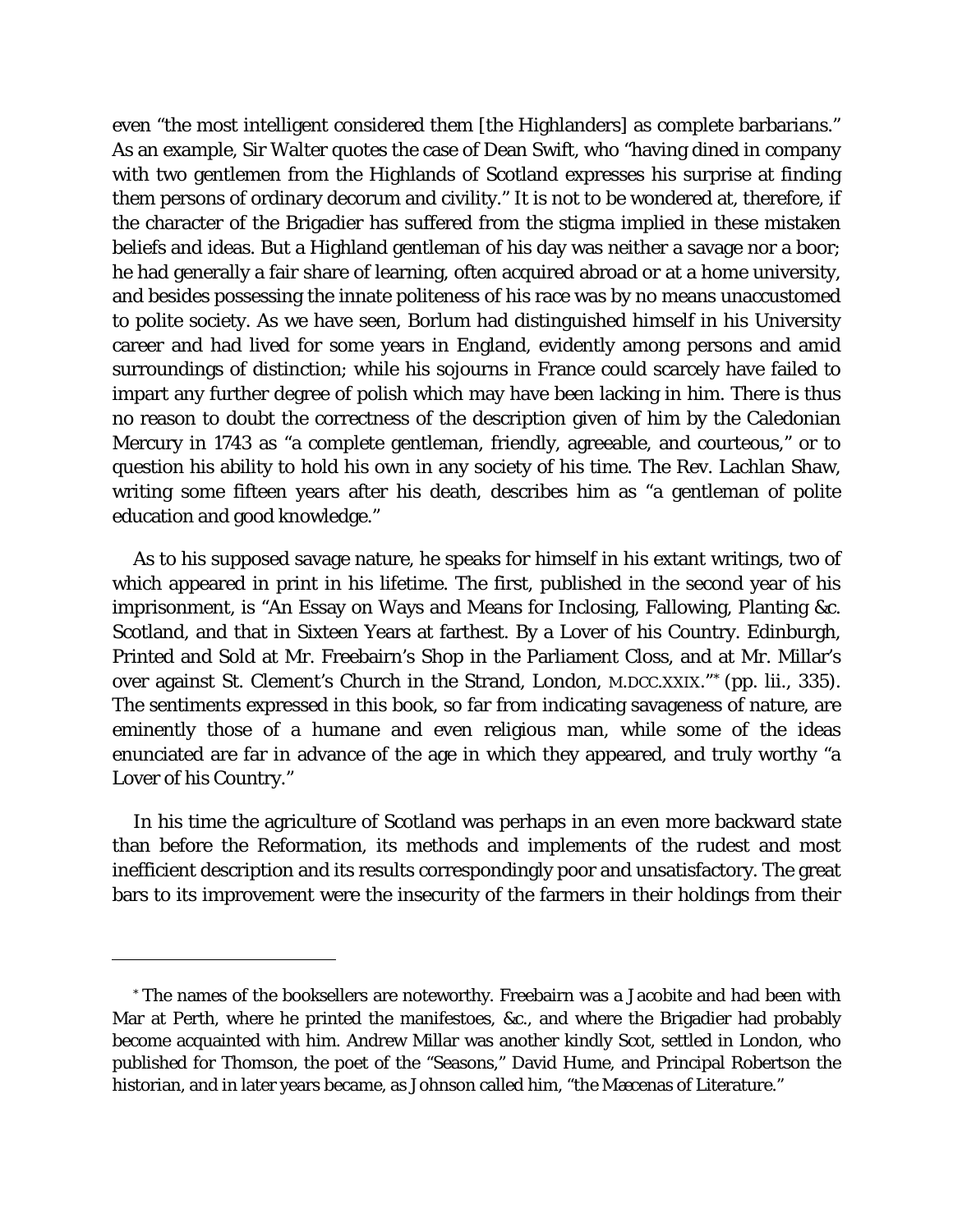being as a rule only tenants at will of their landlords; their liability to various services and exactions—such as tilling the ground, sowing and reaping the fields, transporting the produce and peats of those from whom they held their land—all tending to prevent their giving proper attention to their own requirements; and, perhaps not the least serious, their inveterate prejudice against new ideas or any other methods than those of their fathers before them—a prejudice to some extent encouraged, it is to be feared, by the dreary and numbing superstition which in many parts of the country passed for religion at that period. All these bars the Brigadier earnestly set himself to remove. Even in our own days we have heard much of questions of long or short leases, fixity of tenure, and compensation for improvements, and it is curious to turn to the work of this supposed demi-savage, written nearly two centuries ago, and find such utterances as the following,—"Do, my Lords and Gentlemen, give up your services you have of your Farmers, give them long leases, that now, at last, they may believe they can, without fear of another turning them out, enjoy their Improvements and the Fruit of their own Labours. It is just, it is human, and what Religion requires of us."[\\*](#page-46-0) Another paragraph, as regards both sentiment and expression, is such as might be looked for in the writings of Thomas Carlyle a century later,—"I shall not enter on the Province of the Civilian to enquire how far a man can exert, or extend to the prejudice of another, his Power in managing what is call'd his *Property?* Or, whether the Penalties of Usury ... is incurr'd by raising Land, as well as Money, to too high a Value? But my Conscience indites to me, that the Commons of Scotland have as much Right to live in Scotland and pay Rent, as any Landlord has to live there and receive it: And, as God Almighty has destin'd them to earn their Bread with the Sweat of their Brow, he gave them Scotland for their Theatre to act their toilsome Part on. They are certainly as heritable Tenants as we are Landlords; and if their Charters be narrowly, diligently, and impartially search'd into, it will be found the oldest."<sup>[†](#page-46-1)</sup> Many other passages might be quoted as giving evidence of a kindly disposition and a desire to advance the welfare of his country and its inhabitants. This, indeed, is the ultimate object aimed at in the book. What the writer wants is to "make from poor rich, from ugly and inconvenient, a beautiful commodious and happy country," and he is of opinion that "any man, whatever Quality he is of, however great in Power or Posts, if with all his Strength and Faculties he does not contribute to make his Country so, he cannot pretend to be a Lover, much less a true Son of that Country .''[‡](#page-46-2)

<span id="page-46-2"></span><span id="page-46-1"></span><span id="page-46-0"></span><sup>\*</sup> *Essay, &c*., Dedication to the Lords and Gentlemen of the Scots Nation in the British Parliament, p. xxvi.

<span id="page-46-3"></span><sup>†</sup> *Essay,* p. 160.

<sup>‡</sup> *Ibid,* Dedic., p. xxii.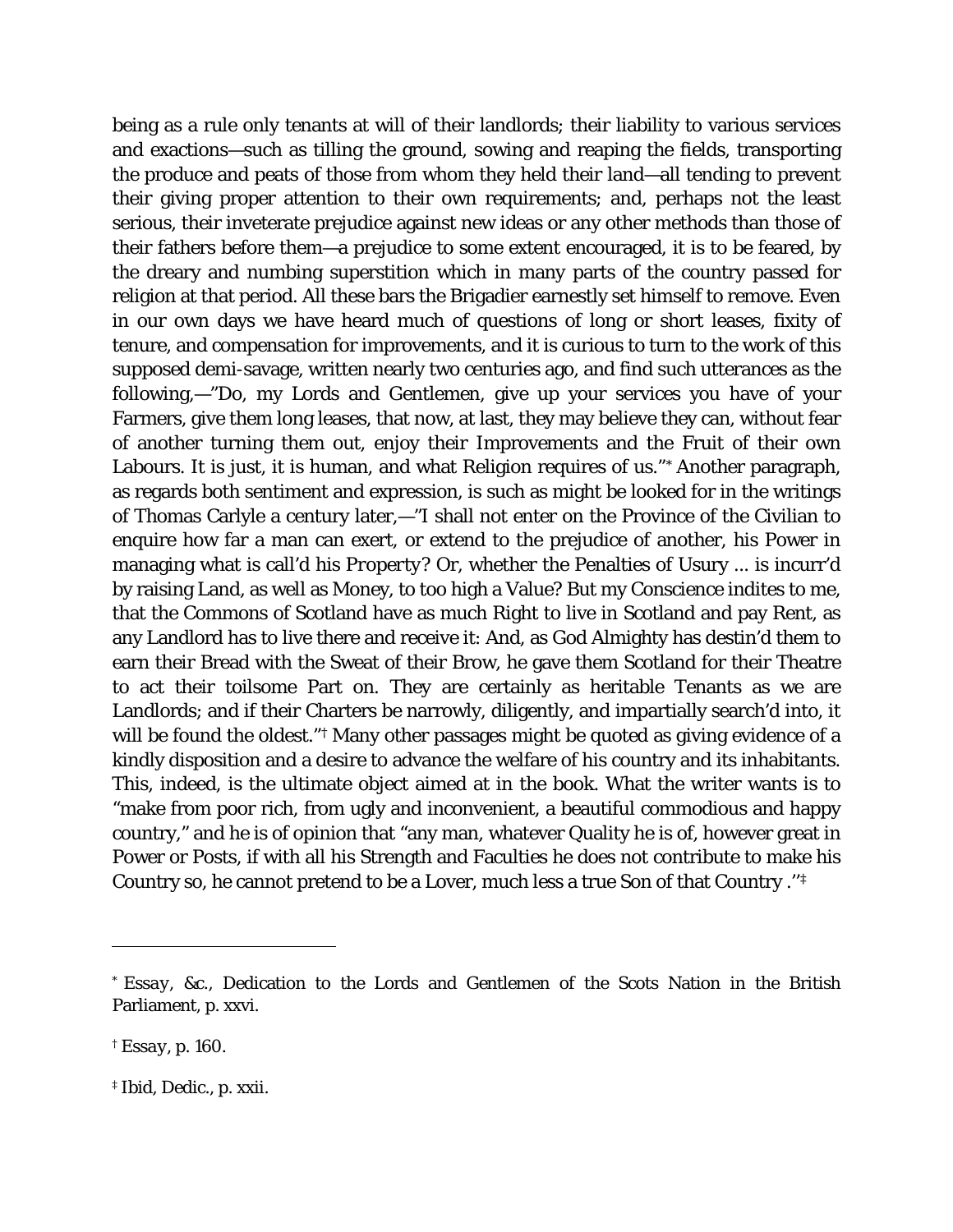Among the measures which he proposes for attaining this desirable object, he urges the establishment of a national Agricultural College[;\\*](#page-46-3) and in any matters affecting the general good of the community he is prepared to allow the State considerable latitude in its dealings with the liberty of the individual as regards the use of his possessions. He believes that "no person can urge that either by the strictest precepts of Religion, moral, civil, or municipal laws, there is either hardship or injustice done, or imposed on any, or all, if the Legislature shall oblige all the members of the body to observe and go into measures even to them new, and unwilling to begin in, when the ruling power is sensible and convinc'd that imposition or law is for the advantage of the society in general and every individual of it."<sup>[†](#page-47-0)</sup> Such a doctrine, salutary though it might be in certain circumstances, required careful handling two centuries ago, but no doubt the Brigadier postulates a high degree of wisdom and benevolence in his "ruling powers."

The literary style of the book is rugged and involved, often ungrammatical, and the author in his preface modestly acknowledges his inexperience and general shortcomings as a writer; but there is never any doubt as to the meaning of what is said, and sincerity and earnestness are evident in every line. In so many as two hundred and ninety-five pages of the Essay itself—apart from Dedication, Preface, and Appendix—some amount of discursiveness may be expected, and the author is fond of wandering for a time into some subject not strictly a portion of his main theme, although, as he always shows, more or less closely connected with it. In this way he discourses on such matters as education, political and social economy, home production *versus* foreign supply, the growth of luxury and extravagance among the gentry, and the fishing industry—in all he says showing that he had been a keen and close observer of men and manners. His views on education are enlightened, liberal, and sensible, and such as, with due allowance for the changes wrought by Time in habits of life and thought, might with advantage be taken into consideration in the present day. He regards the object of education as "the real profit and visible advantage of life" and the good of the country. He would have all of the poorer classes taught "to read and write English and give a good account of their Catechism and Confession of Faith," also to make ordinary calculations in money, weights and measures; and all the youth of every class, from the son of the peer to the

<sup>\*</sup> *Ibid,* pp. 187, 191, &c. The Brigadier's heart would surely have been gladdened could he have foreseen that in his own Alma Mater special provision would one day be made for instruction in all matters pertaining to agriculture, as was done in 1889 by the establishment of a Department of Agriculture in the Faculty of Science and the institution of the degree of "Bachelor of Science in Agriculture."

<span id="page-47-0"></span><sup>†</sup> *Essay,* p. 249.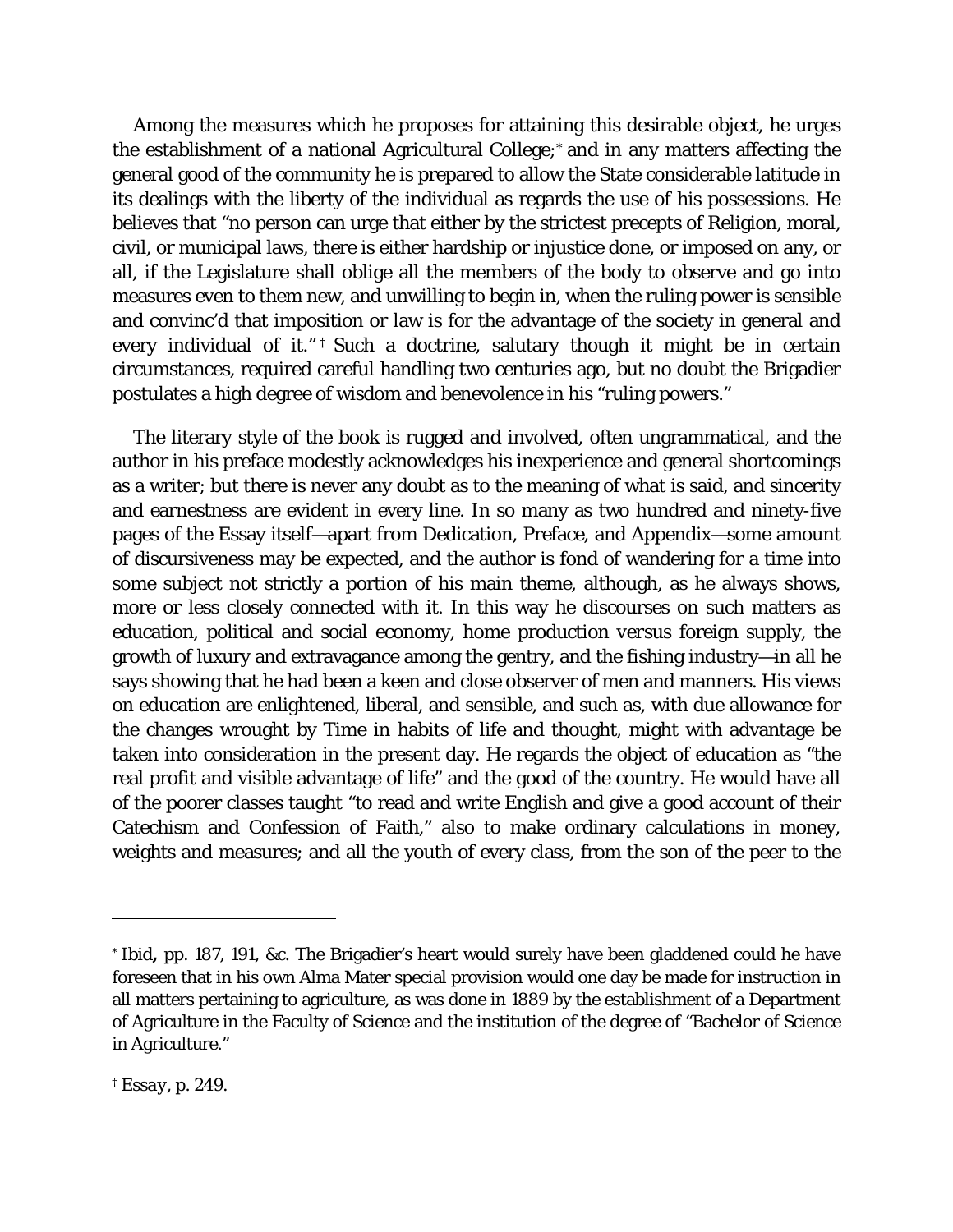son of the ploughman, he would have instructed in the elements of agriculture—"the most useful, and, except Pasturage, the most ancient of all Sciences." He inveighs against the folly of cramming youths with learning of a kind which they cannot digest and which may have the effect of unfitting them for their station in life; though he would have none "debarr'd the hopes or pretensions of advancing from the state they now are in," and "if a farmer or tradesman is at his ease, and can, without ruining the rest of his children, spend on a son whose inclination carries him to Letters, and whose master, the Minister, and the Gentlemen acquainted with him believe the boy very capable to become proficient in Learning; in God's name, let not only his father bestow on him, but let him be encouraged by both Gentlemen and Clergy." He considers it an evil that the minds of boys should be contaminated by the use of lascivious or obscene classical authors when there are so many others free from blemish and "much more useful in life," and expresses his wonder "how our Bishops before, and now our venerable General Assembly, have so long allowed this poison to be served up to our Youth."

A few other matters treated of in the *Essay* may be briefly referred to as illustrative of the condition of the country and also as exhibiting something of the writer's keen powers of observation and strong common sense, as well as his earnest desire for the welfare of his country. For example, he devotes many pages to the subjects of flaxgrowing and the care and management of sheep, showing how these industries would be benefited by the adoption of his scheme for a national system of enclosing and fallowing, and how in consequence the linen and woollen manufactures would be improved and made to "bring great sums into the nation." By an easy transition he glides into the subject of herring fishing, showing how, with the increase of wealth which would result from following his proposals, the nation would "in a very short time, by the help of God, be able to set up a Fishery worthy of the country," and with a fleet large enough to vie with that of the Dutch, who not only reaped a great part of the harvest of the seas properly belonging to the inhabitants of Scotland, but by their methods of fishing seriously interfered with the natural run of the fish to the spawning beds off the Scottish coast.

He wishes that ministers of religion would in their sermons inculcate the duty of their hearers to do all in their power for the improvement and enrichment of their country: "indeed," he says, "I think these spiritual guides have a call, yea a tie upon them, to labour strenuously to remove any apprehension in the commons that may obstruct or retard improving their country; a country that has made the most equal and most plentiful allowance to our secular clergy of any in Christendom." He is "sorry that we have reason to blame ourselves that we must run to foreign lands, to lay out ready money on things our own country could bring up as good and as plentifully," and in this connection he enlarges on what he terms the "Epidemick" of extravagance which had set in since the Union and placed Scotland "in the situation of a family that expends more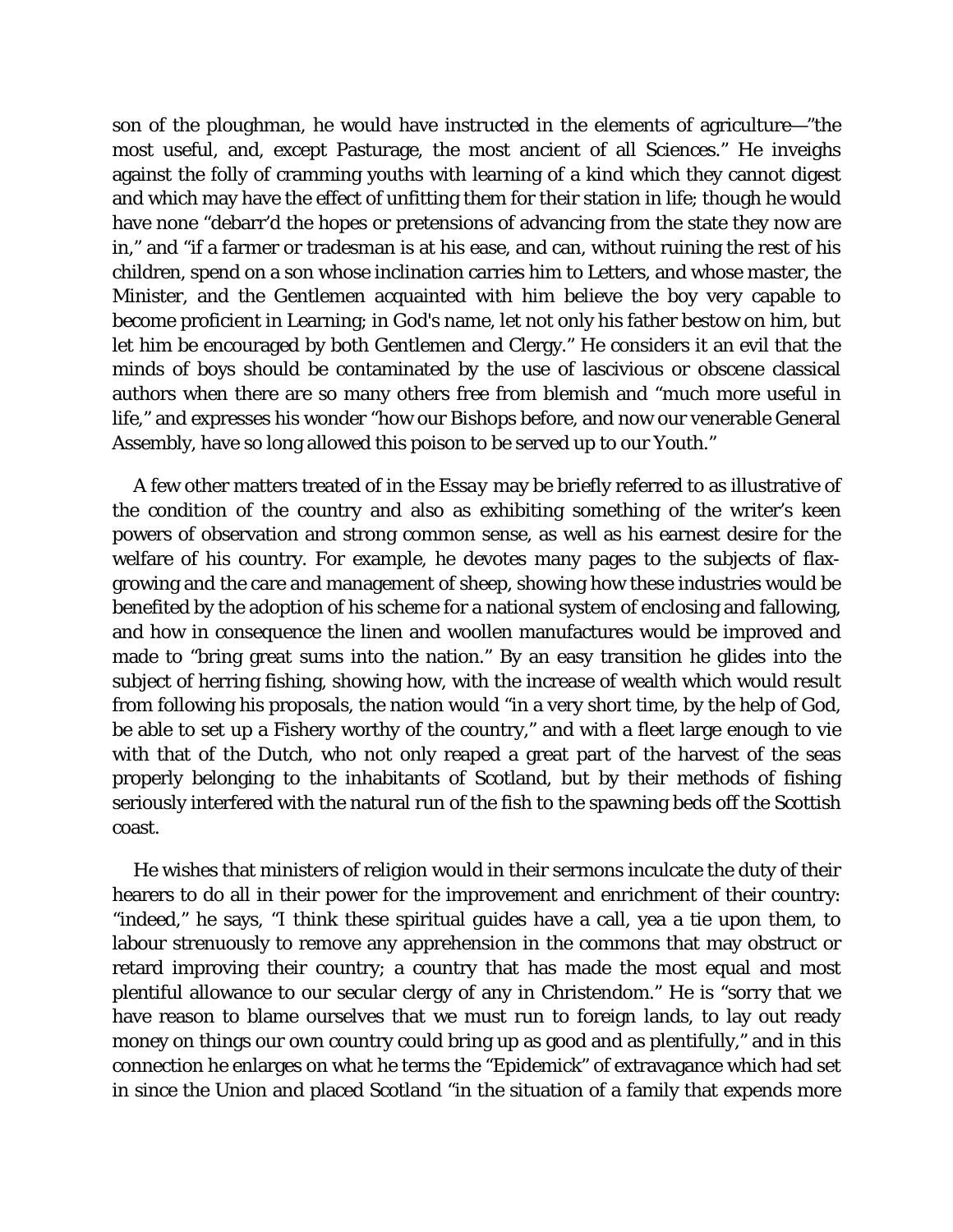within doors than our industry without supplies." "Where I once saw the Gentleman, Lady and children dress'd clean and neat in home-spun stuffs, of her own sheeps growth and womens spinning, I see now the ladies dress'd in French or Italian silks and brocades, and the Laird and his sons in English broadcloth. Where I saw the table serv'd in Scots clean fine linen, I see now Flemish and Dutch diaper and damask. And where, with two or three substantial dishes of beef, mutton, and fowl, garnish'd with their own wholesome gravy, I see now served up several services of little expensive ashets, with English pickles, yea Indian mangoes, and catch-up or anchovy sauces." And he sighs over the change from the "quaighful of good wholesome ale" and the "dram of good wholesome Scots spirits" for the morning draught to the "tea-kettle put to the fire, the tea-table, and silver and china equipage brought in, with the marmalet, cream, and cold tea"—a natural cause for regret to a thrifty soul when the cost of tea, except when smuggled, was from 25s. to 30s. a pound. He would have no "idle, strolling, vagrant fellows, who can give no distinct well-vouch'd account of themselves, of their business, or usual abodes . . . idle fellows who throw themselves in summer out of service to extort from gentlemen and farmers in harvest double wages." All such persons he thinks *"*it were no sin to seize" and to make them work regularly on the land or go to gaol, power being given by the legislature to all justices and local authorities to secure this end and so prevent the "house-breaking, highway or street robberies and padding so much in use and grown upon us as of late, to our great prejudice and shame, it has done."

He concludes his Essay with a description of his country as he wished to see it, in the appropriate words of the Psalmist in the Prayer Book version of Psalm lxv. 13—"The folds shall be full of sheep: the valleys also shall stand so thick with corn that they shall laugh and sing."

Here and there throughout the book we meet with something like autobiographical indications or allusions. His early acquaintance with Robert Boyle—whom he styles "Sir" Robert—has already been mentioned; he refers more than once to Hertfordshire, where he lived for a few years after his marriage and where he probably acquired much of his knowledge and fondness of agricultural pursuits; he occasionally speaks of himself as a landlord and proprietor, and he tells how, when carrying out improvements on his estate, he was regarded as no more than "a proposer fond of trying experiments" and his successes were held to be only the result of mere chance or luck. He is silent as to his military experiences, but he makes two or three references to his personal acquaintance with France and Holland, and his observations on what he had seen in Argyllshire, Shetland, and the far northern counties of Scotland probably give some indication of the extent and direction of his wanderings in the few years preceding his capture.

The other literary production of the Brigadier is a pamphlet of fifteen pages, with four of Dedication to the Lord Justice General, the Peers, and the Members of Parliament for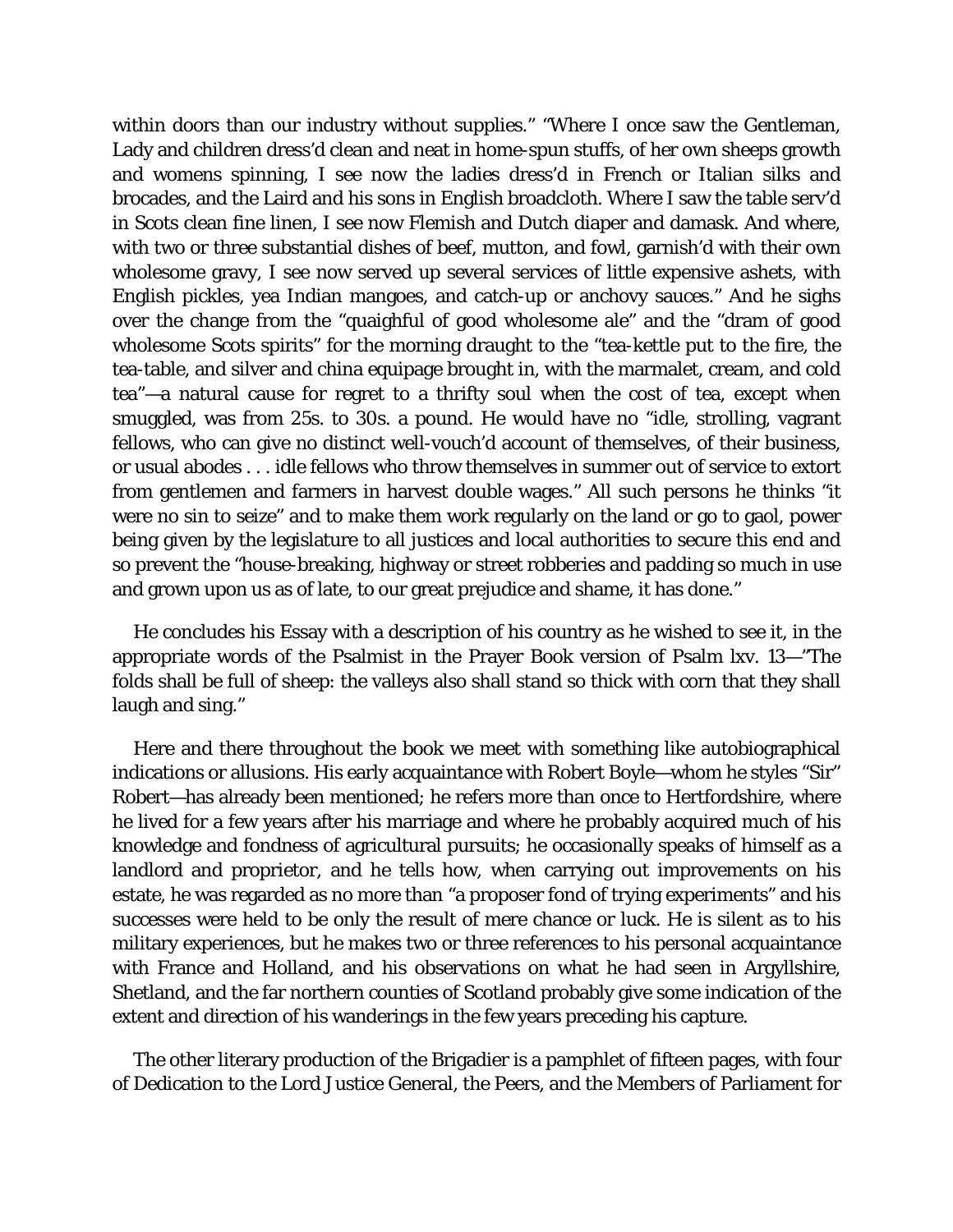the "Counties and Burghs benorth the Forth," entitled "A Short Scheme; whereby is proposed, by the help of the Military Road, made by the Honourable Lieutenant-General Wade, and now extended by the Honourable Lieutenant-General Clayton, effectually to stop Depredations and Theft so frequently committed in and so destructive to the Northern Counties of Scotland. To which is added by way of postscript a short Dissertation upon the most valuable uses great or Military Roads are of, both to the Prince and the Country through which such Roads are made. Edinburgh, Printed and sold by the Booksellers, 1742." The dedication is dated "Edinburgh Castle 15 January 1742," almost exactly a year before the writer's death. The pamphlet begins with an account of the raising of the Independent-Companies (Black Watch) for the suppression of cattle-raiding, and proceeds to expound the writer's own scheme, which, roughly, is the maintenance of military posts at various points on the routes usually travelled by the caterans. "This scheme," says the Rev. Lachlan Shaw, writing some sixteen years later, "is now executed with success." The pamphlet throws interesting light on the state of the Highlands at the time and on the methods of the raiders, and forms a useful supplement to the better known literature on the same subject in the Appendix to Jamieson's edition of *Letters from the North of Scotland* and elsewhere. It contains two biographical references, one of which, where the writer bewails his long imprisonment and enforced uselessness to his country, has already been quoted; the other mentions his having once apprehended thieving drovers while in the act of crossing a river, without, however, naming the river or indicating the period.

Two other books, both on the subject of agriculture and both published in Edinburgh, are occasionally entered in library and booksellers' catalogues as being from the Brigadier's pen, but without any real authority; in fact the style of writing and other circumstances are adverse to the assumption that he was the author. One is "A Treatise concerning the Manner of Fallowing of Ground, Raising of Grass Seeds, and Training of Lint and Hemp," published by the Society of Improvers in Agriculture in 1724, a time when, as will have been seen in the foregoing pages, the Brigadier's circumstances were anything but compatible with his engaging in any literary undertaking; besides, the book is evidently the work of a practised writer, which the Brigadier was not. He appears, however, to have been acquainted with it, and refers to it on pages xlvii. and 239 of his *Essay* as the work of Mr. Hope of Rankeillour. The other is a pamphlet on "The Husbandry of Scotland," published in 1732 and sold at the price of three pence. This has no doubt been ascribed to the Brigadier on account of the use by its author of the same *nom de plume,* "A Lover of his Country," as that on the title-page of the *Essay on Ways and Means, &c.* It was reprinted in the *Scots Magazine* for July 1764, where the writer is stated to have been Sir John Dalrymple of Cousland, a member of the Society of Improvers. The original edition has a complimentary reference to the *Essay* as "a late performance, said to be written by a gentleman in confinement, which is the first good book on husbandry published in Scotland."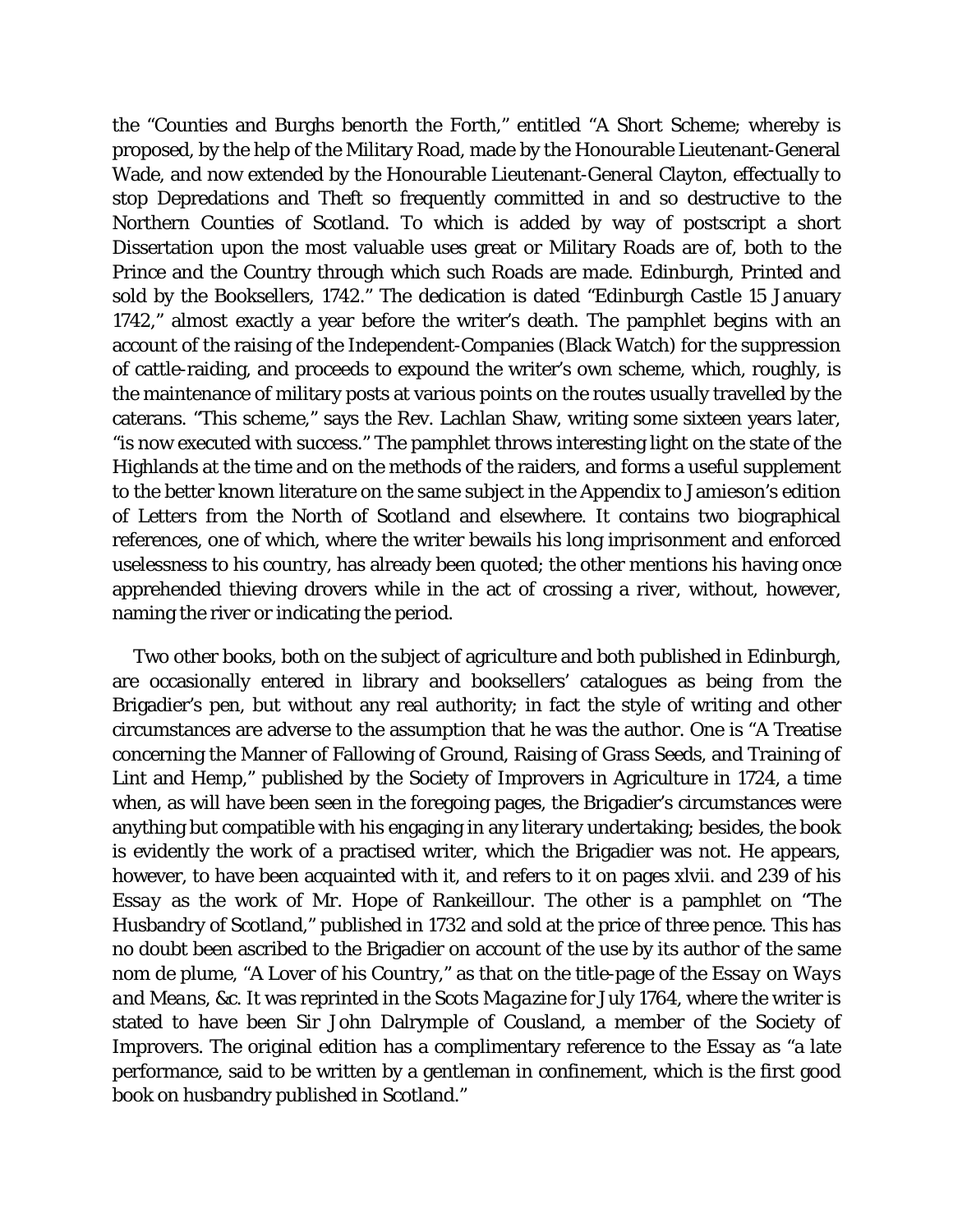The evil fortune which during nearly the whole of his Jacobite career seems to have attended the Brigadier may to some extent be said to have descended to his family. Much of the evil arose from the want of moral restraint in his younger son, and for this the Brigadier cannot in fairness be held altogether free from responsibility. There can be little doubt either that he neglected his duty as a father or that his neglect arose from his devotion to the Stuart cause, which engrossed his mind and energies and kept him from his home at the very time when paternal care and guidance were most needed for his motherless boys. Under the watchful eye of a father Shaw Mackintosh might have grown up a better man than was unfortunately the case, and might in his turn have influenced his own son in a right direction and made him a worthy member of society; but "Dis aliter visum."

The elder of the Brigadier's two sons, Lachlan, as has been seen, came to an untimely end in 1723, and left female issue only. The younger, Shaw, a profligate and spendthrift—of whom some particulars have been given on a previous page—was compelled to alienate his estate, and his only son, Edward (born 10 May, 1747), took to evil courses while little more than a youth, became the head of a lawless gang which infested the Highland road as highwaymen, and fled the country in 1773 to escape the penalty of his crimes, disappearing as it were into space, but believed to have died in France. Being known to his contemporaries and the generation immediately succeeding as "Borlum"—though he had really no interest in the property of that name—Edward in course of time became confounded by local tradition with his grandfather, with the unfortunate result that the memory of the latter has been charged with crimes utterly foreign to his nature, and his name, so worthy of honour, is still occasionally mentioned with detestation. With the infamous Edward the Brigadier's male line came to an end. Of his three daughters, Winwood was the wife of Roderick Mackenzie of Fairburn, whose male line ended<sup>[\\*](#page-51-0)</sup> in the middle of last century; Helen, the second, married an Inverness merchant; and the third, Forbes Mary, died unmarried. The male representation of the Borlum line passed to the family of the Brigadier's next brother, Lachlan of Knocknagael, whose eldest son in 1736 accompanied General Oglethorpe to Georgia, where his family—still largely and influentially represented—took root and flourished, some of its members attaining distinction in both the Revolutionary and Civil Wars. The present representative of the Borlum line in Britain is Niel Donald Mackintosh of Raigmore, of the fifth generation from the Brigadier's brother Joseph whose experiences in 1724 have been narrated in the foregoing pages.

i<br>I

<span id="page-51-0"></span>\*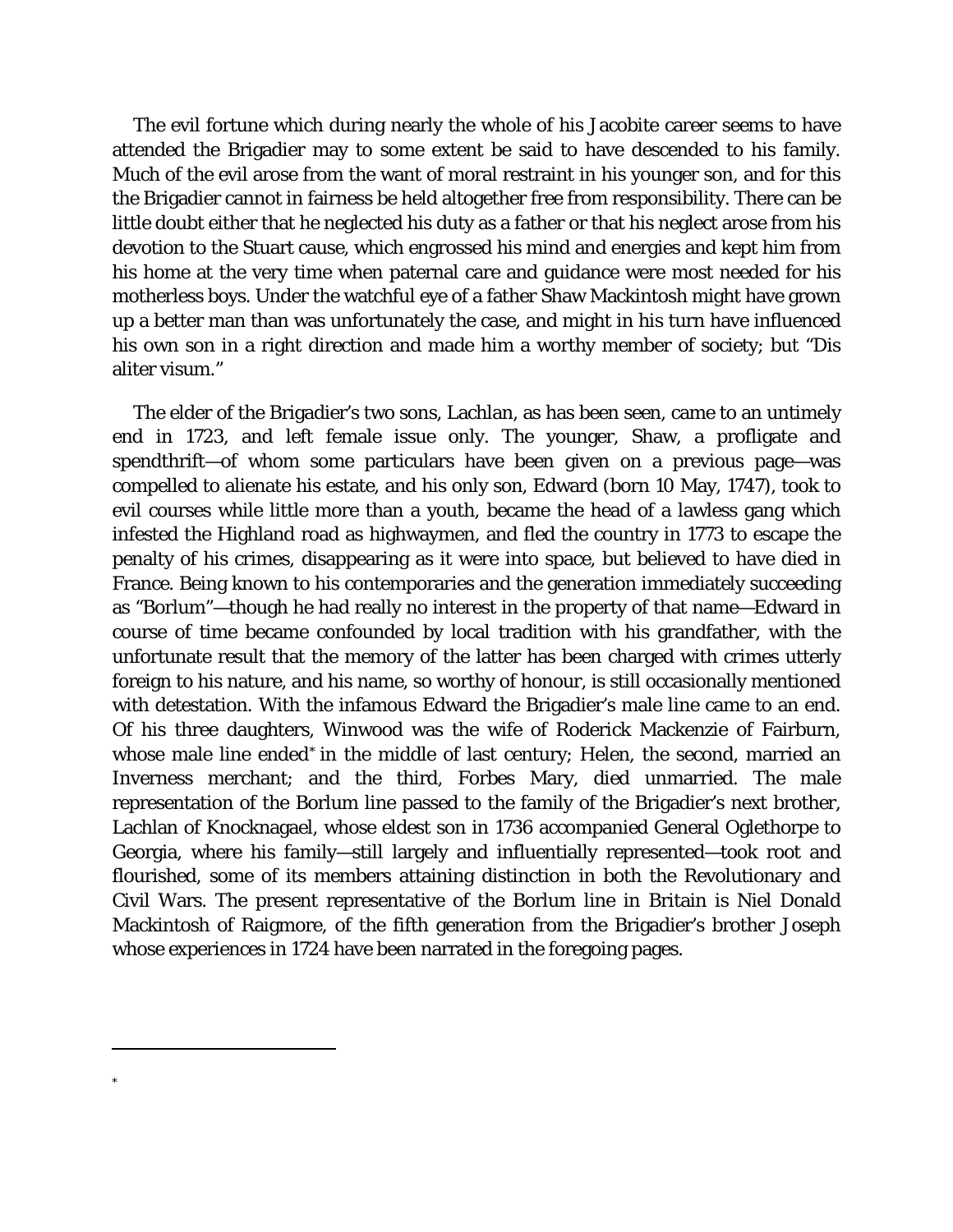## APPENDIX.

### BY THE KING

### A Proclamation

for apprehending William Mackintosh commonly called Brigadier Mackintosh, Charles Wogan, James Talbot, Robert Hepburne, William Delmahoy, Alexander Delmahoy, John Tasker, and John Mackintosh

GEORGE R.

Whereas *William Mackintosh,* commonly called Brigadier Mackintosh, who is a Tall Raw-Boned Man about Sixty Years of Age, Fair-Complexioned, Beetle-Browed, Grey-Eyed, speaks Broad Scotch, *Charles Wogan, James Talbot, Robert Hepburne, William Delmahoy, Alexander Delmahoy, John Tasker,* and *John Mackintosh,* who were lately Committed to the Goal at Newgate for High Treason in Levying War against Us within this Realm did on Friday the Fourth Instant make their Escape out of the said Goal; We have therefore thought fit, with the advice of Our Privy Council, to issue this Our Royal Proclamation, hereby Requiring and Commanding all Our Loving Subjects whatsoever to use their utmost Endeavour to Discover and Apprehend the said *William Mackintosh, Charles Wogan, James Talbot, Robert Hepburne, William Delmahoy, Alexander Delmahoy, John Tasker,* and *John Mackintosh,* and to carry them before One of Our Justices of the Peace, who is hereby Required to Commit them to the next Goal for the said High Treason, there to remain till they shall be Discharged in due Course of Law; of which such Justice of the Peace is hereby Required to give immediate Notice to One of Our Principal Secretaries of State. And for the Encouragement of all Persons to be Diligent and Careful in endeavouring to Discover and Apprehend the said Persons, We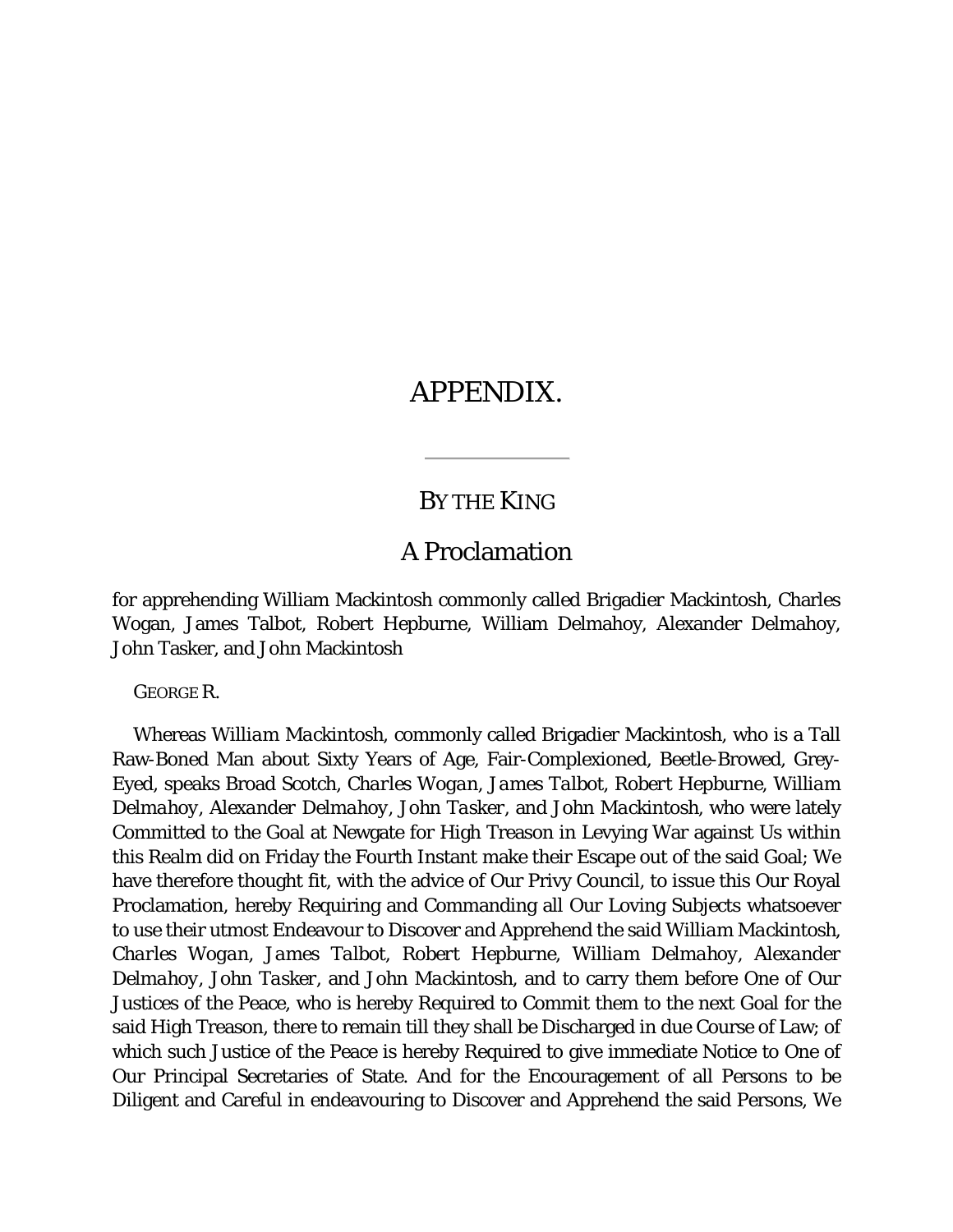do hereby further Declare, That whoever shall Apprehend and Bring before such Justice of the Peace the said respective Persons, or any of them, shall Have and Receive for such of them, so to be Apprehended and Brought before a Justice of Peace, the Rewards following, That is to say, For the said *William Mackintosh,* the Sum of One thousand Pound, and for each of them the said *Charles Wogan, James Talbot, Robert Hepburne, William Delmahoy, Alexander Delmahoy, John Tasker,* and *John Mackintosh,* the sum of Five hundred Pound: Which Rewards the Lords Commissioners of Our Treasury are hereby Required and Directed to pay accordingly.

Given at Our Court at St. James's the Fifth Day of May 1716, In the Second Year of Our Reign.

GOD SAVE THE KING.